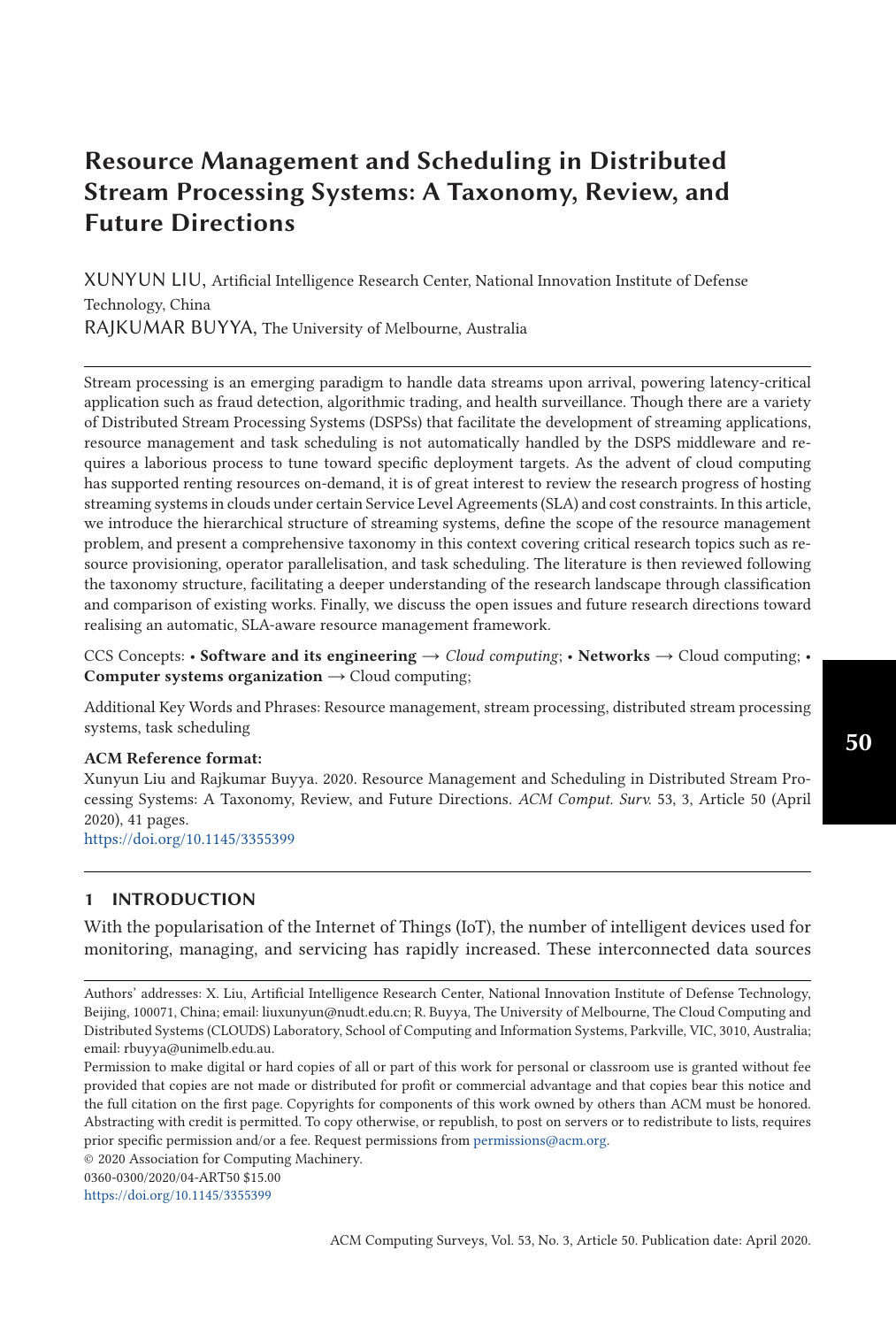generate fresh data continuously, forming a large number, or a massive flow, of data streams that will eventually overwhelm the traditional data management systems. Meanwhile, the evergrowing data generation has been accompanied by the escalating demands for low-latency data processing. Time-critical applications such as fraud detection [103], algorithmic trading [1], and health surveillance [157] are gaining increasing popularity, all of which rely heavily on the lowlatency guarantee to deliver meaningful results. The desire of fast data analysis gives birth to the emergence of stream processing, a new in-memory processing paradigm that allows for the collection, analysis, and visualisation of streaming data with only seconds or milliseconds latencies.

Unlike the traditional store-first, process-later batch paradigm, stream processing continuously consumes incoming data to provide immediate insights before the value quickly diminishes with time. The incoming data are handled upon arrival, with the results being incrementally updated while the data flow through the system. Presented with only limited resources to handle continuous inputs, stream processing has no random access to the whole stream. Instead, it installs processing logic over time- or buffer-based windows, conducting lightweight and independent computations over recently arriving data. In this way, the strict latency requirement can be met by proper workload balancing and processing parallelisation on a host of distributed resources.

Building a distributed streaming application from scratch is a tedious job and error-prone developers have to write code for collecting input data, wiring processing logic, and reporting the value of insights with low latency. This is further exaggerated with the burdens of dynamic scaling and failure handling, which are common requirements for distributed computation. Over the recent years, various Distributed Stream Processing Systems (DSPSs) have been proposed to facilitate the development of streaming applications. From a structural perspective, a DSPS works as the middleware of a distributed system, offering unified stream management, imperative application programming interfaces (APIs), and a set of streaming primitives to simplify the application implementation. The state-of-the-art DSPSs, such as Apache Storm [150] and Apache Flink [16], further provide transparent fault-tolerance, horizontal scalability, and state management for the upper layer applications, while abstracting away the complexity of coordinating distributed resources. A typical streaming system is thus a three-tier structure comprising user-applications, DSPS, and the underlying infrastructure.

Though the adoption of DSPSs makes it easier to develop streaming applications, it remains a challenging and labour-intensive task to deploy a streaming system in a distributed environment satisfying certain Quality of Service (QoS) requirements with minimal resource cost. In this article, the context of deployment problem is mainly derived from the application provider's perspective, which we have broken down into three major research topics: (1) resource provisioning—determining the composition of the processing infrastructure, (2) operator parallelisation—configuring the degree of parallelism for streaming logic, and (3) task scheduling deciding the placement of streaming tasks on distributed resources. The subtle interplay between these aspects plays a vital role for the deployed system to meet its functional and non-functional design requirements. There are other topics such as operator migration, state management, and operator graph optimisation that are commonly discussed within the streaming community. But they are excluded from our survey, as we assume that the state-of-the-art DSPS has provided the built-in mechanisms for the required functionalities, hence the deployment process does not involve user intervention in these aspects for resource management and task scheduling purposes.

Cloud computing has offered a scalable and elastic resource pool to enable a new level of freedom in system deployment. Its customers can unilaterally provision computing capabilities as needed through an automatic-measured, subscription-oriented model, where the monetary cost is billed on a pay-as-you-go basis. The advent of cloud computing also makes it harder to manage resources for streaming systems due to a combination of influencing factors, such as the sensitive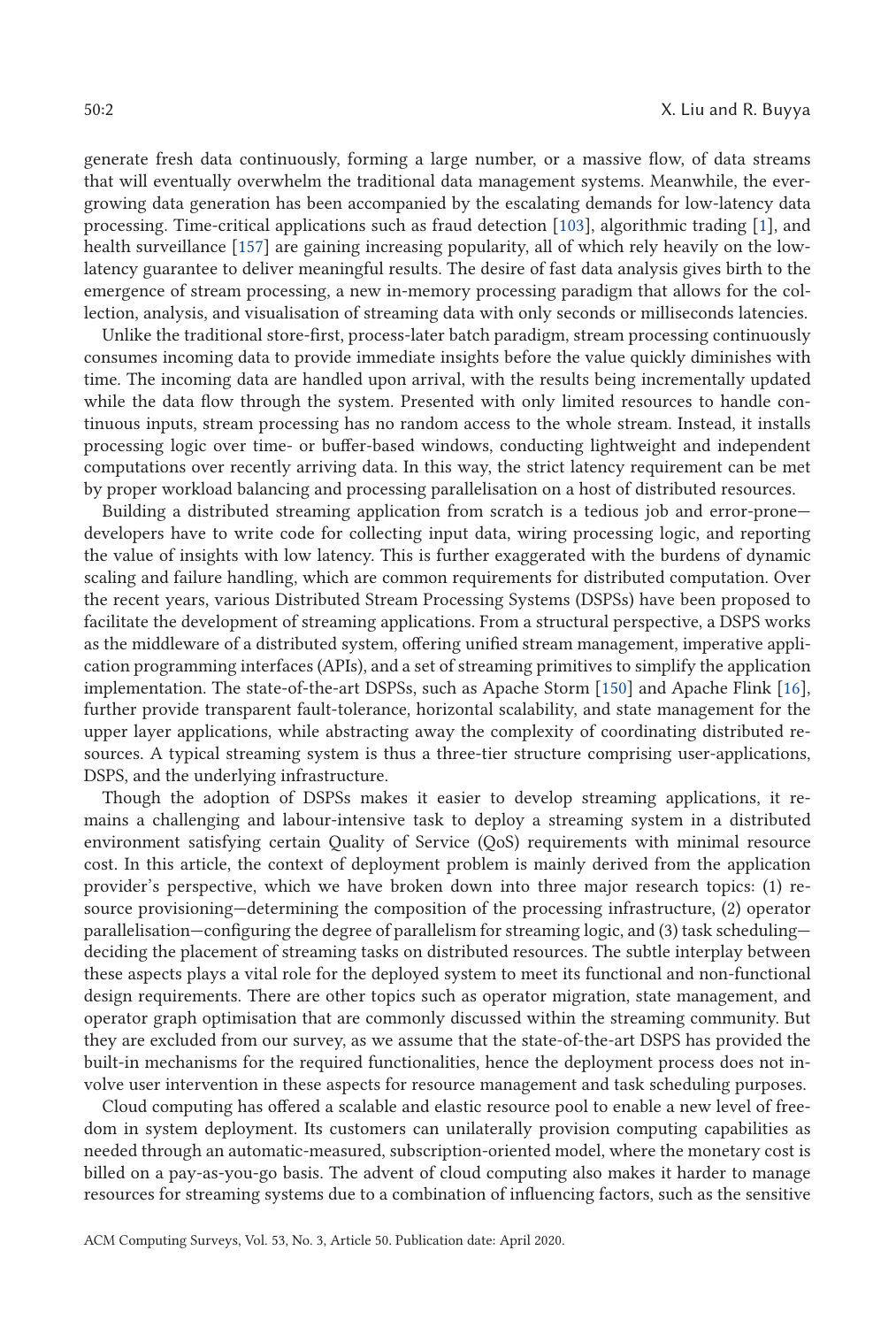application requirements, dynamic workload characteristics, various cloud resource types, and diverse pricing models. Improper resource management and task scheduling directly affect the system performance on clouds. For example, over-provisioning and under-provisioning of resources lead to extra operational cost and Service Level Agreement (SLA) breaches, respectively. Acquiring resources from a suboptimal location introduces additional communication latency and network traffic, and inappropriate parallelisation of operators results in either overload streaming tasks or excessive overhead of context switching. Last but not least, misplacing streaming tasks to the underlying infrastructure leads to inefficient stream routing and resource contention that impair the system stability.

There have been quite a few surveys and taxonomies being conducted in the realm of distributed stream processing systems. Some of them have reviewed the whole stream processing landscape. Cugola et al. [31] wrote a seminal survey on information flow processing that aims to merge the results produced by the data stream processing model and the complex event processing model. Compared to our work, their survey stands at a higher viewpoint covering data and processing models, the language used to express the processing logic, and the runtime system architecture. Kamburugamuve et al. [76] conducted a survey on distributed stream processing systems with a focus on fault tolerance and comparison among different DSPS implementations. Hirzel et al.'s work [3] presents a catalog of optimisations to improve the performance of stream processing systems, but only part of the optimisation techniques, such as task scheduling and load balancing, are relevant to the deployment process for not changing the application graph and altering the processing semantics. Dayarathna et al. [34] investigated on system architecture characteristics of various event processing platforms, summarising the advancements made on open research topics such as event ordering, system scalability, event processing languages, and the use of heterogeneous devices. Their survey is on general data stream processing covering both systems and use cases, while our review has a narrower focus on deploying stream processing systems on cloud with SLA-awareness and cost-efficiency. Recently, Röger et al. [128] developed a classification of existing methods for both parallelisation and elasticity in stream processing systems. Though they have carefully examined the literature on parallelisation and elasticity in various aspects such as system type, programming model, and memory architecture, there is only a brief discussion on resource provisioning and task scheduling as part of the related work. In contrast, our review takes these two topics as the first-class citizens of resource management and provides a comprehensive overview and categorization of existing work with a taxonomy.

Some other surveys are conducted in the resource management and scheduling contexts, but each of them has a more specific focus in this area without holistically covering the deployment problem. Lakshmanan et al. [89] reviewed the various algorithms for task placement in data stream management systems, identifying a set of core placement design characteristics such as software implementation, algorithm structure, and considered metrics to help designers judge which placement strategy is best suited to a specific problem. This work was done a decade ago so there is a great need to timely review the research progress in the field of task scheduling. Zhao et al. [170] surveyed various types of stream processing systems and discussed the default methods for resource management in different DSPSs. Dias de Assunção et al. [38] surveyed the state-ofthe-art stream processing engines with a focus on the enabling mechanisms for resource elasticity. Hummer et al. [67] also provided an overview of stream processing and explained the key concepts pertaining to runtime adaptivity and cloud-based elasticity, but SLA-aware resource management is not included in their survey. There are also some surveys that have discussed the patterns and infrastructure to run stream processing systems elastically [54, 55, 61, 123, 133], but they emphasise more on the resource provisioning problem and lack sufficient discussion on operator parallelisation and task scheduling.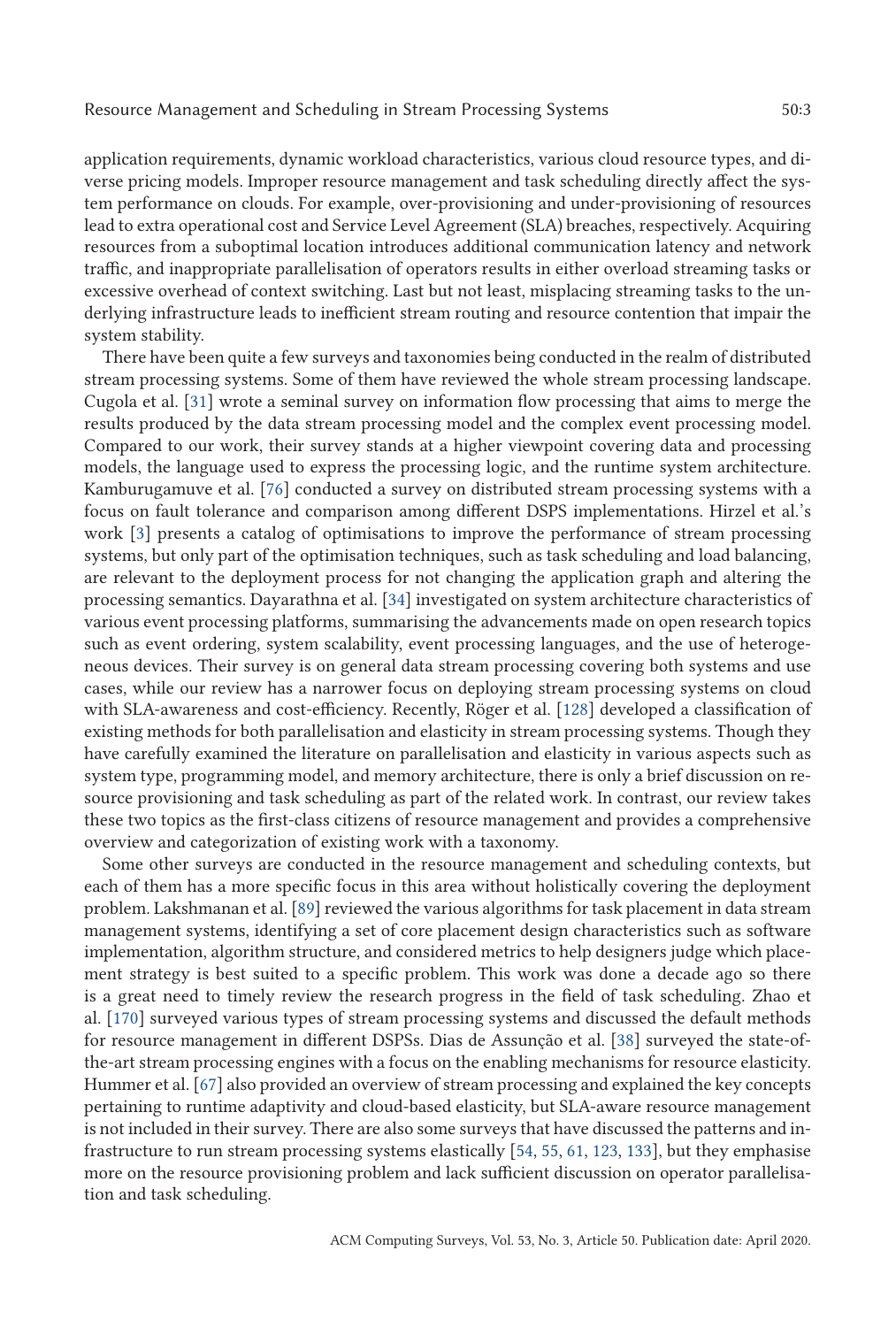

Fig. 1. The sketch of the hierarchical structure of a streaming system.

As the research in this area advances, there is a long overdue effort to define the scope of the resource management and scheduling problem in the stream processing context, then comprehensively analyse the recent progress and identify the main challenges to achieve better SLAawareness and cost-efficiency. In this article, we aim to bridge this gap by **proposing** a taxonomy of resource management and scheduling techniques, surveying existing work with regard to the taxonomy architecture, and discussing the open issues and challenges worth pursuing in the future.

The rest of the article is organised as follows: We first introduce the hierarchical structure of a distributed streaming system as background, using it to organise the research topics that are involved in the deployment process and covered in this review. Then we present a taxonomy of resource management and scheduling to classify the key properties of existing work. In light of the taxonomy, the surveyed works are mapped into different categories for better comparison of their strengths and weaknesses. A thorough analysis of existing work also sheds light on the promising future directions toward an SLA-aware, cost-efficient, and self-adaptive resource management and scheduling framework, which we discuss before closing this article.

### **2 BACKGROUND**

The resource management and task scheduling problem is part of the deployment process to ensure that the pre-defined service level agreements are met and that the resource cost is minimised. This section introduces the motivation and challenges of the targeted problem, and Appendix A.1 outlines how SLA-awareness can be achieved through a self-managing and self-adaptive resource management process.

To better understand the problem scope, Figure 1 presents the hierarchical structure of an example streaming system. Sitting on the topmost level is the abstraction of the streaming logic, which in this case consists of four operators standing on incoming data streams. These inter-connected operators constitute a Directed Acyclic Graph (DAG) called *topology*, representing a streaming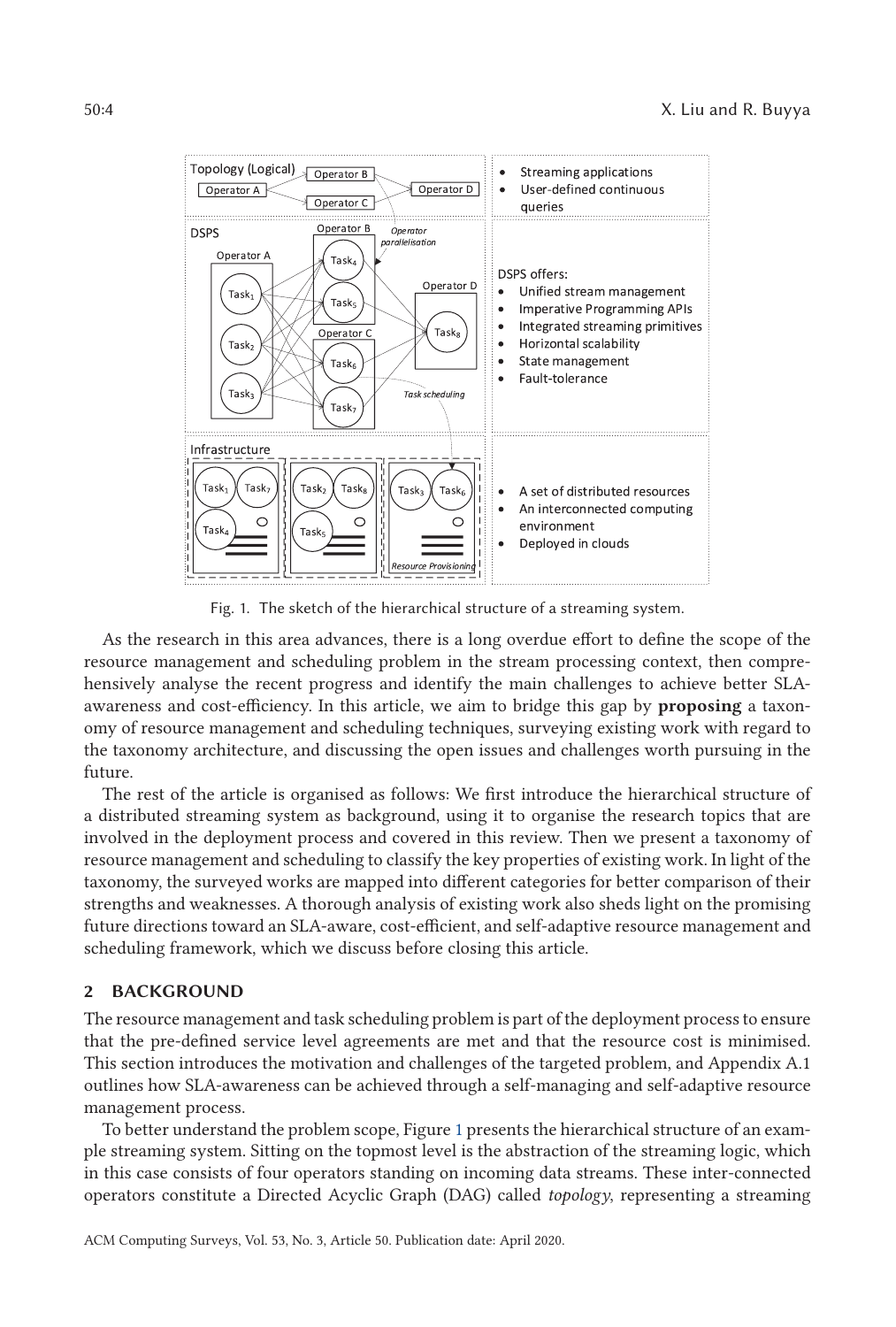application that produces incremental results on-the-fly unless being explicitly terminated. Each operator encapsulates certain streaming logic such as data filtering, stream aggregation, or function evaluation, while the edges denote the data paths between operators as well as the sequence of operations conducted on the data streams. In most cases, the DAG of operators has been properly defined upon the completion of application development. Once entering the deployment phase, one has to decide where and how these streaming logic are executed in a live distributed environment to cater for the continuous and possibly fluctuating workload with SLA-awareness.

A Distributed Stream Processing System (DSPS) is positioned in the middle of the system structure, executing the DAG of operators in a data-parallel and pipelined manner to provide high-throughput, low-latency stream processing capabilities. Specifically, DSPSs expose a set of imperative programming APIs and streaming primitives to developers, encapsulating low-level implementation details such as stream routing, data serialisation, and buffer management in a unified streaming model. Developers can thus focus on the implementation of streaming logic without having to reinvent the wheels for routine data management. DSPSs also provide abstractions for parallel and distributed computing, allowing applications to exploit horizontal/vertical scalability and fault-tolerance without code changes. During the deployment phase, the parallel operators in the topology can scale with a given parallelism degree, generating multiple replicas, known as*tasks*, to execute simultaneously on top of distributed resources. As illustrated in Figure 1, *Operator B* is parallelised into*Task*<sup>4</sup> and*Task*<sup>5</sup> due to *operator parallelisation*. Afterward, a process called *task scheduling* dynamically assigns the streaming tasks to distributed resources, e.g.,  $Task<sub>6</sub>$ of *Operator C* is mapped to the computing node at the right end of Figure 1 for execution. Conveniently, the DSPS guarantees the semantic correctness of parallelisation with built-in mechanisms like automatic stream splitting and tuple tracking. Heinze et al. [55] classified the existing DSPSs into three generations, among which we mainly focus on the third generation, which is highly distributed and even applicable to heterogeneous environments such as edge and fog clouds. Notable implementations falling into this generation include S4 (Simple Scalable Streaming System) [2], Apache Storm, Twitter Heron [87], Apache Flink, Samza [117], Spark Streaming [167], and so on.

The underlying infrastructure level represents the physical view of a stream processing system, which is an interconnected computing environment created by a process called *resource provisioning*. In this article, we only consider the Infrastructure-as-a-Service (IaaS) model for provisioning resources in clouds. This model visualises the physical infrastructure as separate service components such as computing, storage, and network, where users can deploy their applications with the finest control over the entire software stack, including operating systems, middleware, and applications. There are also streaming services available in the form of the Platform as a Service model and the Software as a Service model. Notable examples include Silicus,<sup>1</sup> Google Dataflow,<sup>2</sup> and Microsoft Azure Stream Analytics.<sup>3</sup> However, the deployment of streaming applications on these services is usually managed by the service owner rather than the application provider, making it harder for the stakeholders to directly manage resources for boosting performance and cost-efficiency.

As shown in Figure 1, deploying a streaming system can be regarded as a decision and configuration problem that constructs the hierarchical system structure in a distributed environment, where the higher tier is mapped to and hosted on the lower tier to be concrete and runnable. The primary motivation of having a resource management and scheduling framework is to free the application providers from the burden of manual tuning. By applying a collection of profiling,

 $1$ https://www.silicus.com/iot/services/stream-processing-and-analytics.html.

[<sup>2</sup>https://cloud.google.com/dataflow/.](https://cloud.google.com/dataflow/)

[<sup>3</sup>https://azure.microsoft.com/en-gb/services/stream-analytics/.](https://azure.microsoft.com/en-gb/services/stream-analytics/)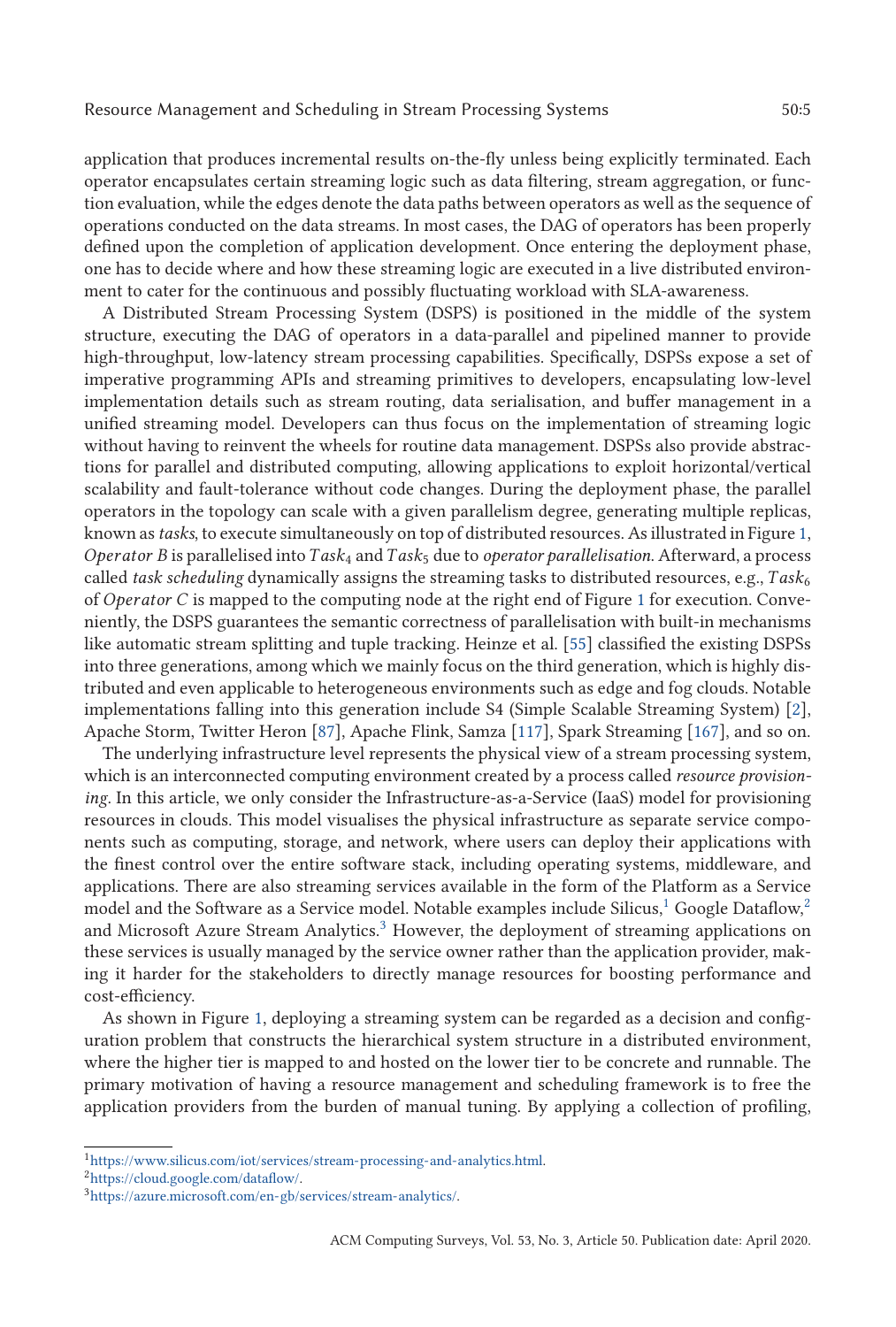modelling, and decisioning techniques, the framework, which is discussed in Appendix A.1, can be trusted to ensure the deployed system meet its SLA requirements with minimal resource consumption.

The scope of resource management and scheduling is broken down into main three sub-research topics. We explain each topic by highlighting its peculiar problem domain, as well as discussing the issues and challenges faced by developers to achieve SLA-awareness and cost-efficiency.

*Resource Provisioning*. Resource provisioning describes the activities to estimate, select, and allocate appropriate resources from the service provider to constitute the interconnected stream processing environment.

- Resource estimation: estimating the type and amount of resources needed by the system to meet its performance and cost targets articulated in the SLA. Such estimation can be derived from the analysis of historical data as well as the prediction of future workload, but its accuracy is often affected by the instantaneous, unexpected fluctuation of inputs and system performance variations due to the dynamic nature of data streams.
- Resource adaptation: the real resource demands can fluctuate along with the varying workload, or remain vague and unclear even after the system is brought online. Finding the right point in time to scale in/out and choosing the right adaptation scheme remains a huge challenge. In addition, the profitability of adaptation is affected by a number of factors such as the selected billing model and the geographical distribution of resource pools. Take the latter case as an example, the non-negligible network latency must be taken into consideration when performing system adaptation in a distributed manner [17, 20, 121].

*Operator Parallelisation*. Operator parallelisation divides a parallel operator into several functionally equivalent replicas, each handling a subset of the whole operator inputs to accelerate data processing.

- Parallelism calculation: This would require accurate profiling of stream workload and probing the processing capability of each task. The details of the infrastructure also matter—the number of cores/threads in a CPU confines the maximum degree of runtime parallelism and the hardware implementation determines the cost of thread scheduling and context switching.
- Parallelism adjustment: Over-parallelisation and under-parallelisation can occur at runtime as a result of workload change or resource adaptation. It remains a major challenge to monitor and profile streaming tasks at a fine-grained level to reveal the true performance bottleneck of the application. Another challenge is transparent state management during adjustment—stateful operators need to repartition and migrate their states properly among the constituent tasks to make parallelism adjustment transparent to developers.
- Balancing data source<sup>4</sup>/sinks<sup>5</sup>: The parallelism degree of an operator reflects the adequacy of access to the distributed resources. While making parallelisation decisions, the balance between data sources and data sinks needs to be fine-tuned as their performances are correlated due to the producer and consumer communication model in the streaming system. An overly powerful data source may cause severe backlogs in data sinks, whereas an inefficient data source would starve the subsequent operators and encumber the overall throughput [100].

 $^4{\rm A}$  data source is an operator responsible for injecting data into the stream processing graph.

 $^5\rm A$  data sink is a peripheral operator that does not have any outgoing edges and only consume data in the stream processing graph.

ACM Computing Surveys, Vol. 53, No. 3, Article 50. Publication date: April 2020.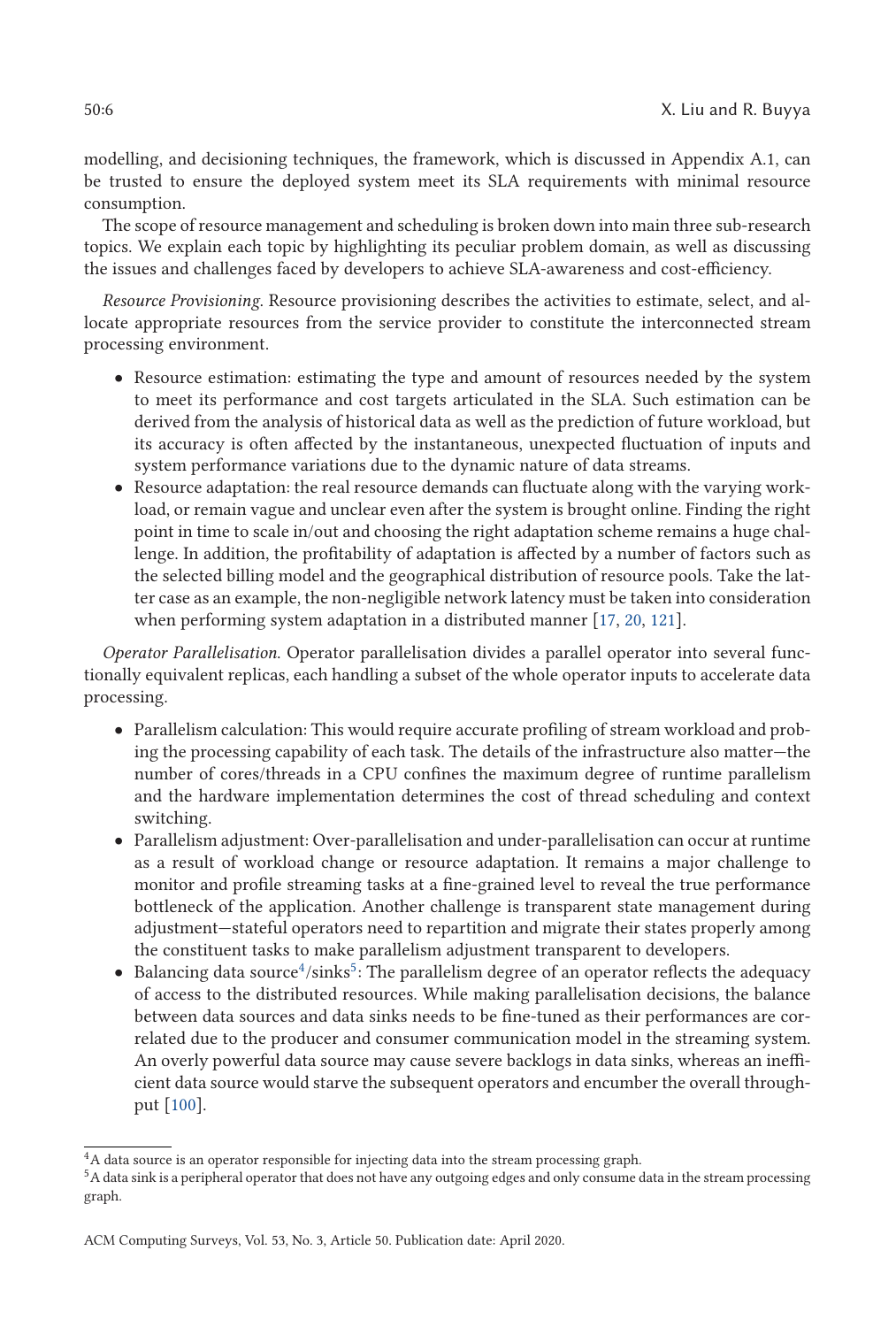*Task Scheduling*. Task scheduling dynamically maps streaming tasks to horizontally/vertically scaled resources, such that data streams are partitioned and processed at different locations simultaneously and independently. In this review, we assume that the load balancing of stream routing relies on the DSPS to properly partition data streams among the streaming tasks belonging to the same operator. In addition, we assume that there is a state migration mechanism, like the one in Reference [22], to handle the migration of internal task state to the node where the stateful task is being rescheduled.

- Minimising inter-node communication: inter-node communication is much costlier than intra-node communication as the former involves time-consuming operations such as message serialisation and network transfer. It is therefore preferable to place communicating tasks on the same node as long as it does not cause resource contention. If the infrastructure consists of geographically distributed resources, then it becomes even more prominent to reduce large data transmissions on remote and error-prone data links with limited bandwidth.
- Mitigating resource contention: one of the leading causes of performance deterioration is the competition for computational and network resources among collocated tasks. There is a great interest in designing a resource-aware scheduler that makes sure the accrued resource demands of collocated tasks do not exceed the node's capacity.
- Performance-oriented scheduling: the scheduling of tasks should be optimised toward the specific application performance targets defined in the SLA, regardless of the interference brought by workload fluctuations, virtual machine (VM) performance variations, and the multi-tenancy mechanism at the infrastructure and the DSPS tier.

Task scheduling for stream processing systems is similar to workflow scheduling for batch processing systems—both of them are concerned with the assignment of tasks to the previously provisioned resources. However, they also differ from each other as the objects being scheduled exhibit distinct properties. Streaming tasks possess indefinite lifespan and share a great deal of intercommunication due to the producer and consumer model inherent in stream processing, while batch tasks only exist for a limited time with the dependency of execution hinging on the sequence of completion rather than the continuous and intermediate streams. These differences are naturally reflected in the scheduling process. The former involves real-time decision making considering the dynamic nature of input data, such as the varying intensity and complexity of the data flow, whereas the latter can be done prior to the processing of batch jobs based on the *priori* knowledge of data, tasks, and the execution environment.

It is also common that the data streams being transmitted in DSPSs are handled in batches for performance reasons. Due to the strict latency constraint, batches in DSPSs are rather small and processed at small intervals, which gives birth to a new concept called micro-batch. Comparing to the canonical streaming model that handles each new piece of data when it arrives, the micro-batch model divides the stream into small batches of a fixed duration and processes them at individual batch windows, gaining better reliability and exactly once semantics at the cost of higher latencies. The micro-batch model also plays a vital role in striking a balance between throughput and latency—the two most significant performance indicators in stream processing. For instance, enlarging the batch size in micro-batching may deteriorate end-to-end latencies due to the increased buffer filling time, but it helps improve batch throughput by reducing the frequency of small communication calls. From the scheduling perspective, the micro-batch model introduces a new level of scheduling called job scheduling—with each batch considered as a job, the job scheduler receives the periodically generated jobs and decides when and how to schedule them in DSPS for execution. There is also a number of scheduling parameters such as batch size, job parallelism and resource shares among jobs to be tuned to cope with the variations in the workload and system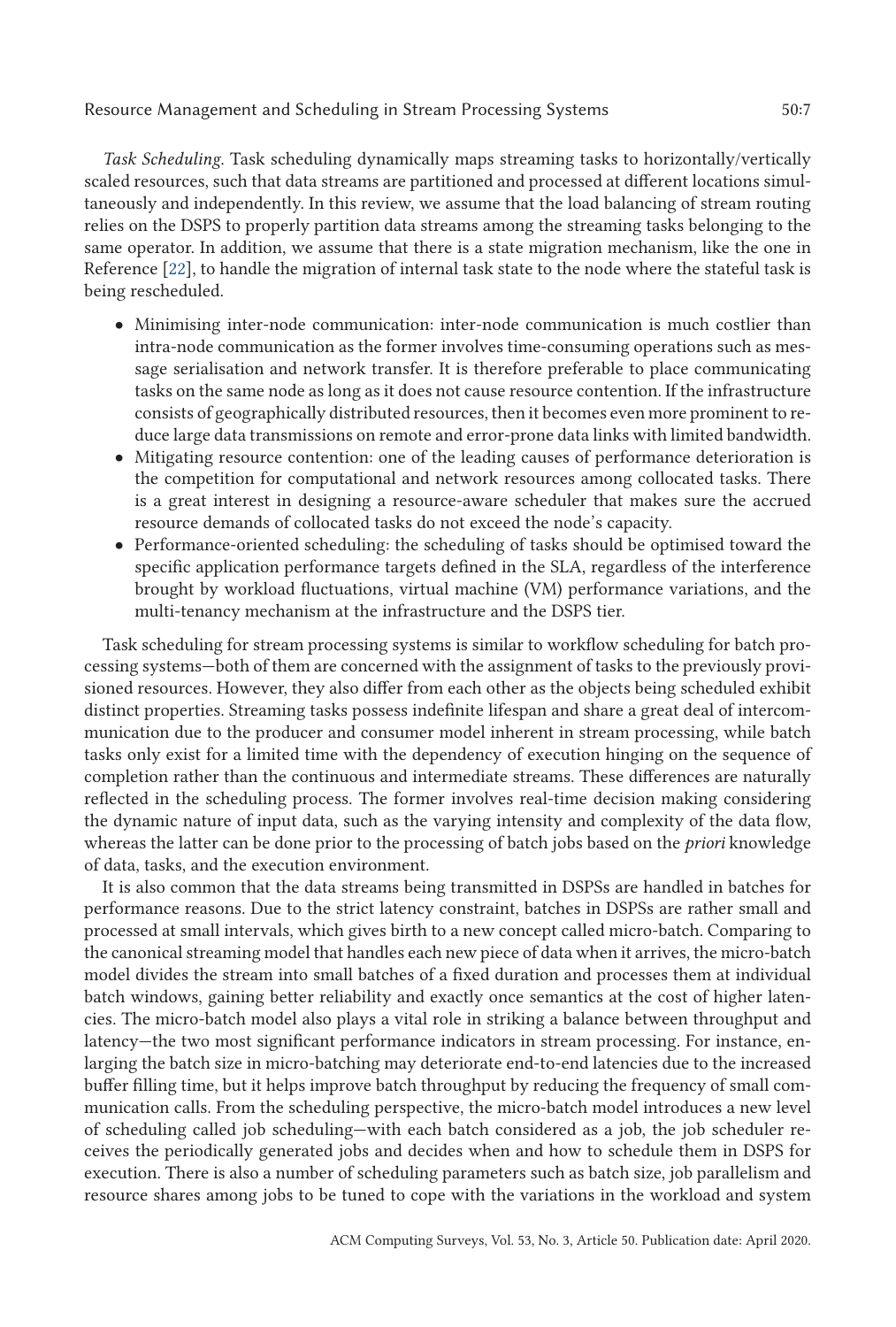conditions. However, due to the page limit, the scope of our review is confined to task scheduling alone, which applies to both of the canonical streaming model and the micro-batch model.

Another topic on-trend in big data processing is the Lambda architecture designed to incorporate both batch and stream processing methods in a uniform manner [16, 117]. It describes systems that consist of three layers: a batch layer for processing all available data at rest (typically on persistent storage), a speed layer for processing the most recent data in motion, and a serving layer for responding to user queries in low-latency on an ad hoc basis. This sort of architecture aims to balance latency, throughput, and fault-tolerance by providing comprehensive and accurate views of batch data, as well as rough results and quick insights of online data through continuous stream processing. Essentially, the principle of lambda architecture implies a loosely coupled design—each of the batch and streaming sides maintains a different code base and processes data independently from different paths. Only at the query time are the results from both systems stitched together to produce a complete answer. Our review applies specifically to the speed layer of the lambda architecture, in which a stream processing system is employed to provide quick analysis of big data and can benefit from the various resource management techniques surveyed in this article.

# **3 TAXONOMY**

Figure 2 presents a taxonomy of resource management and scheduling in distributed stream processing systems. In Section 2, we have broadly broken down the topic of interest into main three sub-research topics—resource provisioning, operator parallelisation, and task scheduling. This taxonomy explores the sub-research topics further, covering seven specific aspects to allow better comparison of existing work with similar research targets and method properties. Structuring the taxonomy this way echoes the challenges and issues identified in Section 2, clearly defines the scope of our survey, and demonstrates the necessity of using a combination of resource management and task scheduling techniques to achieve SLA-awareness and cost-efficiency. The stream processing community can benefit from the classification of current practice, and the developers can make use of the identified common patterns to build a system respecting given target SLAs.

- Resource Type: the various resource types involved in the resource management process to compose the stream processing infrastructure.
- Resource Estimation: the estimation and modelling of resource costs for a streaming system to satisfy its SLA requirements.
- Resource Adaptation: the adaptation of resource allocation to the changes of workload volume and application performance.
- Parallelism Calculation: the profiling and calculation of parallelism degree for the parallel operators in the application topology.
- Parallelism Adjustment: the adaptation of operator parallelism in response to workload variations and internal system changes.
- Scheduling Objective: the various objectives of task scheduling and the rationale behind these objectives to achieve the overall deployment target.
- Scheduling Methods: the various methods used for task scheduling.

Though our taxonomy has broken down the topic of interest into seven different aspects, this only serves as a roadmap to review the literature of resource management and task scheduling from different perspectives rather than specifying the boundaries of research. As discussed in Appendix A.1, the activities of resource management and scheduling are tightly correlated—they are often conducted in a bundle to fulfill a holistic deployment target. For example, a complete resource provisioning cycle consists of three steps—selecting particular resource types (Resource Type), estimating requirement of resource allocation (Resource Estimation), and adapting resource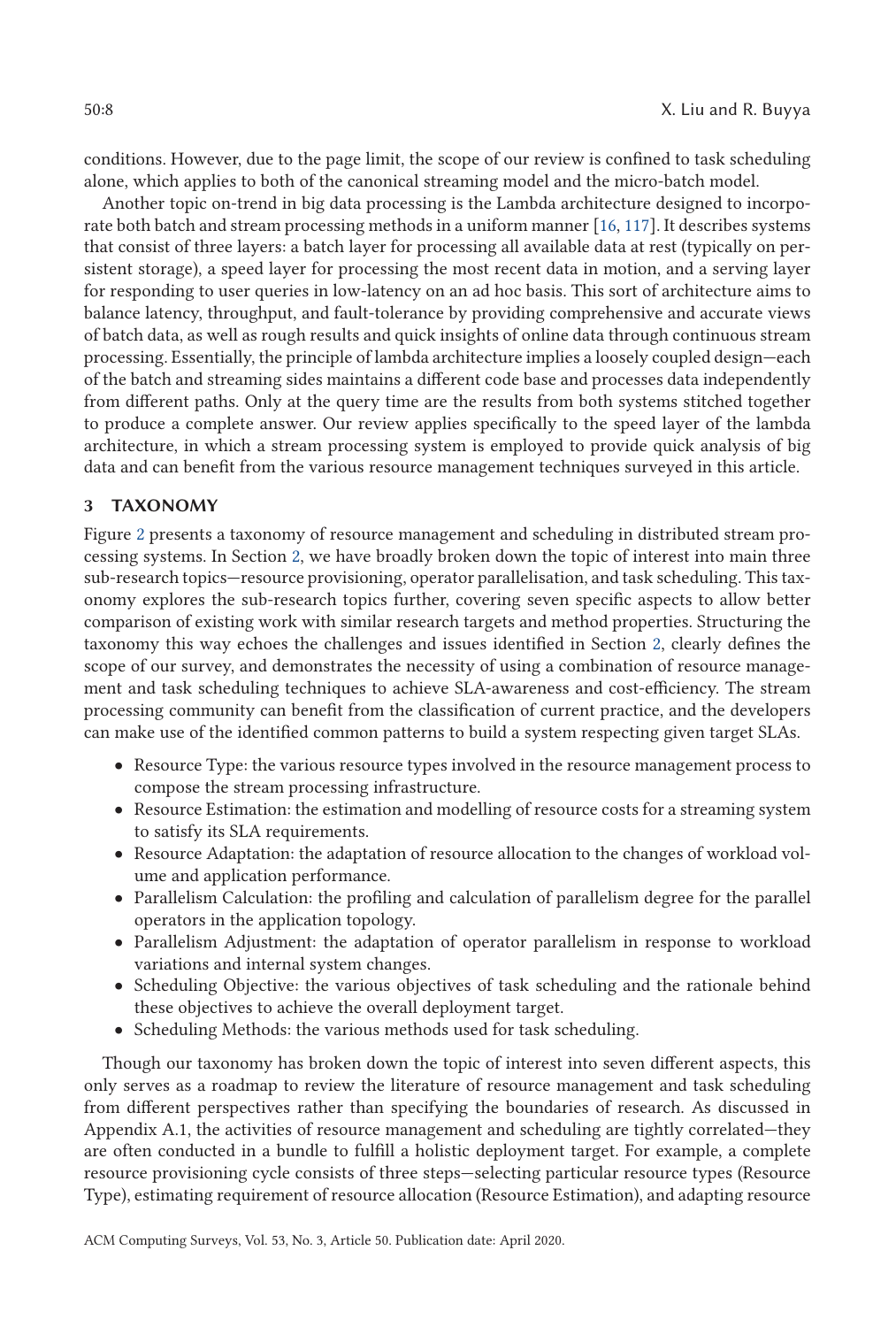

Fig. 2. The taxonomy of resource management and scheduling in distributed stream processing systems. ACM Computing Surveys, Vol. 53, No. 3, Article 50. Publication date: April 2020.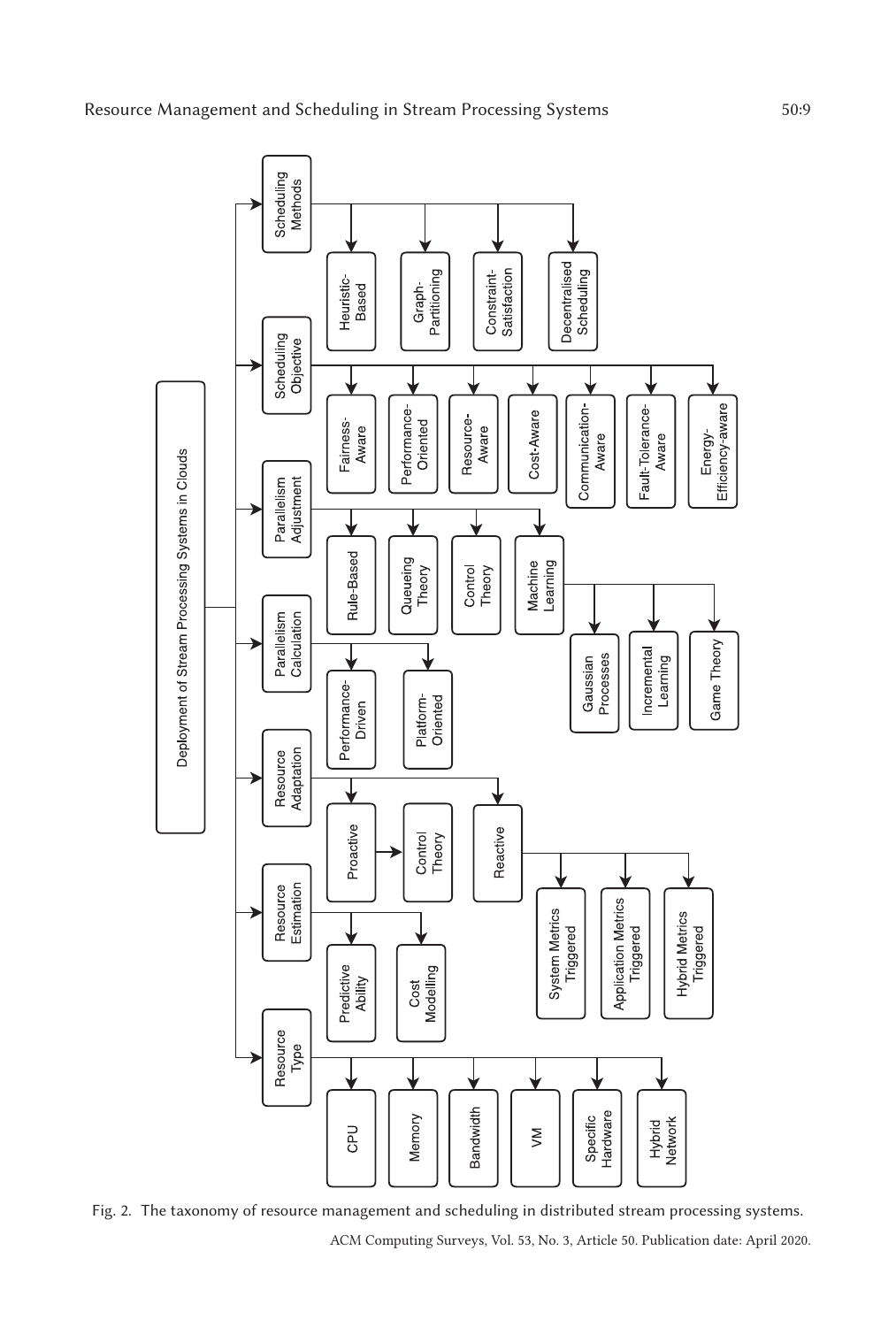allocation in response to runtime changes (Resource Adaptation), where the former step is regarded as a prerequisite for the latter. Since a relevant research may stretch across multiple aspects for completeness, it can be covered multiple times in the following sections (Section 4  $\backsim$ Section 10) with a different focus of the taxonomy.

# **4 RESOURCE TYPE**

Resource describes any physical or virtual component of limited availability within a computer system. However, depending on the actual context, the same term could contain diverse meanings and refer to various resource types at different levels of abstraction. For deployment in IaaS clouds, resource generally refers to the computing and network facilities that are available to rent through usage-based billing, such as VMs, IP addresses, and Virtual Local Area Networks. However, when a streaming system is to be deployed in a more hybrid and geographically distributed environment, the concerned resource types also include other infrastructural components such as specific hardware and hybrid networks.

In this section, we identify the various resource types involved in the deployment and resource management process. It is worth noting that the storage resources, such as block, file, or object storage, are omitted in our classification due to the rare discussion in the literature. This is credited to the fact that saving stream data to an off-site storage system is often prohibitive, which would block the dynamic data flow and cause unsustainable processing latency.

### **4.1 Resource Abstractions**

Resource abstractions, such as CPU, memory, and network bandwidth, quantify the resource requirements of a streaming system, regardless of the hardware differences at the infrastructure layer. In addition, network latency is a major constraining factor that determines if the streaming application can fulfill its low-latency SLA. From the end-users' perspective, the measurement of resource abstractions is intuitive and straightforward. CPU resources can be counted by the number of used CPU cores, with loads measured by Million Instructions Per Second (MIPS) or percentage utilisations. Memory usage refers to the amount of memory currently in use and is quantified by Megabytes (MB). Network bandwidth consumption corresponds to the average rate of successful data transfer through a communication path, which is gauged by the unit of Megabytes per second (MB/s) or Kilobytes per second (KB/s). Network latency indicates any kind of delay that happens in data communication over a network and is often measured by milliseconds.

However, ignoring the particularity of the underlying infrastructure also means that the measurement of resource abstractions reflects the general system state rather than yielding actual resource provisioning plans. The results would be susceptible to countless modelling nuances and hardware discrepancies. Instead of being used to directly construct the infrastructure, resource abstractions are more commonly seen in rule-based approaches (Section 6.2) to approximate the resource cost and shed light on the direction of adjustments.

### **4.2 Virtual Machines**

Virtual machine (VM) is an emulation of a computer system customisable to meet the specific user needs. In a cloud environment, virtual machine is the most common resource type that encapsulates the computing power and serves as the host of streaming tasks in a distributed environment.

Provisioning VMs from a particular cloud platform is a mixed problem of considering the VM price model, the location of data centres, and the network capacity of inter-connections. The actual VM configurations and placement are determined by the specific computation and communication needs of the streaming system to meet its performance and cost SLA. For the generality of discussion, this survey also includes resource management techniques that originally apply to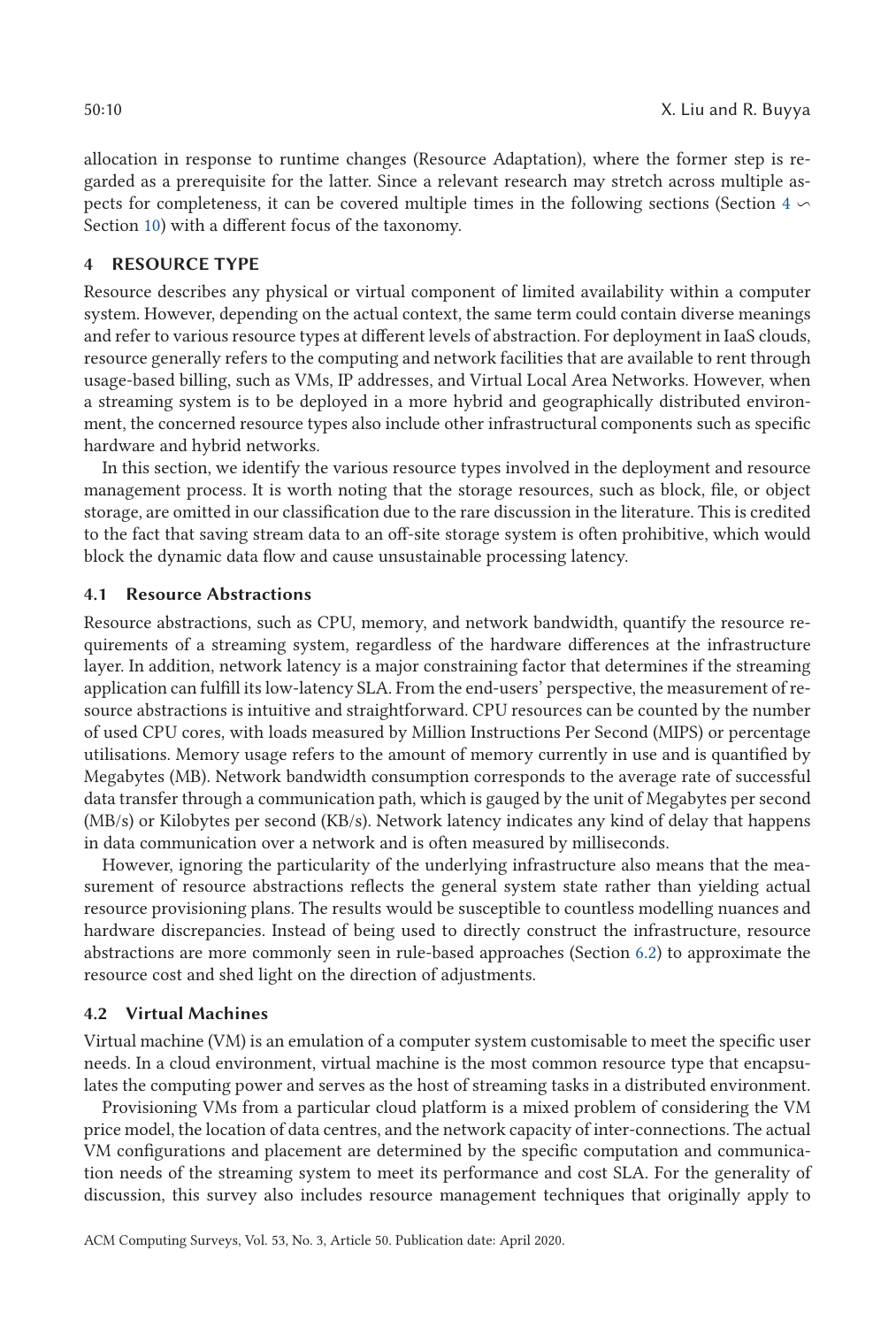the on-premise cluster environment, as the proposed resource estimation and adaptation methods would also benefit the VM management in clouds to prevent resource leaks and contentions.

Containers are similar to VMs in terms of encapsulating virtualised resources to host the streaming tasks, but they are more lightweight as the isolation properties are relaxed to share the operating system among the applications. It is increasingly common to deploy streaming systems over containers rather than VMs to exploit the benefits of portability and efficiency. In these cases, the underlying containers can be considered as a special type of VMs from the resource management and task scheduling perspective. Many of the existing resource management techniques still apply to the container cloud with little modifications required.

#### **4.3 Specific Hardware**

The infrastructure of streaming systems may require specific hardware to boost performance, improve manageability, and deal with particular streaming scenarios. Due to the scarcity of supply and the indispensability of functionality, provisioning of these critical resources is often prioritised over other common computing and network resources in clouds.

Chen et al. [29] proposed a GPU-enabled extension on Apache Storm, exploiting the massively parallel computing power of the Single Instruction Multiple Data (SIMD) architecture to accelerate the processing of stream data. Similarly, Espeland et al. [42] processed distributed real-time multimedia data on GPUs with support for transparent scaling and massive data- and task-parallelism.

FPGA is reconfigurable hardware designed to enable hardware-accelerated computations. The use of FPGA as central data processing elements allows exploiting low-level data and functional parallelism in streaming applications. To facilitate the application of FPGA for stream processing, Auerbach et al. [5] presented a Java-compatible language as well as the associated compiler and run-time system to integrate the streaming paradigm into a mainstream programming environment. Neuendorffer et al. [116] from Xilinx discussed the design tools required for the fast implementation of streaming systems on FPGAs, and Sadoghi et al. [131] investigated how to map multiple streaming applications to FPGA hardware using Hardware Description Language (HDL) code.

Specific hardware can not only be found at the centralized cloud but also at different locations of the network to facilitate the timely processing of stream data. In some use cases, deploying the streaming system requires specific sensors to collect input data or monitor the current processing state such as network transmission and power consumption. For instance, data collection sensors are employed by Zhu and Vijayakumar [153, 173] to aggregate stream data from the satellites and environmental monitoring facilities in real time. Kamburugamuve et al. [75] proposed a hybrid platform to connect smart sensors and cloud services, with the data processing logic deployed in the centralised cloud servers to enable new real-time robotics applications such as autonomous robot navigation. Traub et al. [151] optimised communication costs on sensor networks by sharing sensor reads among streaming applications, so that the amount of data transfer is reduced by a combination of data stream sampling and tailoring techniques. Also, power meters such as Watts Up are employed by Shen et al. [139] and Mashayekhy et al. [110] in their streaming systems to get live power readings from the host machines.

### **4.4 Hybrid Network**

Traditionally, streaming systems are deployed in a single cluster or cloud environment as most of the data streams to be processed are collected from web analytic applications. However, there is an ongoing trend that the deployment migrates to a more heterogeneous and geographically distributed setting to process the huge data streams generated by the IoT applications. In this process, novel network elements and hybrid network structures have been employed to enhance the infrastructure connectivity and create new application paradigms.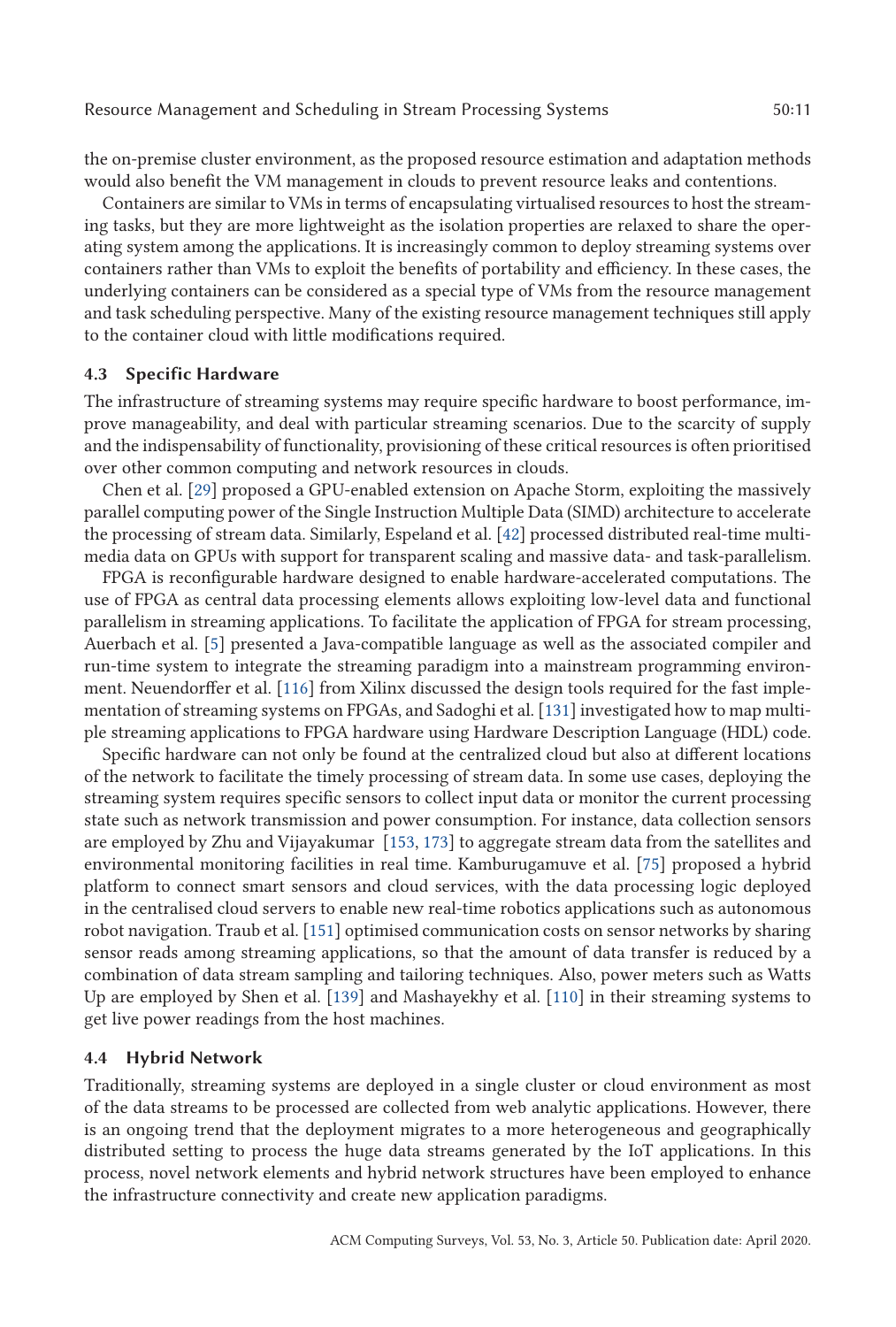The emergence of programmable networking hardware and the expressive data plane programming languages motivate the idea of in-network computation [8, 9, 96, 132]. In-network stream processing delegates part of the computing operations to the network devices such as switches and smart Network Interface Cards (NIC), to reduce the increasing data traffic to data centres. However, this brings new challenges to the design of the scheduler to decide what type of computation can be done in-network. The streaming applications are sensitive to the varying network performance yet there are strict end-to-end latency constraints to respect, so the scheduler must make a careful selection of streaming tasks that can work with the limitations of the network architecture and the confined computing power of programmable devices. As well, the scheduler needs to consider maintaining scalability with the rapidly increasing communication cost as the stream data are routinely moved in many-to-many patterns.

Collaborative Fog, Edge, and IoT networks are also gaining popularity in stream processing for the ability to offload a substantial amount of control, computation and management workload to the network gateways close to data sources, thus reducing data transmission and bandwidth consumption. Papageorgiou et al. [119] identified that the low latency requirement is often challenged at the edge of the application topology due to the frequent communication with external IoT entities, so they built new decision modules to place selected tasks on edge devices at runtime using resource descriptors. Hochreiner et al. [62] discussed the distributed deployment of streaming applications over a hybrid cloud, with a threshold-based resource elasticity mechanism to deal with the variation of IoT streams. Cardellini et al. [20] also investigated distributed deployment of streaming systems over a geographically distributed Fog infrastructure, in which they focused on the design and implementation of a QoS-aware and decentralised scheduling policy. A distributed IoT network developed by Ralf et al. [122] tackles aggregation and processing of streaming data in smart city applications, which is capable of enriching input streams with semantic annotations and utilising stream reasoning techniques to allow real-time intelligence with event detection.

Mobile devices have also taken part in the network infrastructure of a streaming system to move computation closer to the data sources. To deploy stream processing application directly on smartphones, Wang et al. [158] proposed a new check-pointing method to mask the simultaneous failure of mobile devices and employed a segmented, UDP-based data transmission method to reduce the cellular network overhead. Similarly, Morales et al. [114] relied on mobile devices to pre-process data streams, and they also proposed a new check-pointing method that is both connectivity-aware and energy-aware. Yang et al. [165] discussed how to enable mobile devices to work in partnership with VMs provisioned in clouds, with a focus on the dynamic partitioning of data streams between mobile devices and data centres to achieve higher throughput and scalability.

However, High-performance Computing (HPC) network has also been employed in stream processing to enable advanced interconnectivity and better scalability than the conventional Ethernet connection. Recently, Kamburugamuve et al. [77] discussed the use of Infiniband and Intel Omni-Path to improve the performance of stream processing applications, where a new Storm extension is proposed, exploiting the native function of high-performance interconnects to achieve significantly lower latencies and improved throughputs.

### **5 RESOURCE ESTIMATION**

Based on the information retrieved, recorded, or derived from the present and the past system states, resource estimation calculates the minimal amount of resources required by the streaming system to fulfill its SLA. The accuracy of resource estimation determines the cost-efficiency of resource provisioning, which plays a key role in a quick converge to optimal deployment and avoiding over- and under-resource utilisation.

Our taxonomy covers the following characteristics of a resource estimation method: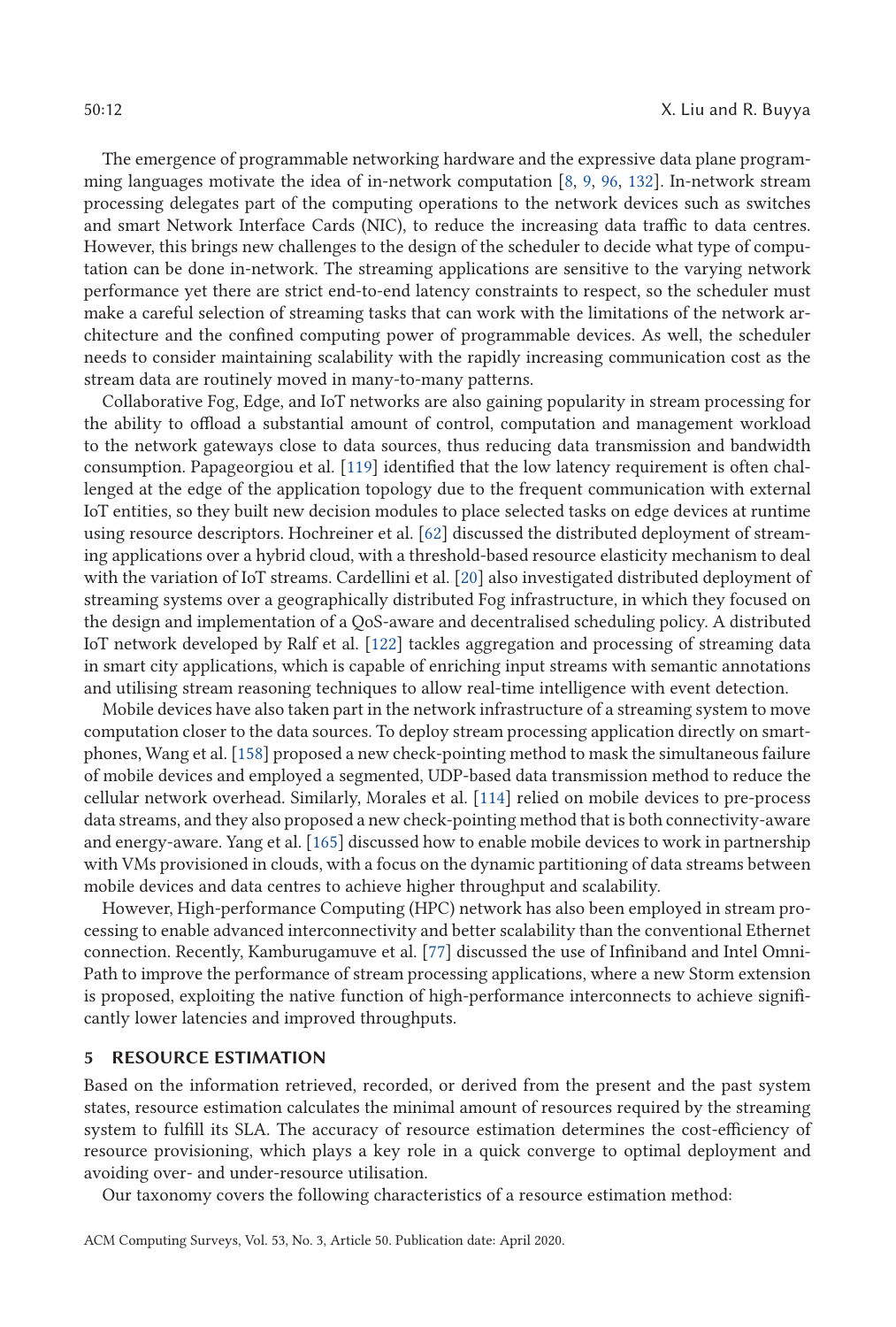

Fig. 3. The classification of predicted metrics used for resource estimation.

- Predictive Ability: whether the resource estimation method can predict future application and system metrics, such as workload size, resource utilisation, and application performance.
- Resource cost modelling: how it models the resource costs based on the predicted or collected metrics, and what criteria in SLA determine the minimal amount of resource requirements.

# **5.1 Predictive Ability**

Prediction of future application and system metrics allows active speculation of future resource demands rather than assuming a constant resource consumption pattern. Figure 3 illustrates the classification of predicted metrics based on the level of which they are collected from the software stack. Metrics of different granularities contain different information and thus contributing to resource estimation in different ways. The prediction of system metrics normally leads to a direct estimation of future resource requirements, which is oblivious to the particularity of the hosted applications; whereas the prediction of application metrics leads to an indirect estimation of resource demands, which requires further resource cost modelling to suggest the minimal resource requirement without violating the SLA requirements.

From the methodology perspective, time series analysis and queueing theory are identified as the two prominent approaches for metric prediction.

*5.1.1 Time Series Analysis.* A time series is a sequence of data records collected at successive points in time, and time series analysis is an umbrella term that describes a variety of models and methods on time series to find repeating patterns in the historical data. In the context of stream processing, time series analysis can work on the past system resource usages and application metrics, leading to direct and indirect estimation of future resource requirements, respectively.

*Direct Resource Estimation by Predicting System Metrics*. CloudScale [139] is an elastic resource scaling system built on Xen hypervisor $6$  that directly predicts the short-term resource demands based on the recent history of system metrics. They adopted a hybrid time series analysis approach combining both Fast Fourier Transform (FFT) and a discrete-time Markov chain to balance between high estimation accuracy and low overhead. The light-weight FFT is tried first for fast identification of repeating patterns in the previous time series. If not found, then the heavier Markov chain model performs multi-step analysis on the metric history to provide coarse-grained and long-term resource estimations.

The same approach is also seen in the group's previous work [171], with more details revealed on the prediction process. The application of FFT identifies the dominant frequencies of variation in

[<sup>6</sup>https://www.xenproject.org/.](https://www.xenproject.org/)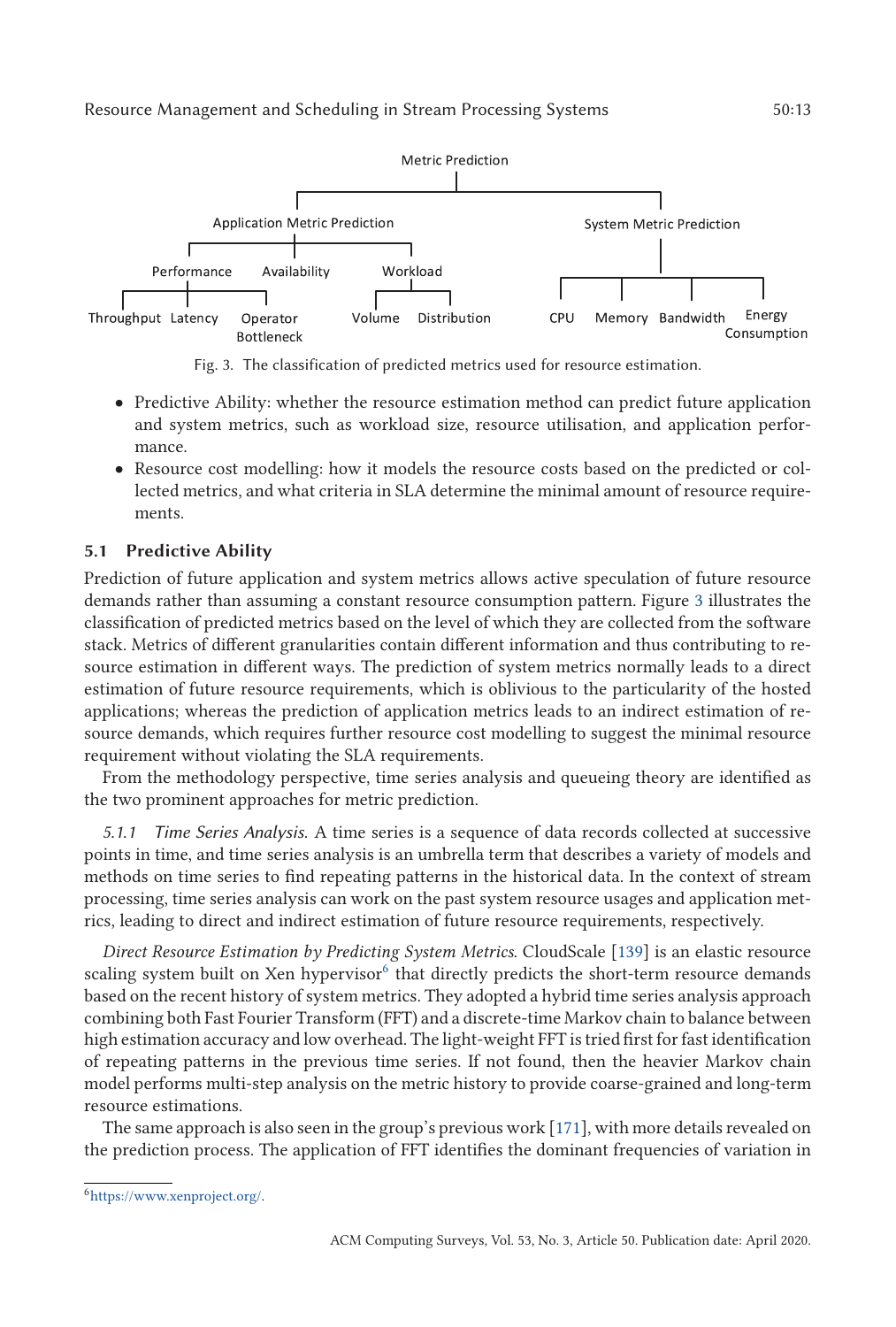the observed resource-usage time series, followed by a discrete-time Markov chain model that unveils the deeper-hidden patterns through calculating the feature value distribution of the collected resource metrics. The combination of these two methods leads to a fast yet accurate estimation model, provided that there are patterns concealed in the resource usage history.

OrientStream [155] is a recent work on dynamic resource provisioning of stream processing systems. It features an online resource prediction module that employs an ensemble regression model on the past system metrics to suggest future resource usages. The prediction process is essentially a weighted vote of four independent regression models, reaping the benefit of reducing the overall Relative Absolute Error.

Dai et al. [33] presented VM provisioning as a multi-objective optimisation problem, which they solve with an auto-regressive model that learns and predicts the utilisation of each VM as well as the bandwidth consumption between routers. With further consideration on power management, Liu et al. [97] applied deep reinforcement learning over a linear combination of system metrics such as total power consumption, VM latency, and reliability metrics to synthetically predict future system states. Based on the forecast, a hierarchical resource provisioning model is proposed that saves energy consumption without significantly impacting application performance and availability.

*Indirect Resource Estimation by Predicting Application Metrics*. Time series analysis can also work on the historical application metrics to indirectly suggest the future resource demands with the help of resource cost modelling.

The first category of works predicts the future state of operators. Hidalgo et al. [60] applied a Markov chain model on the workload time series to predict whether an operator's future state would be overloaded, underloaded, or stable. Based on the state predictions, resource cost is modelled by checking the minimal amount of resources needed for the placement of tasks. Kombi et al. [86] adopted a similar method to forecast operator bottlenecks, which circumvents the rigorousness of queuing theory while still being able to estimate resource demands at the operator level. Ottenwälder et al. [118] achieved location-aware adaptation of operators with a query predictor. The proposed algorithm can reduce the latency during operator graph switches by configuring the graph deployments in advance, where the predicted operator states such as the possible location of the focal point and the future processing interests are utilised to guide the deployments.

The second category tries to predict future workload. Balkesen et al. [7] applied exponential smoothing on the periodic observations of the input stream rate to forecast the volume of future workloads. Their rate-forecasting heuristic solves the bin packing problem formulation, suggesting the future resource usages based on the stream distribution and the placement of operators. Analogously, Ishii et al. [70] employed Sequentially Discounting AutoRegression to predict future input rates. They formulated an optimisation problem on resource provisioning and solved it with linear programming to find the minimal resource requirement without violating the application latency SLA. Hoseiny Farahabady et al. [64] also predicted the changes in the input traffic with an Auto Regressive Integrated Moving Average model, which lays the foundation for a resource provisioning algorithm that causes less QoS detriments over all available servers.

Mayer et al. [112] predicted the workload distribution and its parameters with a hybrid approach of distribution moments and maximum likelihood method. The predicted workload distribution feeds into the calculation of operator parallelism and then sheds light on the resource cost by counting the number of processor cores required for task execution. Imai et al. [69] trained a linear regression model on the performance data collected in an experimental environment, to predict the maximum sustainable throughput of the streaming application running on a larger number of VMs. Therefore, the cost model is built by directly linking the desired application performance with the number of VMs provisioned in the infrastructure.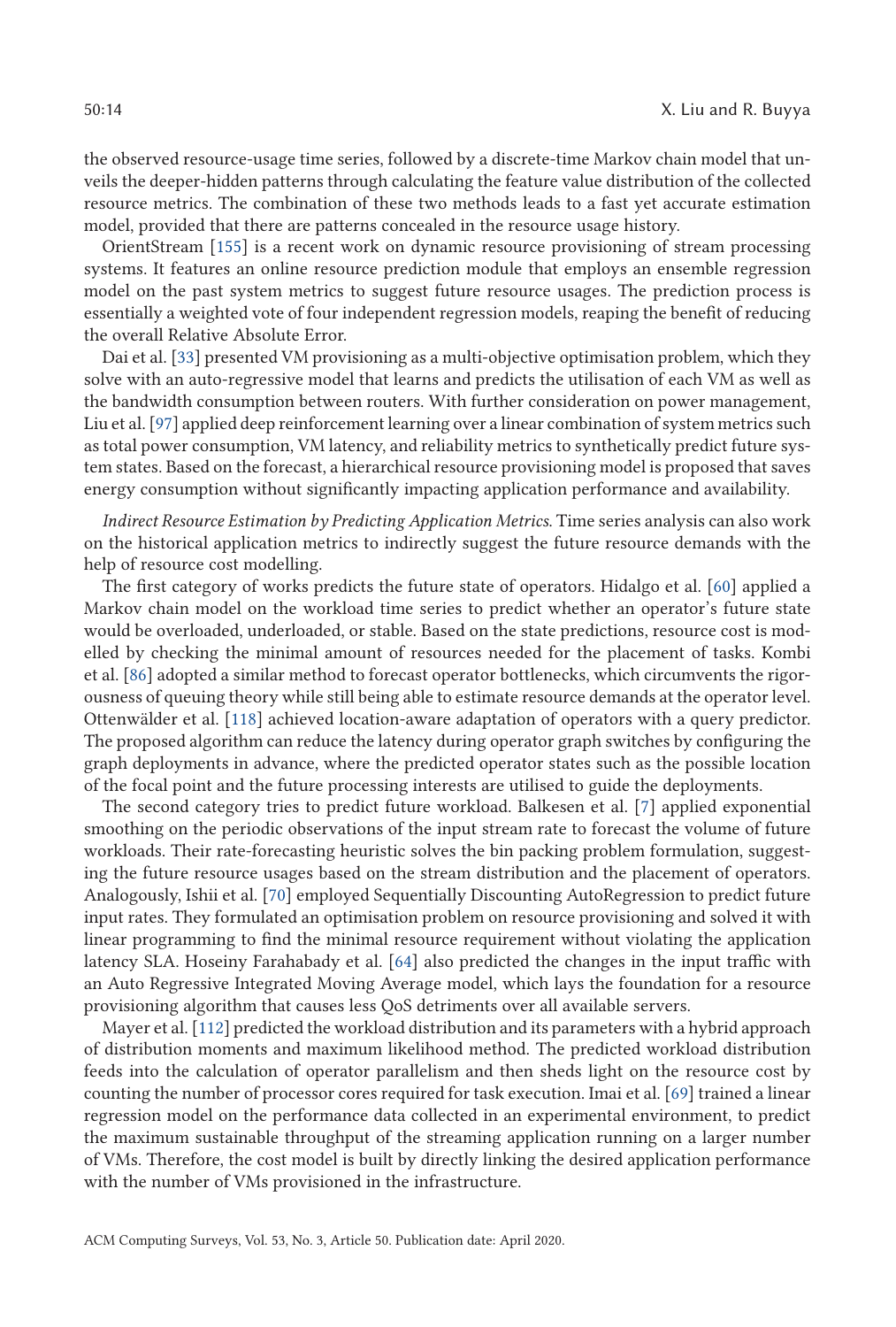Resource Management and Scheduling in Stream Processing Systems 50:15

*5.1.2 Queueing Theory.* Queueing theory is a set of mathematical models studying the waiting lines and queues to describe or predict the waiting time and queue lengths. In stream processing, queueing theory is often applied to application performance metrics—especially operator latency to shed light on the possible data flow bottlenecks.

By modelling the operator as a *<sup>G</sup>*/*G*/1 queueing system, De Matteis et al. [35] regarded each operator task as a single server queue where both inter-arrival times and service times have a general distribution. The Kingman's formula is then used to approximate the mean waiting time at the operator level, which sheds light on the runtime adaptation of the number of used cores as well as the CPU frequency. The same modelling and solving technique are also found in a variety of literature [25, 36, 37, 91, 104], which proves that the Kingman's formula is widely accepted for latency modelling because of its accuracy and generality applying to arbitrary distributions of the inter-arrival time and service time.

Differently, Hoseiny Farahabady et al. [64] modelled the operator as a *<sup>G</sup>*/*G*/*<sup>k</sup>* queue (*<sup>k</sup>* is the number of processors for the target operator) and employed Allen-Cunneen approximation to give an upper-bound of the sojourn time experienced by each tuple. Since there is no exact formula known for the*G*/*G*/*k*-model, Allen-Cunneen approximation provides asymptotically exact results under heavy traffic and is particularly suitable for streaming applications with highly utilised operators. Fu et al. [46] formulated the operator as a *<sup>M</sup>*/*M*/*<sup>k</sup>* system, where *<sup>M</sup>* indicates Poisson distribution for arrival and Exponential distribution for service time. Accordingly, Erlang formula is applied to estimate the expected value of the total tuple sojourn time in the application. This is different to the*G*/*G*/1 and*G*/*G*/*<sup>k</sup>* modelling at the operator level as the whole application topology is modelled as a Jackson open queueing network, which increases the rigorousness of the queueing model but is capable of providing more accurate latency estimations for the whole application if the model assumptions are met.

#### **5.2 Resource Cost Modelling**

With the domain knowledge of stream processing, a resource cost model summarises the various metrics collected at the runtime stack, suggesting an overall estimation of resource requirements for the streaming system to satisfy its particular SLA requirements.

Modelling resource costs requires taking the application logic and the desired deployment target into consideration. Different operators may exhibit different resource usage patterns. For example, a filtering operator shows a pattern of resource consumption linear to its workload volume, while a window operator exhibits periodical resource requirement peaks as the window slides or executes. When the deployment of applications is tuned toward higher reliability and availability, extra resources are provisioned for fault-tolerance or serving as headroom to confine the utilisation rate of each node in certain bounds. When the deployment emphasises cost-efficiency and lower runtime overheads, the placement of tasks is consolidated to as fewer nodes as possible to reduce resource usages and inter-node communications. Proper resource cost modelling is the key to deal with these variations and suggest the overall resource requirements accordingly.

For the convenience of discussion, our taxonomy categorises different resource cost models based on the intended SLA optimisation, i.e., which SLA requirement is more critical to determine the system resource cost in general.

*Minimal Cost Model*. This model intends to achieve the targeted performance requirement with minimal resource cost and provisions no spare resources to improve reliability and availability. Bin packing is the most common strategy to model the minimal resource cost based on the compact task placement. Setty et al. [138] used bin-packing formulation to determine the minimal number of VMs needed by the placement of topic-subscriber pairs, with a greedy heuristic to optimise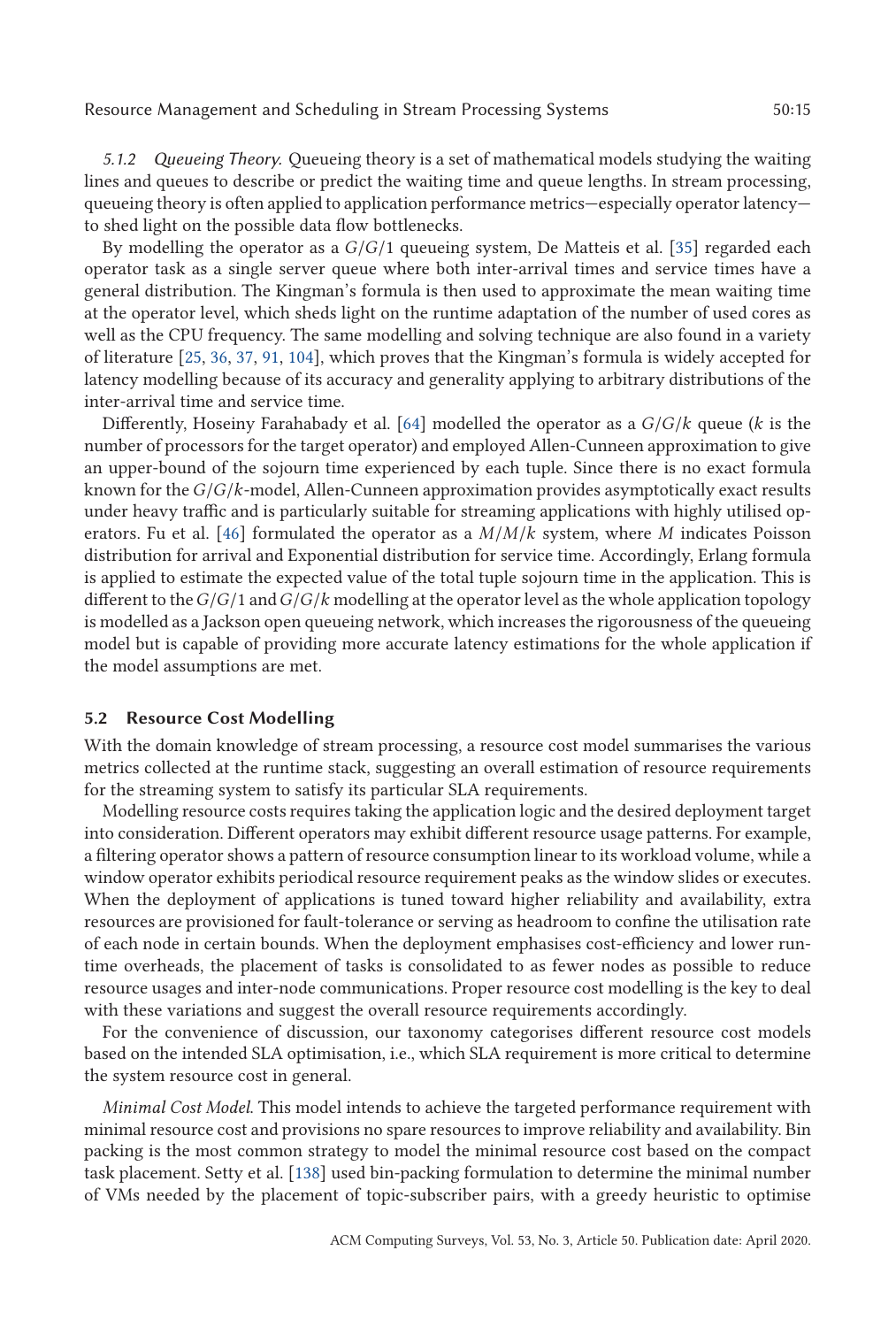cost while respecting the constraint that the application communication must not exceed the VM bandwidth capacity. Heinze et al. developed FUGU, an elastic data stream processing prototype, to evaluate different scaling policies [58] and optimise the scaling parameters [59]. In both works, the resource requirements are estimated using a bin-packing model solved by a First Fit and Best Fit heuristic. Balkesen et al. [7] employed bin packing to dynamically re-assign data streams to different nodes, making runtime adjustments to the previous round of stream assignment rather than optimising from scratch to balance between result optimality and the overhead of stream redirections. Shukla et al. [141] proposed a model-based approach to offer reliable estimates of the resource allocation required, which is essentially a two-dimensional bin-packing problem (CPU and memory) solved by best-fit packing. Bin packing is also employed by Liu et al. [98, 99, 101], Xu et al. [163], Nardelli et al. [115] and Ghaderi et al. [50] to suggest minimal resource cost under a certain SLA requirement.

*Reliability-oriented Model*. This model provisions additional resources for state management and failure recovery. Madsen et al. [108, 109] proposed a Storm extension that replicates the same operator state across different nodes, allowing faster state migration in failure recovery and the scaling of stateful operators. The resource cost is thus calculated by the needs of state management to maintain semantic correctness and fault-tolerance. Similarly, Castro Fernandez et al. [23] designed a set of state management primitives to expose internal operator states to the DSPS for transparent failure handling and scaling. This leads to a resource cost model built on state management with extra computation and communication overhead introduced by failure recovery and periodical state check-pointing. Koldehofe et al. [85] proposed a rollback-recovery scheme with low run-time overhead, where the state information is incrementally replicated at preceding operators to reduce the resource consumption required for providing reliability guarantees.

*Contention-aware Model*. Model of this type permits certain resource allowances to handle random workload bursts when needed. Hoseiny Farahabady et al. [64] proposed a resource cost model that tracks and confines the CPU utilisation level of each node within an accepted range, and a similar approach is also found in Thamsen et al.'s work [148]. To limit the memory usage and CPU consumption within a certain bound, Cammert et al. [15] proposed a cost model to estimate resource utilisation of continuous queries based on the stream characteristics such as the average inter-arrival time and the average validity of tuples. The proposed fine-grained cost model is customised to a variety of operator types and streaming logic, making it possible to even quantify the impact of (re)optimisations on query plans.

*Load-balancing-oriented Model*. This model focuses on the fair utilisation of available resources and is the opposite of the compact task placement, which is commonly seen in the minimal cost model. Fischer et al. [43], Eskandari et al. [41], and Jiang et al. [73] regard the operator placement as a graph partitioning problem, so that they explicitly spread the streaming tasks across all available resources at the infrastructure for better load balancing. This cost model is also employed by the round-robin scheduler that is used as default by a variety of DSPSs, which favours even load distribution over participating computing nodes.

*Distribution-based Model*. Also, depending on the nature of the cost model, the result of resource requirement may be a probability distribution rather than a definitive value. Khoshkbarforoushha et al. [82, 83] employed Mixture Density Networks, a statistical machine learning model combining Gaussian mixture models and feed-forward neural networks, to estimate the whole spectrum of resource usage as probability density functions. Modelling the resource usage as a distribution rather than a single point value captures the possible variances caused by resource contentions and interferences from parallel workloads.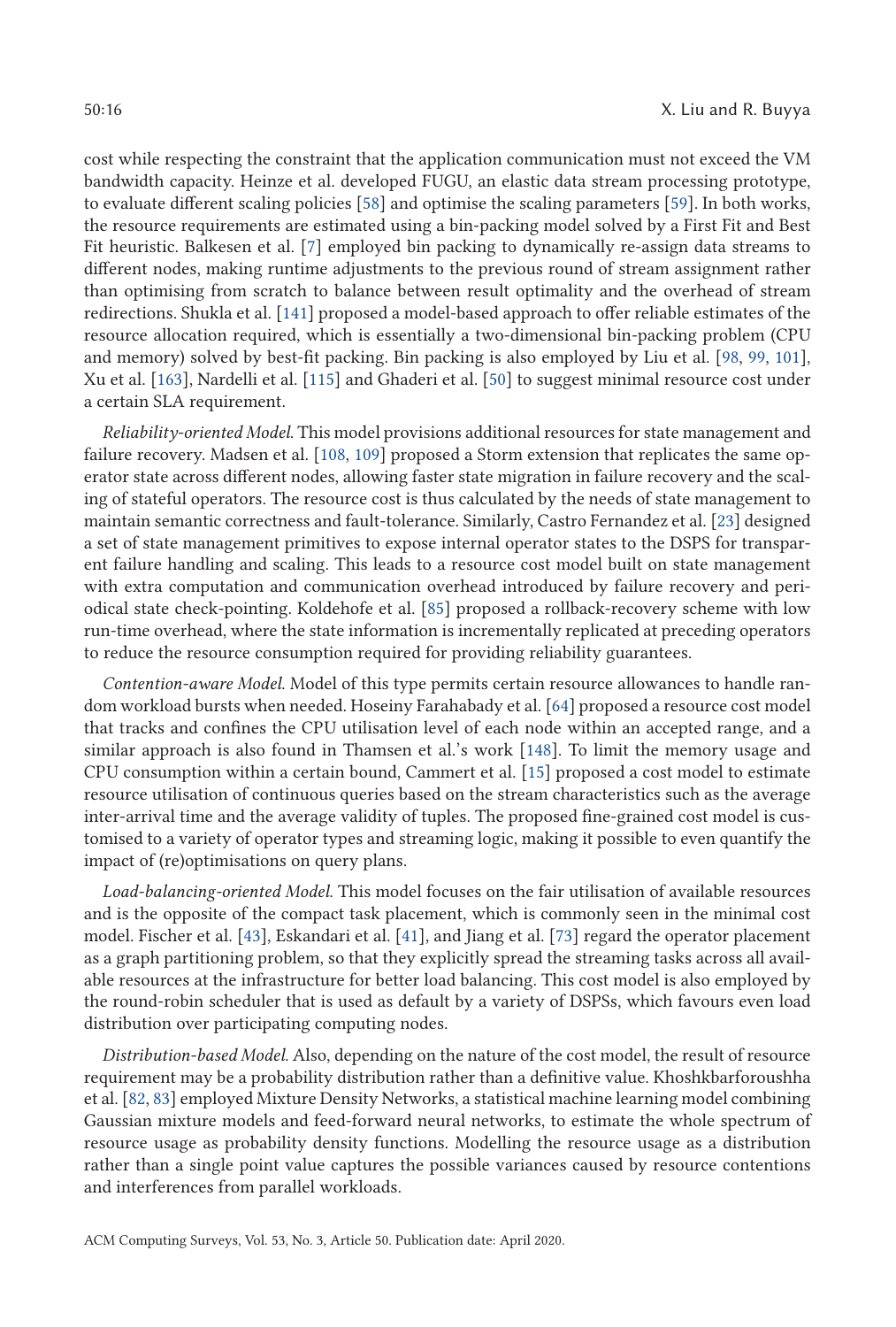### **6 RESOURCE ADAPTATION**

In this review, we refer to resource adaptation in stream processing specifically as horizontal scaling, i.e., adding or removing VMs within the infrastructure to alter the scale of distributed computation. However, there is also vertical scaling that resizes the existing VMs and adjusts the capabilities of hardware in terms of CPU, memory, and network resources. One advantage of vertical scaling is that the underlying resource adaptation remains highly transparent to the application logic, making it easier to leverage resource elasticity at the deployment stage. It can also help reduce the movement of data tuples across the network by consolidating the number of VMs used for data processing and management. Nevertheless, vertical scaling incurs a considerable cost from an operational point of view. The maximal scalability is limited to the capacity of a single host machine, and the adaptation process often involves downtime due to a mandatory system restart. The possible interruption of service makes vertical scaling less preferable when it comes to the cloud deployment of DSPS. The consequence of bringing down the whole streaming system for maintenance can be unacceptable in the presence of continuous inputs and strict latency SLA. Recently, there have been techniques proposed by academia to enact resource adaptation updates while ensuring reliable execution by mitigating the stopping and restarting of the DSPS [142, 164]. But the gap is still huge for these techniques to be mature and for the mainstream cloud provider such as Amazon, Microsoft, and Google to support stop-free vertical scaling in production systems.

In some cases, vertical scaling can be combined with horizontal scaling for right-sizing the VMs for the current load, with a typical use case being workload consolidation [64]. For example, it is profitable to reduce inter-VM latency by consolidating eight medium VMs at 50% load into four medium VMs at 100% load. In addition, vertical scaling can be employed to optimise energy consumption through Dynamic Voltage and Frequency Scaling (DVFS). DVFS is a power management technique that allows processors to dynamically change power states, lowering and raising CPU frequency and voltages on the fly according to the resource demands from virtual machines. It is used by Matteis et al. [35, 37] to explicitly regulate the CPU frequency, by Sun et al. [147] to model the power-to-frequency relationship, and by Shen et al. [139] to turn unused resources into energy savings without affecting application SLA.

While performing resource adaptation in response to the internal and external changes, it is of crucial importance to evaluate the cost-benefit trade-off. The general guideline for deciding whether and how resource adaptation should be triggered is the well-known SASO properties [49]. That is, it exhibits stability (avoids frequent modifications of the current configuration and results in wild oscillation), achieves good accuracy (minimises the number of QoS violations), has short settling time (reaches the desirable configuration quickly), and finally, avoids overshoot (does not overestimate the configuration to meet the needed QoS).

In the rest of this section, we categorise horizontal scaling techniques into two major categories based on how they select the proper scaling time. (1) Proactive approaches that adjust resource provisioning according to the prediction of workload pressure and system behaviour in the future time horizon. (2) Reactive approaches that scale the infrastructure only when necessary as indicated by some threshold breaches or changes of system state.

The choice of proactive or reactive approaches much depends on the predictability of workload pattern and system behaviour. In some cases, the input stream exhibits gradual and repetitive variations in volume and composition, making it possible to learn from the history and apply the obtained knowledge to adjust resource provisioning proactively before the application requirement changes. In other cases, the arriving data stream contains random bursts and drastic workload changes with no clear pattern, leaving the prediction of future system state no longer a viable option [11, 149]. Hence, reactive approaches are required to deal with the bursty load on the best effort basis.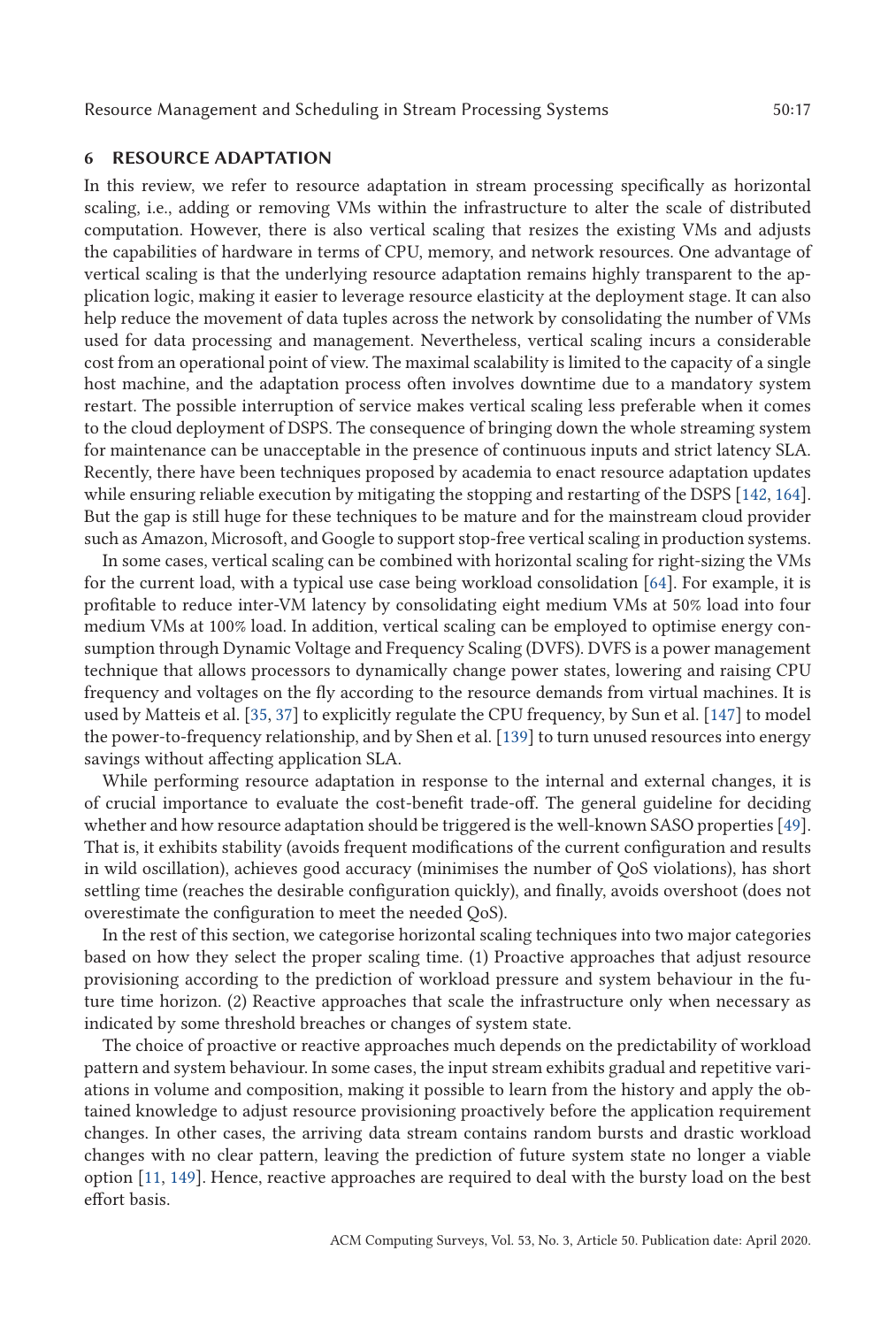### **6.1 Proactive Adaptation**

Proactive adaptation regards the infrastructure tier as a controllable system requiring certain corrective actions from time to time, e.g., acquiring more resources to tackle under-provisioning or relinquishing over-provisioned resources for cost-efficiency. Therefore, there are continuous controlling loops that monitor the various inputs and outputs of resource management and actively suggest optimal adjustments without delay or overshoot.

A typical workflow of a controlling loop is as follows: (1) The resource estimation module predicts the future system state such as the workload arrival rate and the average input processing latency in the prediction horizon<sup>7</sup>; (2) the system model captures the relationship of various QoS variables, assessing the system's capability to maintain the articulated SLA; (3) the control algorithm solves an optimisation problem to find the best resource allocation for the next loop; (4) perform resource adaptation and adjust the operator parallelism accordingly to avoid data skew and load imbalance.

Based on how the optimisation problem is solved, we generally categorise the proactive adaptation methods into two groups. The first one is *loop-wise control*, which regards each prediction horizon as an independent control interval and derives proactive adjustments by applying the predefined scaling rules to the estimation of the next control loop. Methods falling this group are intuitive and straightforward to implement, but they may suffer from the problem of adjusting for short-term benefits while ignoring the long-term future.

To mitigate this, *Model Predictive Control* (MPC) optimises resource provisioning in a receding prediction horizon that consists of multiple control intervals. At each control interval, the controller solves an optimisation problem to obtain the optimal reconfiguration trajectory over the prediction horizon. However, when it comes to execution, only the first element of the optimal reconfiguration trajectory would be employed to steer the resource adaptation, while the whole trajectory is re-evaluated at the beginning of the next control interval to exploit the updated forecast in the shifted prediction horizon. De Matteis et al. [35–37] employed MPC to achieve QoS-aware and energy-efficient resource adaptation, formulating the optimisation problem as a minimisation of QoS cost, resource cost and adaptation cost. The search space of the optimisation problem is described as a tree structure and the Branch & Bound methods are employed to prune the search tree and reduce the runtime overhead of MPC in a latency-sensitive environment. Meanwhile, Hoseiny Farahabady et al. [63, 64] employed MPC to proactively alleviate the resource contention between collocated applications, in which the optimisation problem is solved by Particle-Swarm Optimization (PSO) with the execution time capped to 1% of the control interval to limit its computational overhead.

### **6.2 Reactive Adaptation**

Based on the metric classification shown in Figure 3, we also categorise different reactive methods by the nature of the triggering metric.

*System Metrics Triggered*. The system metrics such as CPU utilisation, memory usage, and bandwidth consumption contain raw information on system performance and resource utilisations, thus reflecting the need for adaptation when some metrics have breached certain thresholds. The common problem associated with this type of methods is that the system metrics may not faithfully reflect the application performance. For example, a higher CPU utilisation rate does not necessarily mean higher application throughput and lower processing latency. Instead, it may imply that the current resource provisioning is not sufficient for handling the incoming workload.

 ${\rm ^7Prediction}$  horizon: the period in which the future values of the interested metrics are predicted.

ACM Computing Surveys, Vol. 53, No. 3, Article 50. Publication date: April 2020.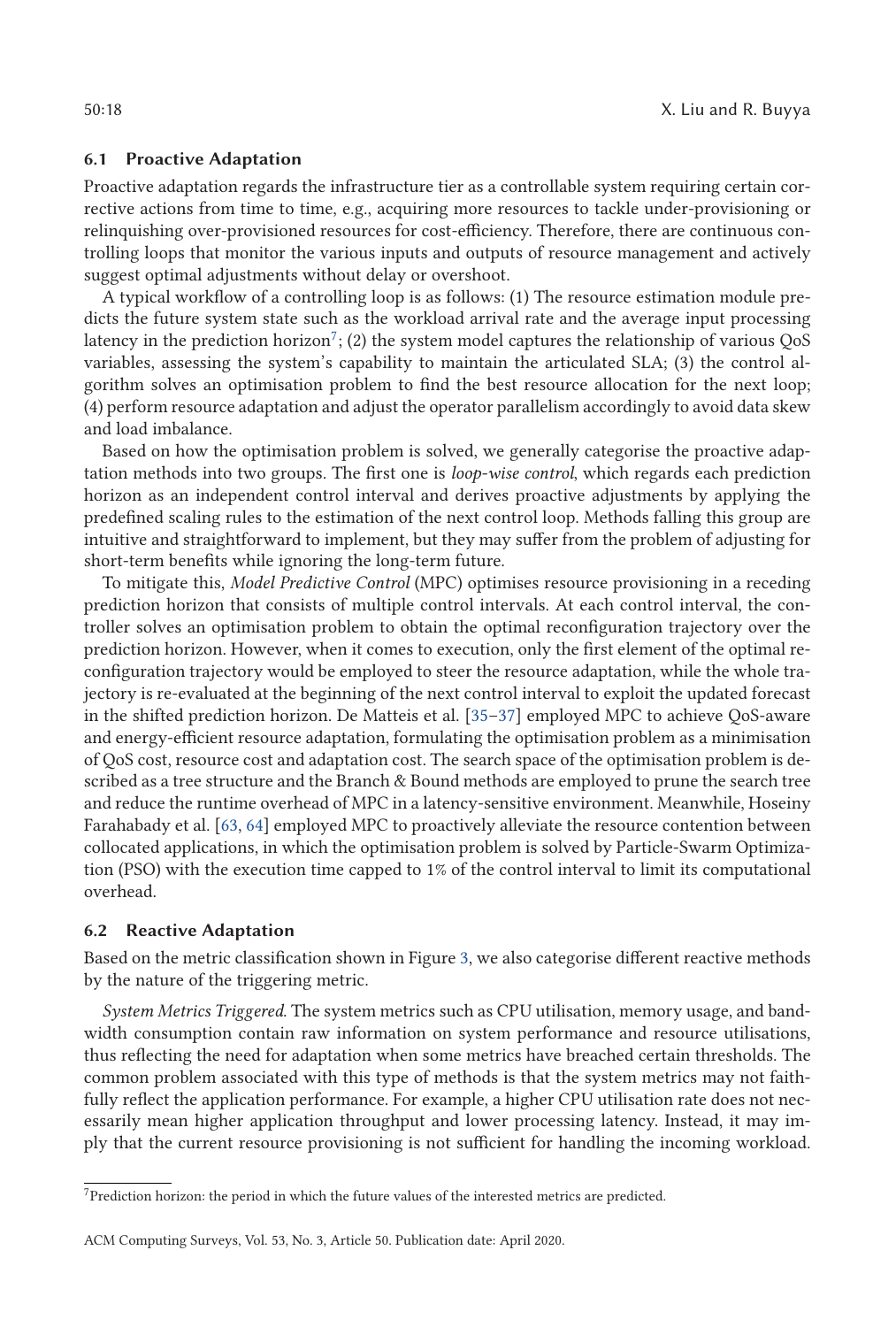However, methods falling into this category are versatile and easy to implement for being application-agnostic—the simplest example would be monitoring the CPU utilisation at each host, with an upper and lower bound defined to trigger scaling in and out actions [22, 23, 58, 152]. The memory threshold method is also found in Liu et al.'s work [95].

*Application Metrics Triggered*. The application metrics include not only the application performance perceived by the end-user but also internal metrics from the DSPS that include the service time, the arrival rate, and the length of input/output queue for individual operators.

Lohrmann et al. [104] present a reactive scaling strategy that reacts to latency constraint violations with appropriate scaling actions, which minimises the total resource consumption under a varying load scenario. The same approach is also employed in their Nephele [105] implementation. Xu et al. [164] defined a metric named Effective Throughput Percentage (ETP) for each operator, which captures the state of congestion and estimates the impact of operator output toward the application throughput. The operator with the highest ETP will be given more parallelism and assigned to a new VM for scaling out.

By monitoring the input stream rates and the current processing rates within the DSPS, Cervino et al. [24] detect overload conditions in the operator buffer and then scale the number of used VMs accordingly to maintain the required throughput. Similarly, Vijayakumar et al. [153] defined a derived metric describing the difference between the processing time per data block and the average time interval of receiving one block, so that the adaptation is triggered by the calculated buffer-overflow. Kleiminger et al. [84] monitored the lengths of the input and output queues for stream processors, so that the computation can scale out from an on-premise cluster to clouds when needed. Satzger et al. [134] determined if an operator is overloaded by analysing the length of its incoming message queue, with thresholds hard-coded in the scaling logic to trigger adaptations.

*Hybrid Metrics Triggered*. Since leveraging system metrics or application metrics alone may not faithfully reflect the actual application performance and resource utilisation, there are some works collecting hybrid metrics to comprehensively trigger reactive resource adaptations. The most common combination is to monitor the operator throughput and the resource utilisation at each host node, to deduce the average processing cost per tuple at the operator granularity. Liu et al. [99] applied this method to trigger reactive resource adaptation, so that the overall application throughput can be maintained at a pre-defined level regardless of the initial allocation of resources. In another work of the same group, scale-in is performed when the input load decreases, and so does the resource consumption of each operator [98]. The scale of adaptation is derived from the monitored load difference and a comprehensive metric of per-tuple processing cost.

Apart from stream processing with a DSPS as middleware, there is a trending serverless and event-driven architecture called Function as a Service (FaaS) that utilises a docker-based runtime to scale up or down automatically in response to demand. It provides a programming model to allow developers to write functional logic, which is completely autonomous and independent of the event sources, to be dynamically scheduled and run in response to associated events from external sources. Such built-in elasticity also means that the resource adaptation is managed by the docker runtime internally and the resource cost is billed by the workload activity rather than per hour of VM utilization. The typical examples of this architecture include Apache OpenWhisk and IBM Cloud Functions, which we will discuss more in Section 11 to shed light on how containers facilitate the resource management of stream processing systems.

#### **7 PARALLELISM CALCULATION**

Parallelism calculation answers the question of how many streaming tasks are required for an operator to sustain its assigned workload without causing congestions to the whole application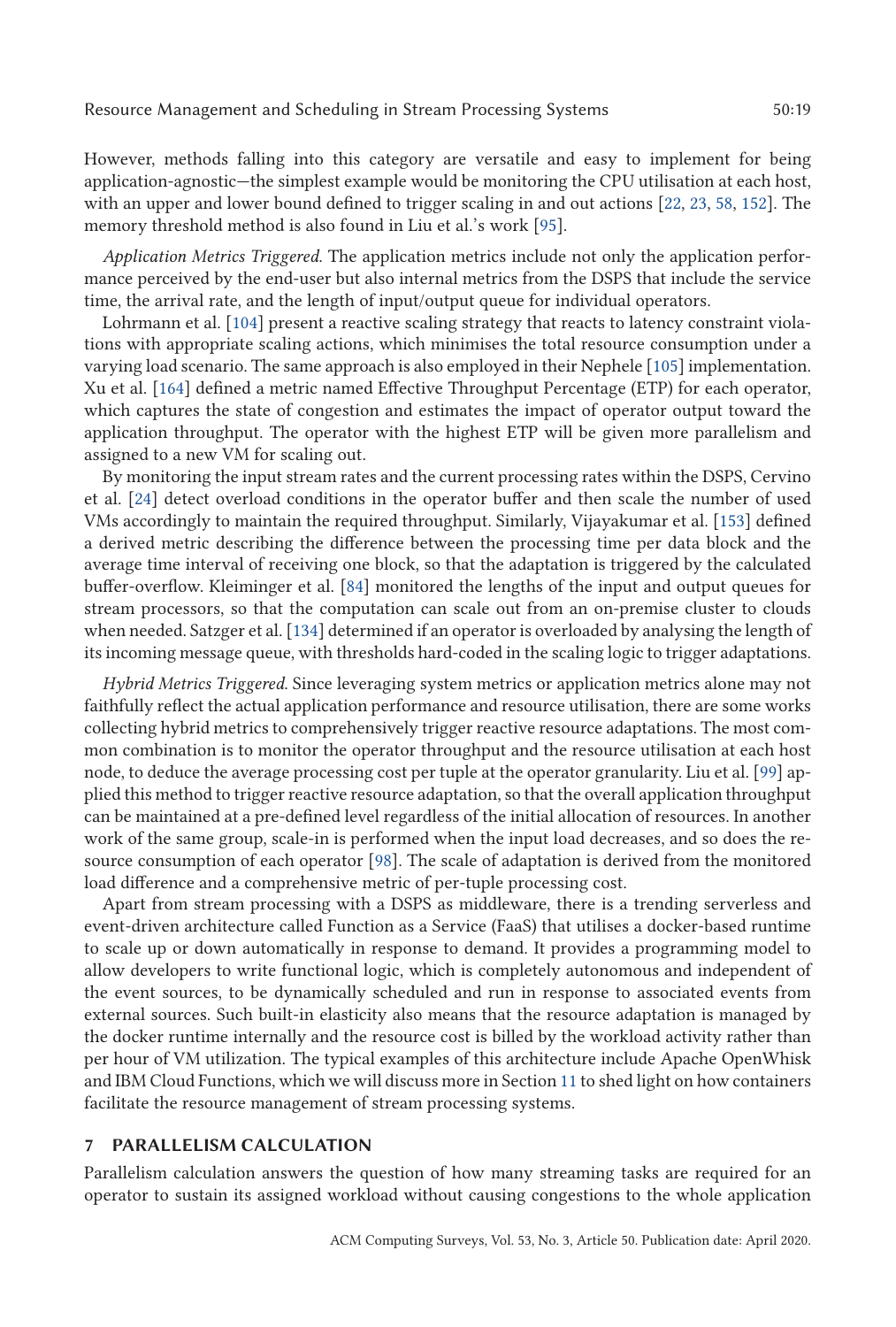topology. We have identified two prominent approaches in the literature. The first approach is called performance-driven parallelisation—the resulting parallelism degree is a divisor of the operator input size by the anticipated capacity of each streaming task. The second approach is platformoriented parallelisation—it first checks the maximum number of parallelism units supported by the provisioned platform and then distributes them as resources among different operators to ensure that the platform is not over-utilised by an excessive amount of processes and threads.

# **7.1 Performance-driven Parallelisation**

In this approach, direct calculation of operator parallelism hinges on the accurate profiling of both operator inputs and the capacity of each streaming task, the latter of which is defined as the maximum number of tuples that a single task can sustainably handle per time unit [99]. There are direct and indirect methods to measure the volume of inputs for an individual operator. The direct methods install a metric collector at the task entrance that automatically gauges the flow traffic and regularly reports to the calculation logic [71], while the indirect method relies on the producer and consumer model to infer the input volume of a particular operator by examining the selectivity<sup>8</sup> of its upstream operators [135]. The state-of-the-art DSPSs are now exposing metrics reporting APIs for light-weight stream monitoring and management, $\frac{9}{5}$  so the hurdle of directly measuring operator inputs has been lowered with the abundance of collected metrics.

In addition to measuring operator input, task profiling is another piece of the puzzle to achieve performance-driven parallelisation. There are a bunch of monitoring and sampling techniques that profile the task performance from different perspectives. The most commonly profiled metrics include the average processing latency per tuple [27, 100], the idleness of task execution [73, 159], and the resource usages of a task entity [98, 99]. The relationship between task capacity and the first two metrics is readily established—a task reaches its maximum capacity when fully occupied with tuple processing under the wall clock time. However, estimating task capacity with the last metric relies on the assumption that this task is hosted by a single thread, which means its peak performance is also limited by the maximum CPU utilisation of a single CPU core.

# **7.2 Platform-oriented Parallelisation**

The rationale of platform-oriented parallelisation is twofold—to avoid over-utilising the available resources with excessive operator parallelism and to help incorporate some rules of thumb suggested by the DSPS developers to make full use of the parallel processing capability. Take Apache Storm as an example, it is suggested that the operator parallelism is a multiple of the number of machines deployed in the platform, and the parallelism of data source is a factor of the number of partitions of the message queue, as such configuration empirically facilitates load balancing between different hosts [100, 145]. As for Apache Flink, the official training guide suggests that using 1 CPU per slot and setting the operator parallelism as a multiple of the number of slots would help achieve balanced slot sharing.10

Platform-oriented parallelisation is commonly used in industrial deployment settings as reported by Goetz et al. [51]. Specifically, there is a concept of parallelism unit to describe the parallel processing capability of the platform, which essentially multiplies the number of nodes in the platform by the number of cores available on each node. For instance, there are 160 parallelism units

<sup>&</sup>lt;sup>8</sup>Selectivity: an operator metric that describes the number of data tuples produced as outputs per tuple consumed in inputs. 9Apache Storm: [http://storm.apache.org/releases/2.0.0-SNAPSHOT/metrics\\_v2.html;](http://storm.apache.org/releases/2.0.0-SNAPSHOT/metrics_v2.html;) Apache Flink: [https://ci.apache.org/](https://ci.apache.org/projects/flink/flink-docs-stable/monitoring/metrics.html;) [projects/flink/flink-docs-stable/monitoring/metrics.html;](https://ci.apache.org/projects/flink/flink-docs-stable/monitoring/metrics.html;) Apache Samza: [https://samza.apache.org/learn/documentation/](https://samza.apache.org/learn/documentation/0.7.0/container/metrics.html) [0.7.0/container/metrics.html.](https://samza.apache.org/learn/documentation/0.7.0/container/metrics.html)

<sup>1</sup>[0https://www.slideshare.net/dataArtisans/apache-flink-training-deployment-operations.](https://www.slideshare.net/dataArtisans/apache-flink-training-deployment-operations)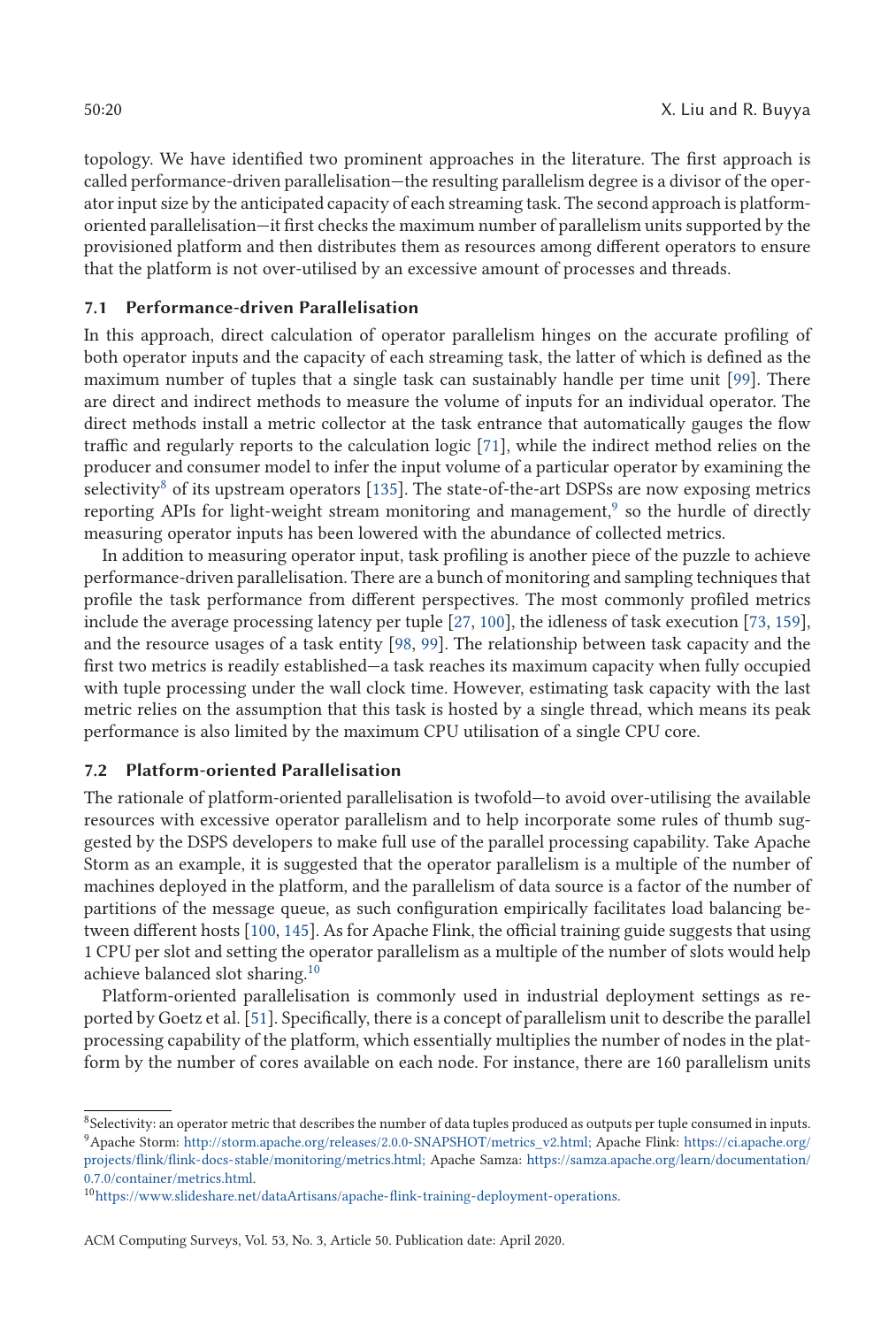Resource Management and Scheduling in Stream Processing Systems 50:21

available in a cluster consisting of 10 worker nodes with each incorporating 16 cores. The calculated parallelism units are then regarded as a special type of resources that can be distributed among parallel operators in the topology— the slower the task is in terms of the processing latency, the larger parallelism it gets from the resource pool of parallelism units. They also considered the fact that some tasks may exhibit a higher processing latency because of having intensive communications, so the number of parallelism units can be enlarged 10 to 100 times depending on the number of I/O bound operators present in the topology. This is to ensure that there are enough streaming tasks for the communication-intensive operator to split the workload and perform I/O operations.

# **8 PARALLELISM ADJUSTMENT**

The direct calculation of operator parallelism may not be feasible in some user cases due to the lack of pilot run or monitoring facilities. Also, the results of calculation are prone to profiling errors that adversely affect the system performance. Therefore, an iterative adjustment process is needed to dynamically adapt the parallelism degree in response to the continuous variations of workload and system performance.

# **8.1 Rule-based Approaches**

Rule-based approaches have attracted extensive research attentions due to the simplicity of implementation and effectiveness of adjustments. The core of the method is made of a collection of scaling rules that define the triggering thresholds as well as the corresponding scaling actions. In most cases, the scaling actions are greedy-based, which favour direct mitigation of the threshold violation and converging to suitable parallelism quickly at the expense of optimality. It also means that the resulting parallelism may be trapped in the local optimum and a proper backtrack mechanism is required to search for the global optimum [6].

Rule-based approaches can be generally classified as either static or dynamic in terms of execution.

*Static Single Threshold*. A static threshold is pre-defined in the scaling logic to trigger parallelism adjustments in a single direction. For example, the threshold on processing latency is one-sided when the monitored latency exceeds the SLA requirement, the operator parallelism is increased to amortise the processing workload by adding more streaming tasks to the fleet. Besides, Humayoo et al. [65] assessed the necessity of adjustment with a utility threshold to evaluate if the probability of obtaining positive gain outweighs that to incur a loss. Gulisano et al. [52] defined an upper imbalance threshold to ensure the standard deviation of load distribution is below a pre-defined limit. Though setting a single threshold statically makes it fairly easy to implement the adjustment logic, expert knowledge on application characteristics and the platform specification are still required to properly decide the threshold value and the corresponding scaling actions. Furthermore, methods falling into this category lack the ability to scale reversely nor being self-adaptive as the employed threshold is fixed during the complete runtime of the system.

*Static Multiple Thresholds*. Multiple static thresholds are set in pairs to maintain the concerned parameters within certain upper and lower bounds. For instance, Fernandez et al. [23] defined two thresholds on the average CPU usages of each node to trigger parallelism adjustment from the perspective of local resource utilisation. This approach is also seen in Veen et al.'s work [152]. Kombi et al. [86] divided the estimated amount of operator input by the estimated capacity of a streaming task, where two performance thresholds are defined delimiting a low and a high activity level to trigger the corresponding scaling action. The major challenge for this type of methods is oscillation, where opposite scaling operations are conducted continuously due to the poorly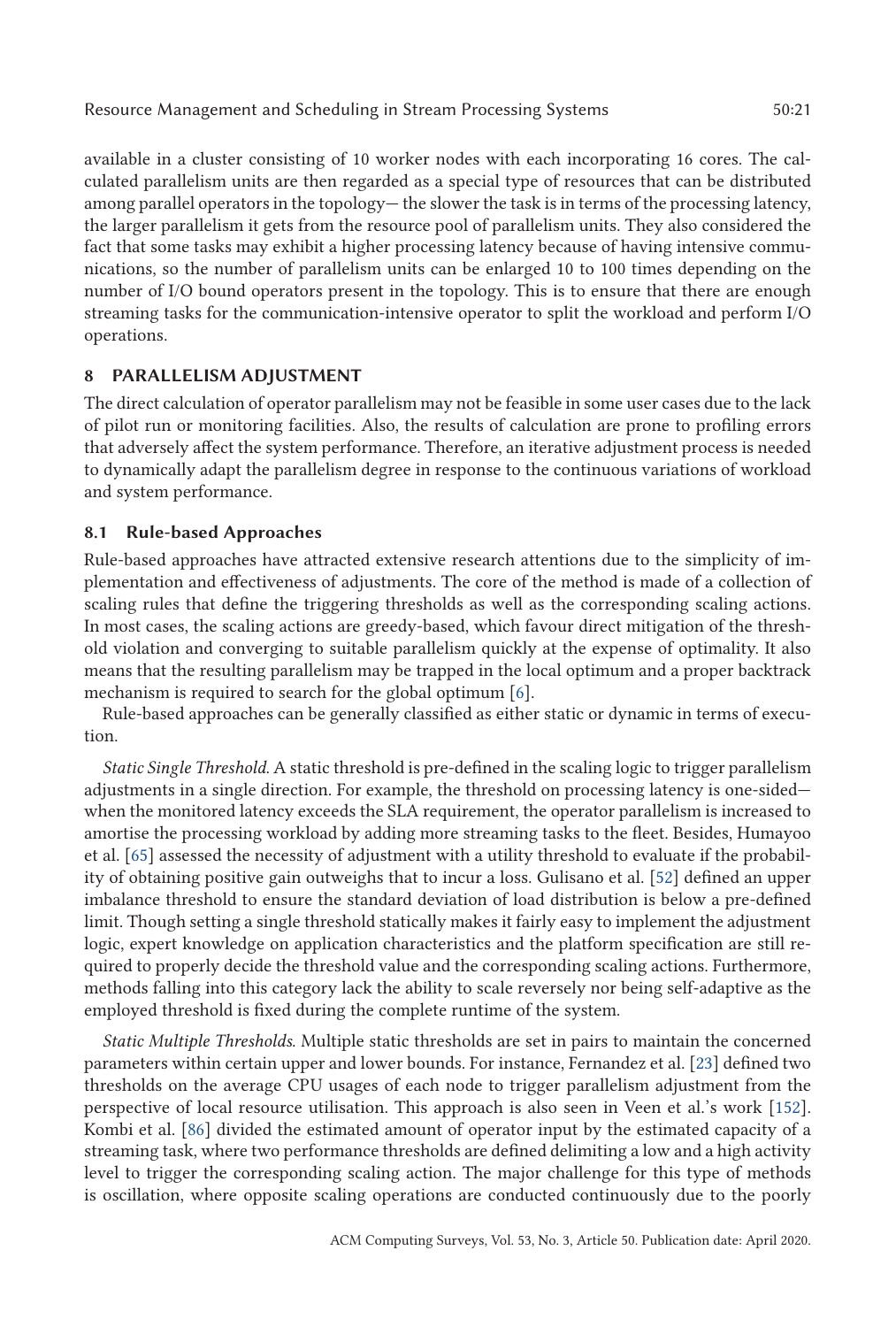configured thresholds or overreacting changes [49]. Therefore, a configuration of cooling time is set in practice to conservatively limit the frequency of adjustments and mitigate oscillation.

*Dynamic Thresholds*. With the knowledge acquired from the evaluation of the previous adjustment results, dynamic thresholds improve the method adaptivity by updating the triggering thresholds and refining the adjustment behaviours at runtime. It also helps mitigate oscillation as the parameters of scaling are dynamically updated with regard to the previous run history. Heinze et al. [58] applied reinforcement learning to reward effective adjustments and punish unnecessary changes caused by inappropriate thresholds. Bilal et al. [10] examined whether a change of parameter value has an overall positive or negative impact on latency and throughput, where the dynamic thresholds are defined as the best performance monitored in the execution history.

# **8.2 Queueing Theory**

The anticipation of operator congestion using queueing theory is not only useful for the estimation and adaptation of resource provisioning but also for deciding the relevant parallelism requirement. Mayer et al. [111, 112] built an adaptive data parallelisation middleware that deduces a stationary distribution of the queue length under a certain parallelisation degree, so that the operator parallelism is adjusted accordingly to make sure that the message buffer's limit is not exceeded with a high probability. Liu et al. [100] employed a queueing network to infer the throughput distribution among operators considering their selectivity and communication pattern, based on which the operator parallelism is scaled in batch ensuring that the capability of the data source and data sink is balanced.

A predictive operator latency model is built on queueing theory and employed by Lohrmann et al. [104] to formulate a linear objective function on the minimisation of total parallelism. They applied a gradient descent search to find the optimal degree of parallelism for each operator that reduces resource footprints while enforcing the latency constraints. Similarly, Fu et al. [46] formulated a latency model based on queueing theory to determine the number of nodes that each operator needs to be placed on; however, their approach is dedicated to computationally intensive applications with no regards to the possible communication overhead and network delays. Cardellini et al. [19, 22] searched for the optimal parallelism by jointly considering operator replication and task placement within an integer linear programming formulation, and this process relies on modelling the underlying computing node as an M/M/1 queue to estimate the response time of a particular operator subject to its parallelism, service rate, and incoming load.

### **8.3 Control Theory**

The versatile control theory also applies to the adjustment of operator parallelism. In Section 6.1, we have discussed various MPC-based algorithms that explore the optimal configuration of the target application under ever-changing operational conditions. The parallelism degree of each operator is part of the configuration, which is updated at the beginning of each control interval [35, 36, 37, 63, 64]. In addition, Gedik et al. [47, 49] investigated the profitability of parallelism adjustment with respect to the changes in workload volume and the availability of resources, where a control algorithm is proposed to manage the operator throughputs and congestion with appropriate parallelism. In Li et al.'s work [92], the operator parallelism is controlled by the comparison of congestion degrees $^{11}$  that are measured on the operator's receiving and sending queue, where the strength of intervention could be tweaked by an adjustment coefficient. Floratou et al. [45] presented a throughput-oriented policy that automatically configures the parallelism degree to ensure

 $^{11}\rm{The}$  congestion degree for a particular operator queue refers to the ratio of the size of the queued messages to the overall queue buffer size.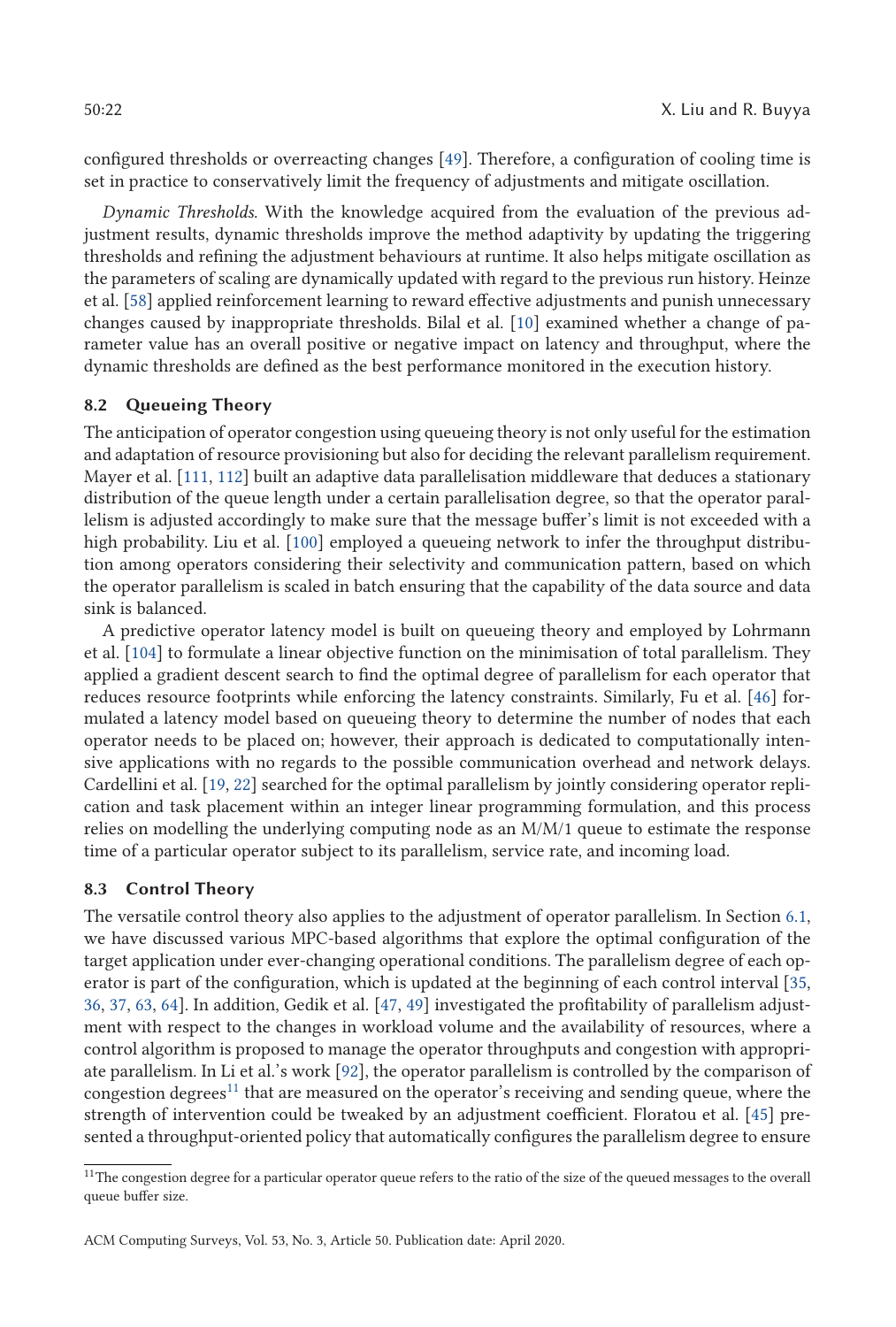satisfactory throughput and alleviate backpressure. Similarly, Stela [164] also relies on monitoring throughput changes to make control decisions—the control algorithm increases the parallelism of the most congested and most influential operator to make full use of the newly added machines during scaling out. In Sun et al.'s work [144, 145], the parallelism degree of each operator is determined in proportion to its computational complexity, which is monitored and measured by the unit of MIPS, i.e., Millions of Instructions Per Second.

# **8.4 Machine Learning and Game Theory**

The adjustment of operator parallelism can also resort to a variety of machine learning techniques. Gaussian processes is employed by Zacheilas et al. [166] to analyse historical data of workload volume and processing latency, so that the parallelism degree can be proactively adjusted to augment the system's performance. By applying incremental learning techniques to different query workloads as training sets, Wang et al. [156] predicted the operator resource usages under several manually supplied candidate configurations. The optimal parallelism is then selected to minimise resource usages while considering the current query requests and stream properties. Game theory is also explored to formulate the elastic parallelism scaling problem as a non-cooperative game, with each operator regarded as an independent agent performing a local control strategy. The operator parallelism is thus determined as the system reaches the agreement of Nash equilibrium [113].

Having introduced a decentralized approach for parallelism adjustment, It is also beneficial to compare it with centralized approaches in terms of flexibility and performance. Generally speaking, centralized approaches have a single component conducting a streamlined decision-making process, which allows for enhanced controllability over various operators and also becomes susceptible to single point of failures. However, decentralized approaches break down the adjustment logic into local control strategies that are run by each operator. The result of adjustment may be less efficient but the robustness of decision-making is improved.

### **9 SCHEDULING OBJECTIVES**

Scheduling plays an important role in successful deployment as it determines how streaming tasks acquire resource allocation and exhibit communication pattern over distributed hosts. It can be considered as a process of trading communication cost against resource utilisation, where the safety of adjustment depends on whether the host machine has enough resources for all the streaming tasks placed on it [3].

While making scheduling decisions, the cost of adjustment must be taken into consideration as moving streaming tasks around can potentially cause severe latency spikes. The oscillating placement of tasks, for example, is one of the most common causes of system instability and SLA breaches, which should be avoided whenever possible to ensure the profitability of scheduling.

The scheduling objective can be multi-fold and not exclusive to a single dimension. In some cases, preferences must be set to sort the competing scheduling targets that cannot be fulfilled at the same time. For example, communication-reduction and load-balancing are two conflicting targets requiring task consolidation and task spreading over distributed resources, respectively. And so are energy-efficiency and fault-tolerance—the former tends to remove any under-utilised components for energy conservation while the latter purposely introduces redundancies to improve reliability. When facing multiple scheduling choices, it is up to the developers to decide which scheduling objective addresses the primary application concern. The one being prioritised is referred to as the primary scheduling objective, and the rest are considered as secondary factors to satisfy particular application requirements. This review mainly focuses on the primary scheduling target, and the taxonomy of task scheduling categorises the existing work based on that.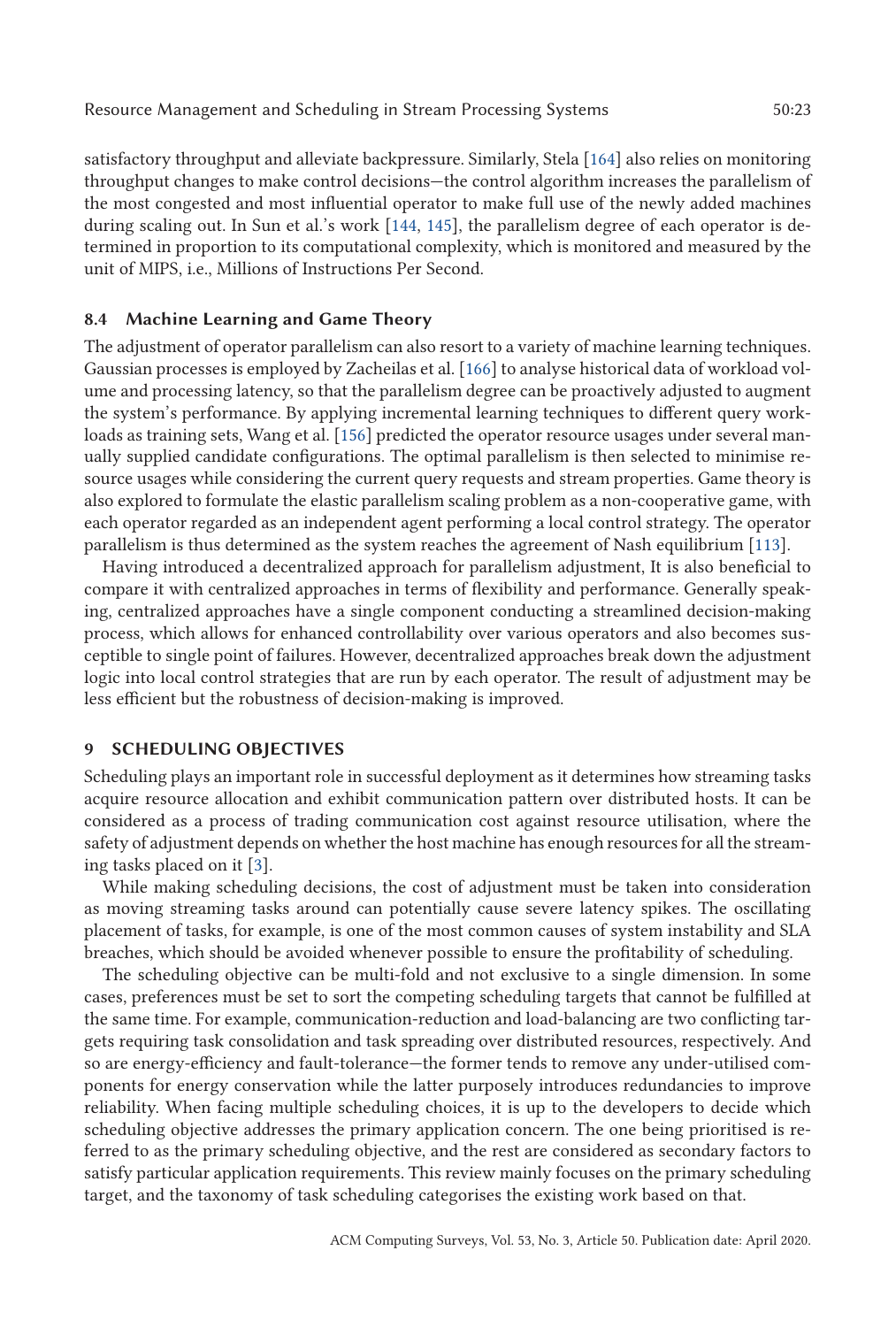To evaluate and compare different scheduling policies within the same scope, we have classified the various scheduling objectives into six major categories.

#### **9.1 Fairness-aware Scheduling**

The meaning of fairness is twofold when it comes to the scheduling of streaming tasks. First, the amount of workload assigned to each node should be fair, avoiding load-unbalance where part of the computing infrastructure is over-utilised while the other part is under-utilised. This is mainly achieved by scheduling at runtime by placing streaming tasks on different hosts if they tend to experience load spikes at the same time [3]. Second, the resources allocated to each streaming application should be fair, preventing the multi-tenancy mechanism in the mainstream DSPSs from causing application starvation and resource competition. However, it should be noted that being fair in load distribution and resource allocation does not necessarily guarantee a streaming application can meet its SLA requirements [74].

Fairness-aware scheduling is adopted by many open-source DSPSs as their default scheduling strategy. For example, the default scheduler of Apache Storm assigns streaming tasks to computing nodes in a round-robin fashion, achieving coarse-grained load balancing by placing roughly the same number of tasks to each node. The FAIR scheduler of Spark supports the grouping of jobs into pools and setting different scheduling options (e.g., weight) for each pool, ensuring the fairness of resource assignment at different granularities. For instance, the FAIR scheduler can group the jobs by the pertaining user, giving each user an equal share of resources rather than giving each job an equal share. Similarly, the default scheduler of Apache Flink endeavours to make sure that the task slots, each of which run one pipeline of parallel tasks, are utilised in a fair manner.

### **9.2 Performance-oriented Scheduling**

Throughput and latency are the two dominant metrics measuring the performance of a streaming application from the end-user's perspective. Maintaining throughput at the required level is of vital importance to the stability of a streaming system. In a streaming environment, the data sources usually work independently and asynchronously with respect to the other parts of the streaming system. So if the processing facility lags behind in sustaining the required throughputs, the message buffer between the data source and the deployment platform will be overwhelmed by the backlogs, which eventually lead to the system crash [100]. However, the importance of reducing processing latency stems from the fact that streaming applications are latency-sensitive in nature.

Performance-oriented scheduling used to be *platform-centric* in a cluster environment, which aims at producing better performance in a fixed deployment platform by optimising the resource utilisation or reducing the network communication of streaming tasks [4, 27, 41, 43, 72, 120, 144, 163]. However, as cloud computing has enabled dynamic resource provisioning during runtime, performance-oriented scheduling has become *SLA-centric* that focuses on meeting the pre-defined performance targets with elastic scaling on resource and operator parallelism [46, 69, 100].

#### **9.3 Resource-aware Scheduling**

Resource-aware scheduling matches the resource demands of streaming tasks to the capacity of distributed nodes, so that the total amount of resources required by the fused streaming tasks can be accommodated by the resources of distributed hosts [3]. Being resource-aware offers the opportunity to consume less computing and network resources to achieve the same performance target [98]. Apache Storm, for example, has a built-in resource-aware scheduler that is derived from [120]. In practice, the resource demands and capacity are described as a multi-dimensional vector, with each element representing a particular resource type, such as CPU, memory, and bandwidth [99, 120]. The scheduling process is thus finding a mapping of tasks to machines such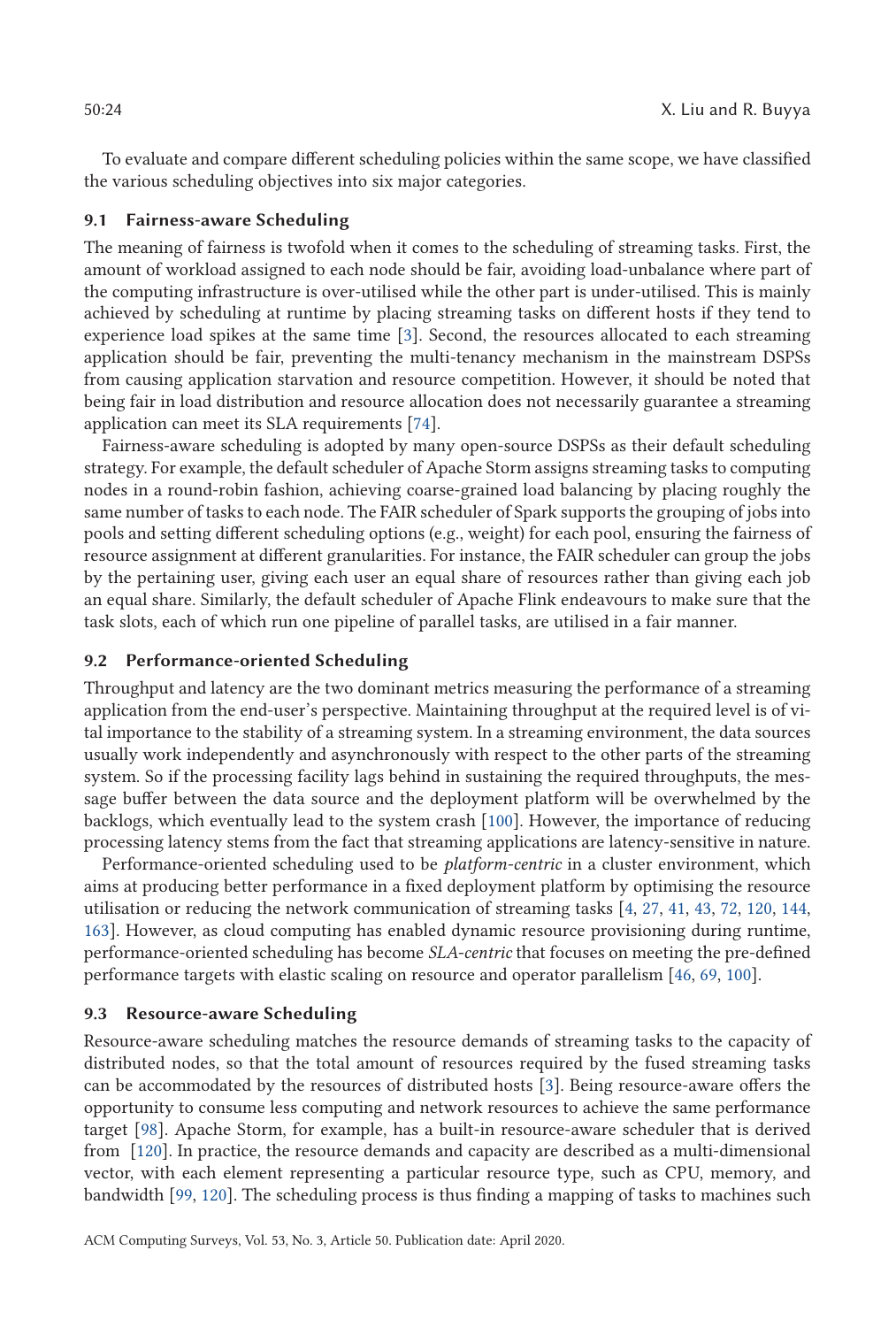that the overall resource consumption is minimised and the resource constraints are satisfied. To be more specific, the resource constraints state that the accumulated vector of resource demands requested by the collocated tasks can not exceed the vector of resource availability on that node.

In addition, the need for resource-aware scheduling is driven by the ever-growing use of heterogeneous resources in the streaming infrastructure. The computing nodes could range from energy-constrained mobile devices to powerful virtual machines, which possess different computing powers and connection capabilities. Hence, it is of crucial importance to ensure that the workload assignment does not exceed the node's capacity and the resulting task communications can be sustained by the network facilities connecting to it. Furthermore, the task scheduling on specific hardware such as GPU and FPGA should be optimised accordingly to unlock the potential of the heterogeneous hardware [129, 130].

# **9.4 Cost-aware Scheduling**

Cost-aware scheduling and resource-aware scheduling are strongly related, since they all cut back unnecessary resource consumption for cost saving. However, they also differ from each other as the behaviour of VMs, with their startup time and billing intervals, means that reducing resource usage may not reduce the costs. Cost-aware scheduling has an ultimate goal of minimising the overall monetary cost for hosting the streaming system. In the context of stream processing, the cost optimisation problem is easily complicated by the strict latency requirement, the heterogeneity of resource types, and the diversity of billing models. For example, in a computing cloud with heterogeneous resources, the billing schemes for CPUs, GPUs, and FPGAs can be vastly different and so are the programming efforts that are required to utilise them [53]. The scheduler needs to be aware of the infrastructure, knowing the performance characteristics of different computing nodes while conducting different types of computations, and the characteristics of incoming data to make scheduling plans that reduce the overall costs [130]. Similarly, when the deployment involves multiple geo-distributed data centres, or collaborative Fog, Edge, and IoT networks, the cost of data transmission is non-negligible and must be taken into consideration when making scheduling decisions [28].

### **9.5 Communication-aware Scheduling**

From the perspective of implementation, inter-node communication triggers a cumbersome process involving serialisation, message queueing, and network transmission. In contrast, intra-node communication can be reduced to passing an object's pointer in memory, or being expedited by the use of a concurrent programming framework like Disruptor.<sup>12</sup> As inter-node data transmission incurs much higher resource consumption and significant network latency, it is preferable to place communicating tasks on the same node as long as it does not lead to resource contention. This also implies that communication-aware scheduling is a special type of resource-aware scheduling. But rather than formulating the problem as a bin-packing variant to minimise the overall resource consumption, it has a more specific target of minimising the inter-node communication [4, 27, 41, 43, 44, 73, 163]. For example, SPADE [48] has a optimising compiler that automatically maps the applications to distributed resources, minimising the total inter-node communication while exploiting the available operator parallelism for performance improvements.

To be communication-aware, the scheduler needs to monitor the task communication pattern as well as the resource usage at each computing node. The communication pattern can be represented by a weighted directed graph of streaming tasks, in which the weights associated with vertices denote the task resource requirement and the weights on edges represent the instantaneous

<sup>1</sup>[2https://lmax-exchange.github.io/disruptor/.](https://lmax-exchange.github.io/disruptor/)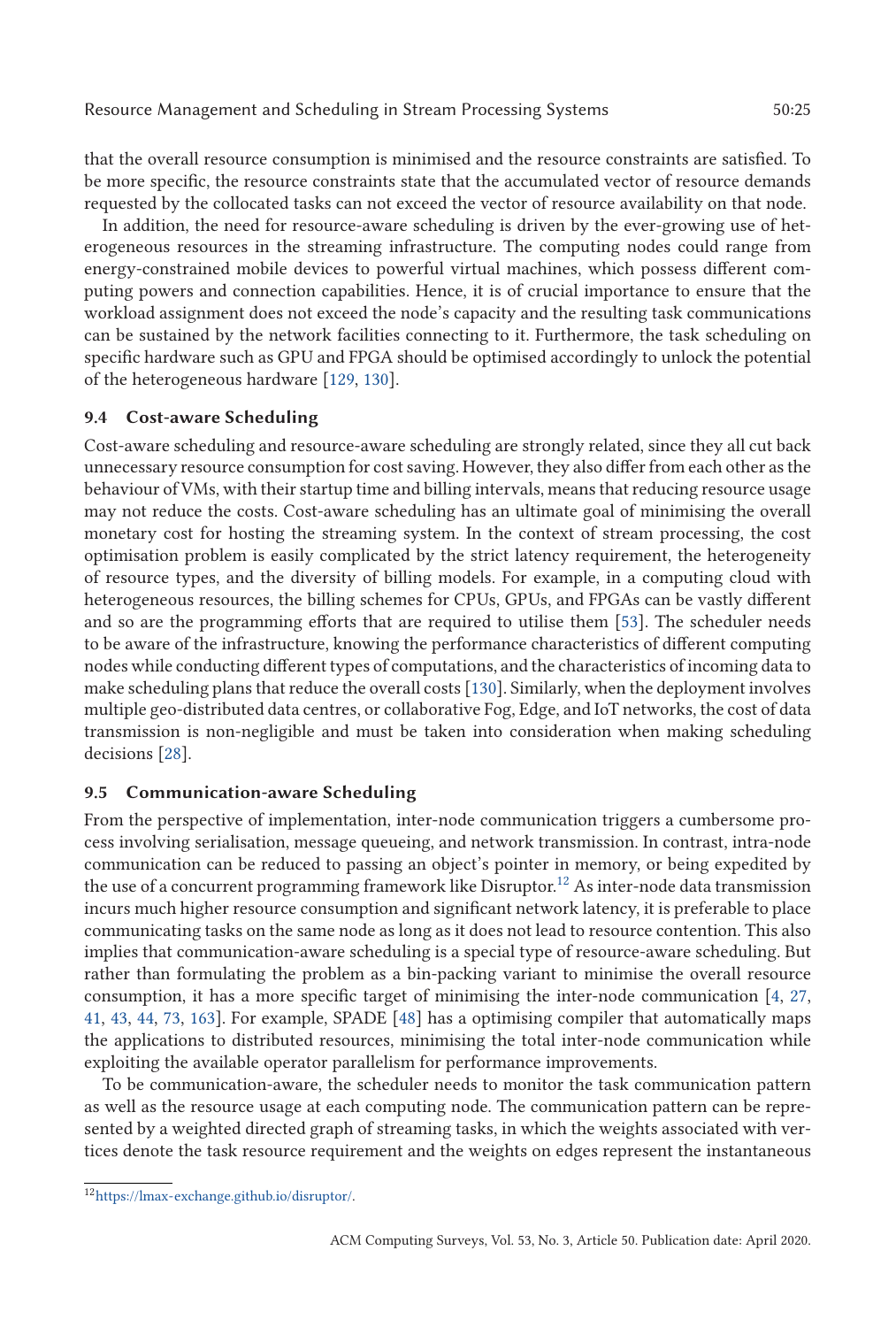throughput of internal streams or the accumulated volume of data transmission. However, the deployment infrastructure is also regarded as a weighted directed graph of computing nodes, where the weights on vertices denote the node's resource availability and the weights on edges represent the bandwidth capacity of network connection. Therefore, communication-aware scheduling is to find a proper mapping of these two graphs at runtime to minimise the number of messages sent between machines while respecting the constraints on computation and network resources.

# **9.6 Fault-tolerant Scheduling**

Due to the large size of deployment, faults in a stream processing system are not only considered as exceptions but rather normal events. This implies that fault-tolerance should be made a first-class citizen in the scheduling phase to allow fast and efficient error-handling. In a data streaming system, the consequences of faults can range from a single tuple failure to cascading node crashes [66]. A tuple failure affects the timely delivery of messages, which could be caused by the package discarding on overloaded networks. A node crash, however, impairs the proper functioning of stream operators that are allocated to this node. In general, we categorise various fault-tolerance techniques into two groups: (1) state management, which allows stateful operators to survive from possible node crashes, and (2) event tracking, which ensures that messages are delivered with regard to the desired semantic. Schedulers that are fault-tolerance-aware can alleviate the overhead of state management, reduce the risk of event replay, and expedite the recovery process by taking the possible failures into consideration during the placement of streaming tasks [90, 137, 146, 154, 169]. For example, the frequency of state check-pointing can be reasonably decreased by being availability-aware [19]: stateful tasks can be scheduled on more reliable computing nodes while stateless tasks that are fail-fast and easy to recover can be assigned to nodes with relatively lower availability. Also, placing communicating tasks in the vicinity and making sure that the bandwidth of network link is not over-utilised can help reduce the risk of message delivery errors [101].

# **9.7 Energy-efficient Scheduling**

Reducing the total energy consumption is of great interests to the scheduling process [144, 147]. The total energy consumption is unnecessarily increased by the under-utilised computing nodes, so it is preferable to perform workload consolidation periodically to put the low-load nodes into shut-down or low-power mode [98]. Another critical source of energy consumption is the continuous communication among different streaming tasks. Depending on the distance of data transfer as well as the implementation of the underlying network infrastructure, the actual energy consumption of conveying a tuple over a message channel can vary significantly. This implies that the scheduler should also be aware of energy consumptions when deciding the stream routing, putting a large volume of internal streams on wired and reliable network connections rather than channels that are susceptible to interferences to reduce the possibility of retransmission.

# **10 SCHEDULING METHODS**

The previous section covers the various objectives of scheduling but provides little explanation on how these targets can be achieved. In this section, we categorise different scheduling methods into four groups and explain the design and implementation of associated schedulers in detail.

# **10.1 Heuristic-based Scheduling**

The scale of the scheduling problem increases exponentially along with the growing application and platform complexity. Since finding the optimal schedule in such a huge solution space is an NPcomplete problem, heuristic methods are preferred over exact algorithms to trade off optimality,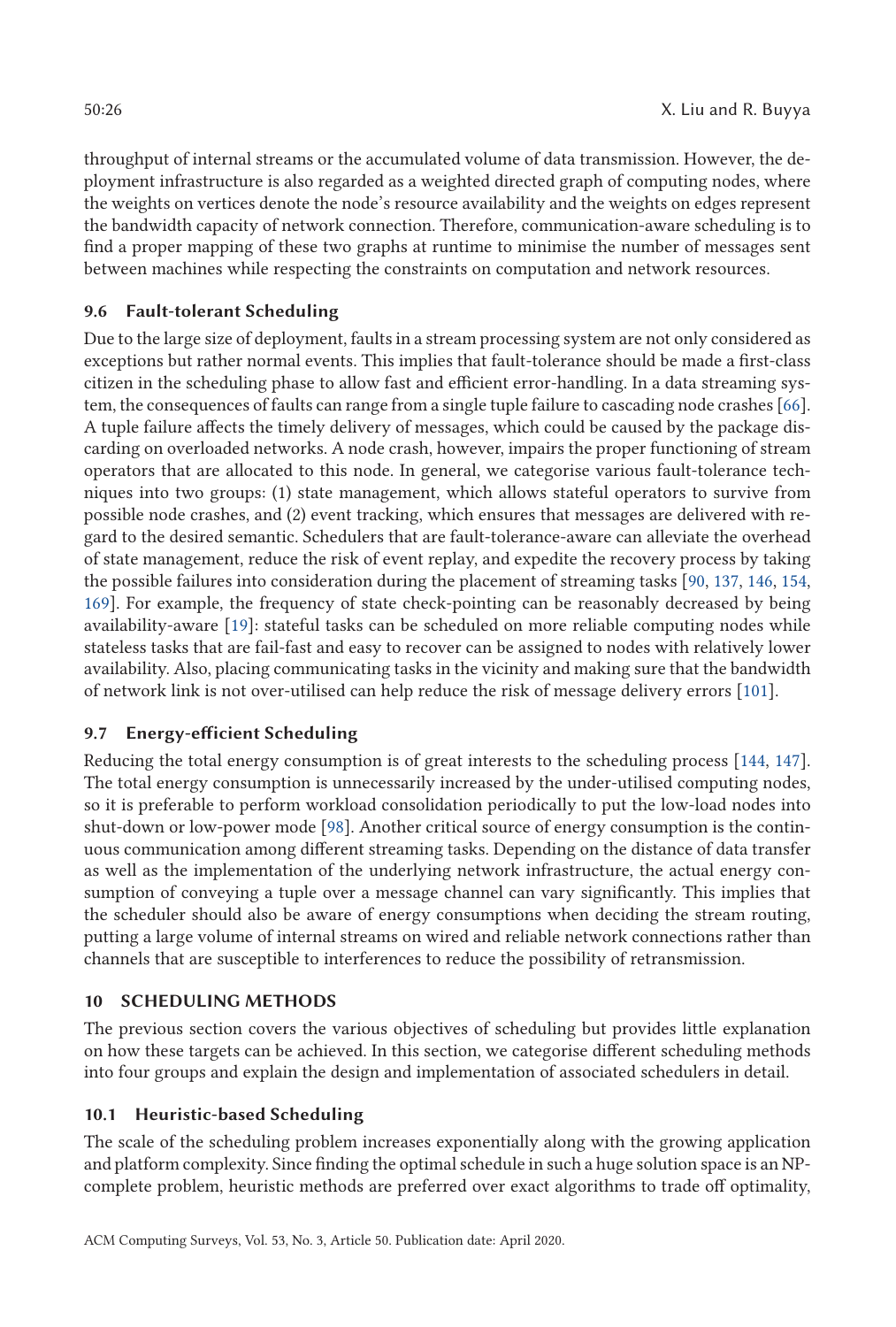completeness, and accuracy for speed. Aniello et al. [4] pioneered the dynamically scheduling of streaming tasks to improve application performance at runtime, where a greedy heuristic is applied to minimise inter-node traffic and avoid load imbalances among all the nodes. T-Storm [163] extended their work by allowing hot-swapping of scheduling algorithms and fine-grained control over worker node consolidation. The proposed traffic-aware scheduling algorithm has a greedybased heuristic in its kernel that keeps trying to assign streaming tasks to available nodes with minimum incremental traffic load. Chatzistergiou et al. [27] also proposed an improved heuristic that utilises the domain-specific group-wise communication pattern between streaming tasks to minimise the communication cost, which guarantees to produce a schedule in linear-time outperforming the existing quadratic-time solutions in practical cases. Similarly, Rizou et al. [125, 126] came up with a task placement heuristic to minimise the network load, which is calculated as the bandwidth-delay product of data streams between operators. Sun et al. [147] proposed an energy-efficient heuristic that differentiates the scheduling of critical and non-critical operators to minimise the response time and system fluctuations. R-Storm modelled the scheduling problem as a multi-dimensional Knapsack problem, for which they proposed a heuristic algorithm to put communicating tasks in proximity while ensuring no resource constraints on CPU and memory are violated [120]. The list of heuristic-based schedulers goes on with works done by Cammert et al. [14], Sun et al. [146], and Heinze et al. [56, 57].

It is also worth mentioning that heuristic can play a complementary role alongside the exact algorithms for better execution efficiency. The SODA scheduler [160] for System S, a proprietary DSPS developed at IBM, uses a local search heuristic as a backup solution to the main approach of mixed-integer optimisation. The heuristic method steps in when the CPLEX-based solution fails or becomes too slow to converge. In addition, meta-heuristic has been employed in the scheduling process to improve method adaptivity. Smirnov et al. [143] investigated the use of genetic algorithms to yield throughput improvement as compared to the greedy heuristics, where the task placement is adapted as an evolutionary process utilising the performance statistics gathered at runtime.

# **10.2 Graph-Partitioning-based Scheduling**

As we have discussed in Section 9.5, the scheduling process can be formulated as a graphpartitioning problem where the communication graph is reduced to a set of sub-graphs by partitioning its nodes into mutually exclusive groups. The quality of partitioning is often measured by the total amount of inter-partition communications, the degree of load balance across the platform, and the time required to work out a partition plan. Compared to vanilla heuristics approaches, graph-partitioning-based scheduling takes a different perspective to formulate the problem and is inherently resource-aware and communication-aware. However, it also tends to underestimate the cost of scheduling as the solution is often developed from scratch rather than being gradually optimised from the current placement to achieve the scheduling objective.

By assuming the streaming tasks cannot move after their initial placement, Xing et al. [162] employed a static partitioning method to select an operator placement plan resilient enough to withstand different input rate combinations. For dynamic scheduling, Fischer et al. [43] collected the communication behaviour of applications, built the communication graph at runtime, and then set a partitioning objective function in the METIS software to reduce network loads and balance the CPU usage and bandwidth consumption over the platform. Similarly, Khandekar et al. [81] proposed a minimum-ratio cut subroutine to achieve hierarchical partitioning of the operator graph in System S. Eskandari et al. [41] also discussed hierarchical scheduling of streaming tasks with METIS, proposing a two-phase approach that improves on the traditional k-way partitioning method by allowing to dynamically compute the number of computing nodes required in the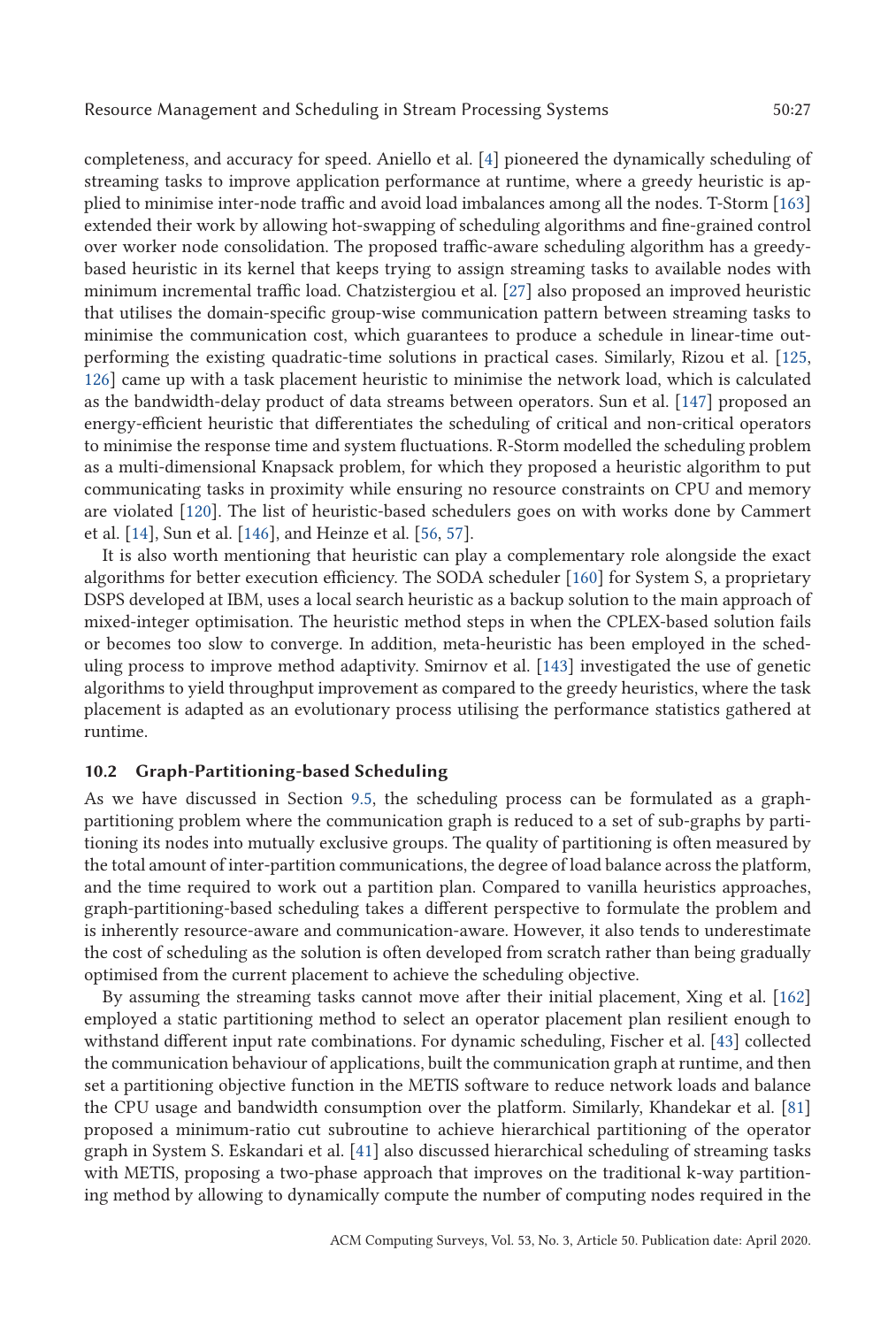platform. Ghaderi et al. [50] employed a randomised scheduling algorithm with a theoretically provable guarantee on low-complexity, which enables a smooth trade-off between the cost of approaching the optimal partitioning and the queueing performance. In Li et al.'s work [92], the streaming tasks are first partitioned based on the dependency graph of communication, while determining the actual task assignment further involves joint optimisation on the topology structure, inter-node traffic and worker node load-balancing.

The theoretical aspect of graph partitioning in the context of streaming task scheduling has been investigated by Eidenbenz et al. [40]. They proved that optimal partitioning is an NP-hard problem and proposed an approximation algorithm that deterministically achieves a constantfactor approximation under a few consumptions on resource provisioning and processing cost.

### **10.3 Constraint-Satisfaction-based Scheduling**

Constraint satisfaction problems (CSPs) regard the entities of interest as set of objects whose state must satisfy a number of constraints or limitations. Thinking the placement of tasks as objects, task scheduling in stream processing can be naturally considered as a constraint satisfaction problem subject to various resource and SLA constraints and requiring efficient search methods to be solved in a reasonable time. When comparing to the heuristic-based scheduling discussed in Section 10.1, constraint-satisfaction-based scheduling emphasises more on the result optimality and tends to traverse a large area of the solution space to maximise the objective function.

Cardellini et al. [18, 21] formulated an optimal scheduling problem considering the application and resource heterogeneity. The objective function is to minimise migration costs, and the constraints are modelled as the satisfaction of the application SLA. The problem is then solved by CPLEX, a widely used integer programming toolkit. Jiang et al. [74] also formulated a mixed integer program on scheduling to achieve max-min fairness in resource allocation for multiple streaming applications, where the non-convex constraints are converted to several linear constraints using linearisation and reformulation techniques. Schneider et al. [136] proposed a scheduling algorithm for the ordered streaming runtime to minimise synchronisation, global data and access locks, which allows any thread to execute any operator while maintaining the constraints of tuple order in operator communication. Load-balancing is added as an implicit constraint by Zhang et al. [168] to ensure more task assignment will be assigned to the node with the lowest CPU and memory consumptions. For a similar purpose, Liu et al. [102] proposed a runtime-adaptive scheduler that assigns tasks loads in proportion to the processing capacity of nodes. By dynamically migrating tasks assignment from slow nodes to fast nodes, the latency difference between the fastest and slowest nodes is mitigated. Buddhika et al. [13] formulated a resource-constrained problem on scheduling to reduce interference that adversely impacts the performance of streaming computations. They proposed a proactive scheduling algorithm that accounts for the changes in the stream packet arrivals and cluster resource utilisations, which utilises a new data structure of prediction ring to track the amount of workload expected in a given time window.

Constraint satisfaction problems can also be solved by exhausted search. Li et al. [93] trained a model with Support Vector Regression (SVR) on a collection of monitored features to predict metrics like the average latency of tuple processing and the average size of tuple transfer. The resulting scheduler algorithm is essentially an exhaust search algorithm that traverses the whole solution space to find the optimal schedule with the minimised end-to-end latency.

#### **10.4 Decentralised Scheduling**

A decentralised scheduler is not a tangible entity that collects global information from the deployment platform and makes holistic scheduling decisions for the whole streaming system. Instead, it offloads the scheduling logic to the individual streaming operator or computing node, regarding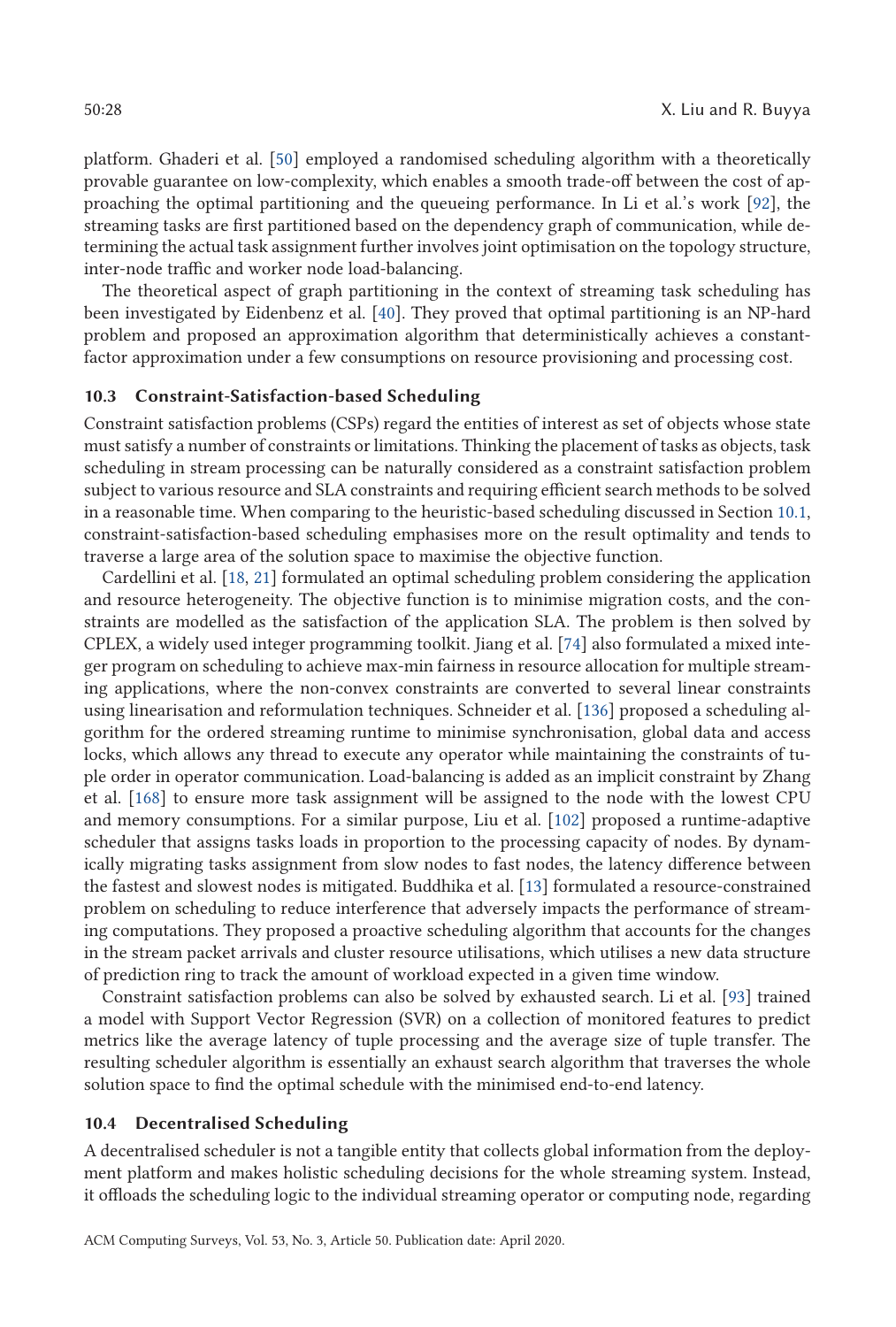each as an independent agent that collaborates with each other to converge to a feasible scheduling plan. The first prominent benefit of decentralised scheduling is robustness, which eliminates the single point of failure and allows graceful degradation in the presence of computing node crashes the nodes that are not actively cooperating will be excluded from the scheduling resource pool. The second merit of this design is that it can base the scheduling decision on the accurate prediction of communication latency between different hosts, which is of crucial importance for dealing with streaming systems that are geographically distributed on Edge and Fog cloud.

Specifically, the Vivaldi algorithm  $[32]$  —a decentralised approach that has linear complexity with respect to the number of network locations—is often employed to calculate accurate coordinates of distributed nodes in a latency network. Pietzuch et al. [121] pioneered the use of the Vivaldi algorithm to make continuous optimisation in stream processing scheduling without the global knowledge of the system. In their work, a stream-based overlay network is proposed to map the upper streaming system and the underlying physical network, so that the task placement is determined by searching in a multi-dimensional cost space in a decentralised manner. Cardellini et al. [17] presented a distributed and self-adaptive QoS-aware scheduler based on the Vivaldi algorithm, which can deal with infrastructure with non-negligible latencies. Rizou et al. [127] employed the Vivaldi algorithm to form a continuous latency space, and the proposed scheduler ensures that the QoS guarantee on latency is fulfilled while the network load incurred is reduced.

Repantis et al. [124], however, designed a set of fully distributed algorithms to discover and evaluate the reusability of data streams and processing components, enabling sharing-aware component composition while being consistent with QoS requirements. Chaturvedi et al. also studied the reusability of distributed streams in the context of Storm to improve resource efficiency, proposing dataflow reuse algorithms that identify the intersection of reusable tasks and streams to collaboratively reuse the outputs of overlapping dataflow [26]. Zhou et al. [172] proposed a decentralised and asynchronous scheduling algorithm that improves load balancing by dynamically migrating operators from overloaded nodes to lightly loaded ones.

Unless otherwise stated, the schedulers surveyed in the other subsections are centralised designed, which are often collocated on the master node of the deployment platform for the convenience of metric collection and scheduling coordination.

### **11 GAP ANALYSIS AND FUTURE DIRECTIONS**

Although many research efforts have investigated the resource management and scheduling in distributed streaming systems, there exist theoretical and technical gaps to the prospect of an SLAaware and cost-efficient framework that relieves the deployment burden for application providers. In this section, we discuss the identified gaps and shed light on the future directions on this front.

### **11.1 Fine-grained Profiling**

Accurate profiling of application and system metrics plays an important role in the decisionmaking process as they reflect the current state of the streaming system and indicate whether the desired SLA requirements have been satisfied. However, most of the existing work based their deployment decisions on coarse-grained metrics such as application throughput, end-to-end latency, operator capacity and the volume of internal streams. These metrics collected at the operator or application level are too general to reveal the actual bottleneck of the data stream, so that the amendments can only be made on a best-effort basis with little guarantee on the adjustment effects. To capture the real culprit that throttles the application performance, a fine-grained profiling mechanism is required to fulfill the following expectations. (1) It should be installed at the task level to obtain fine-grained information such as the lengths of input/output queue, the task capacity on different infrastructure, and the average resource cost for processing a single tuple.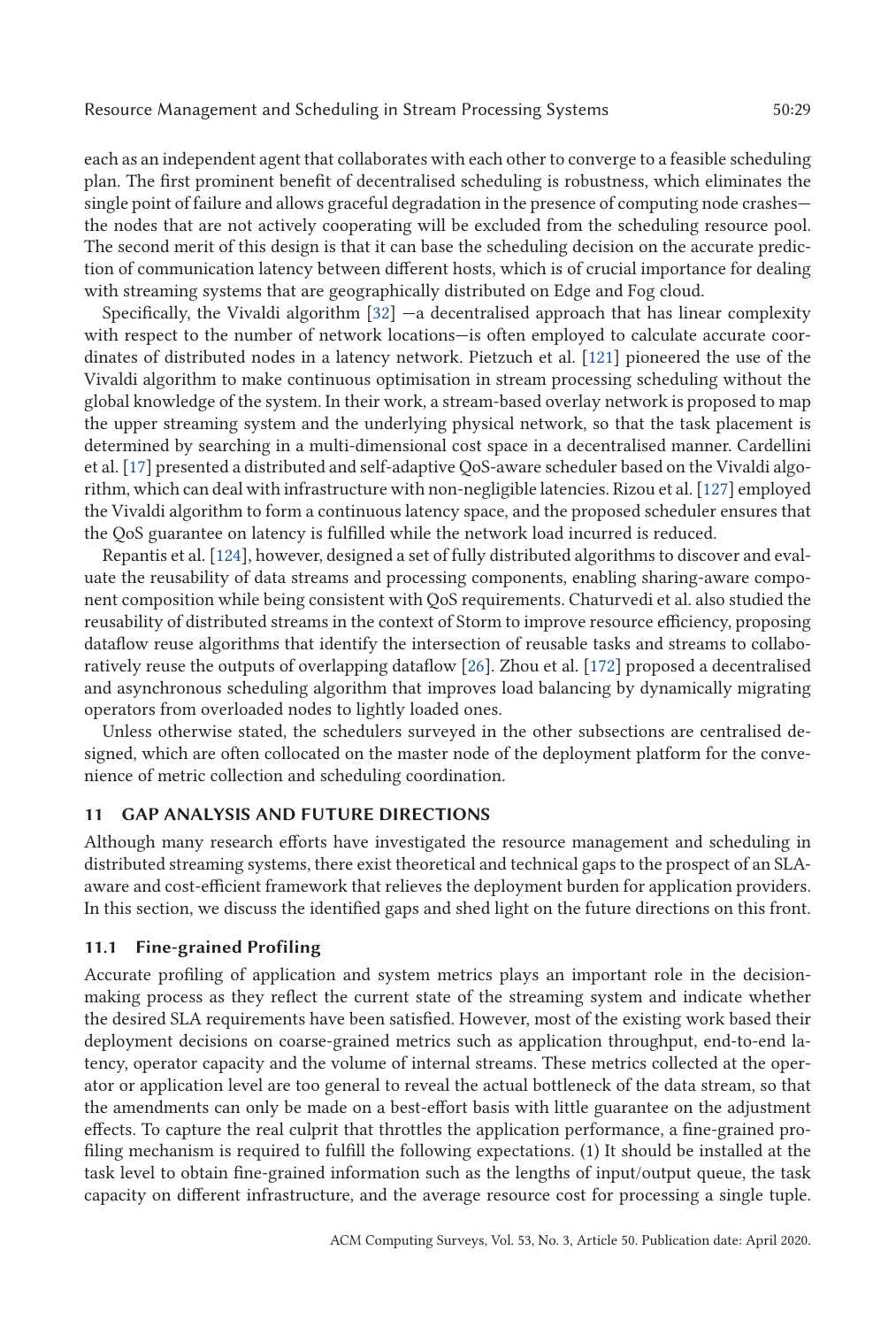A recent work done by Shukla et al. has explored this idea, proposing a fine-grained profiling approach to collect statistics on the peak input tuple rate supported by the task, as well as the corresponding CPU and memory usage [141]. (2) The application metric collected from the DSPS tier should be cross-validated with the system metrics to identify the probable cause and the severity of the processing bottleneck, allowing accurate amendments to be made in the next adjustment cycle. (3) Proper sampling and quantisation techniques should be employed to reduce the profiling overhead while providing strong enough guarantee on result accuracy.

Other challenges associated with performance evaluation of DSPS include the availability of relevant stream processing workloads and the lack of stable virtual/simulation environments. Yahoo Streaming Benchmark has simulated an advertisement analytics pipeline where the campaign and advertisement data in JSON format are used as workloads [30]. A recent work done by Karimov et al. benchmarked Apache Storm, Apache Spark, and Apache Flink with monitoring data derived from an online video game [78]. But these workloads all fall short on evaluating DSPS at scale for motivated applications domains like IoT, which further requires a fresh design of virtual/simulation environments to reliably measure and retrieve various metric data such as maximum sustainable throughput and resource availability.

# **11.2 Straggler Mitigation**

A straggler is a slow-running entity that adversely impacts the performance of the whole streaming system. It could be a streaming task enduring severe resource contention or data skew or a computing node that is over-utilised or affected by the performance variation of the host cloud. In either case, the local performance degradation caused by the straggler will soon propagate throughout the topology structure due to the the producer and consumer communication model. The first path of propagation is through the operator DAG —with a straggler, the upstream operator will be throttled by the accumulated backlogs, and the downstream operators will stagnate without receiving sufficient inputs. The second path of propagation is through the performance correlation of sibling tasks belonging to the same operator. If one of these tasks becomes a straggler and performs significantly worse than the others, then the logic of tuple emitting will reduce the volume of data stream sent to the other sibling tasks to not overwhelm the straggler. This could lead to under-utilisation on other nodes as the healthy sibling tasks could have been placed in different places processing more inputs.

The straggler mitigation techniques have been initially studied in batch processing systems and then ported to most stream processing systems with micro-batch paradigm. Spark Streaming, for example, has a built-in speculative straggler mitigation technique applicable to various workloads, regardless of being either CPU, disk, or network throttled. This is made possible by having speculative backup copies of slow tasks run in neighbouring nodes. Through extensive evaluation, Khan et al. [80] suggest that using mean/standard deviation instead of median for straggler detection, and that using a confidence level to decide if a task can be executed on a node with a history of abnormal behaviours rather than blacklisting that node entirely.

However, there still lacks enough research attention on detecting and mitigating stragglers for canonical stream processing systems, partially because the one-tuple-at-a-time processing model is more dynamic and less trackable. A straggler mitigation mechanism needs to quickly identify the root cause of the performance deterioration and cuts the chain of propagation with active intervention. A straggling computing node can be detected by its soaring resource usages and slow response time, while a straggler streaming task is revealed by the extended average tuple processing time or the sudden rise in resource consumption. In the context of resource management and scheduling, the possible measures to mitigate stragglers include provisioning new resources, adding more parallelism, or rescheduling the straggler on a different node.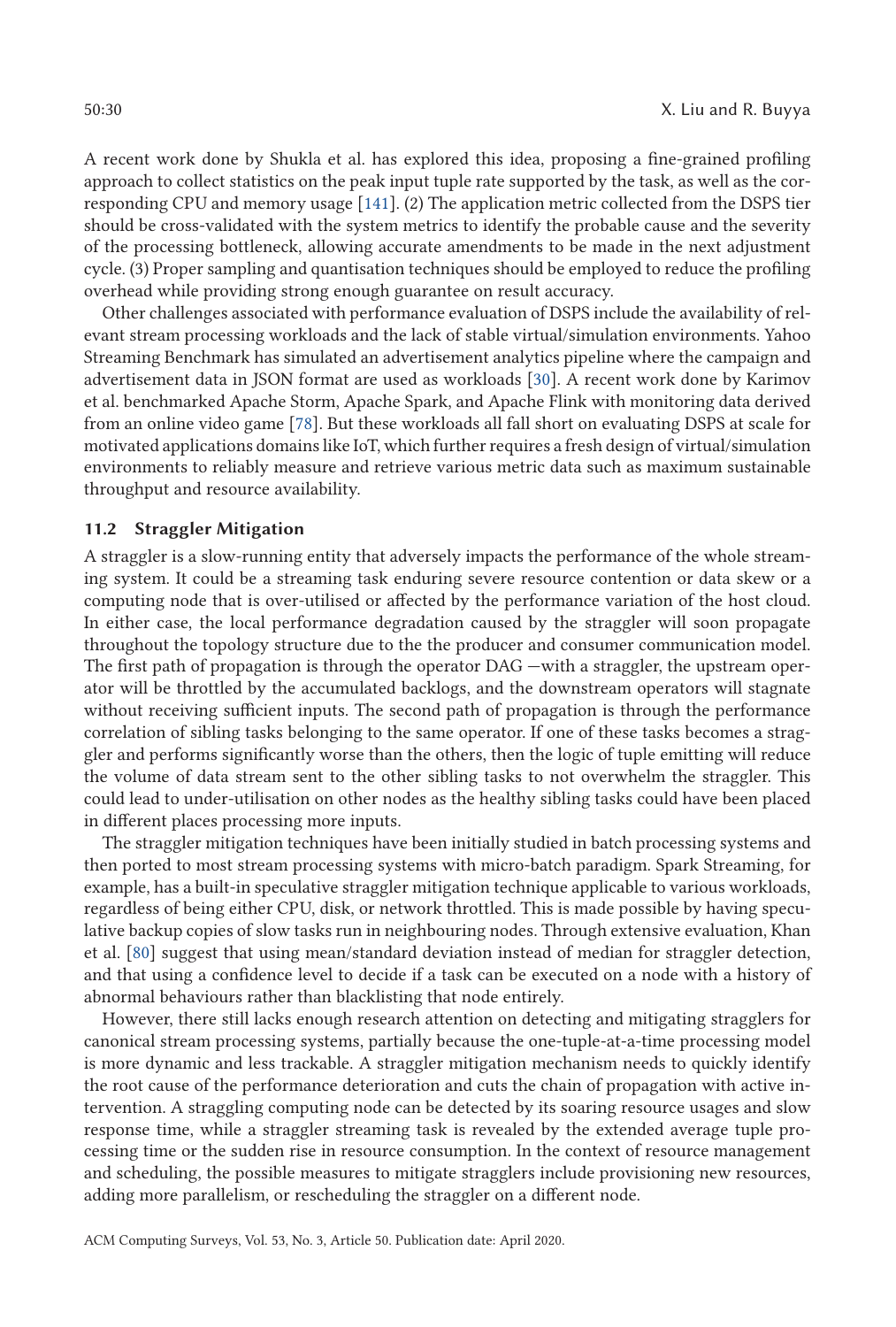### **11.3 Transparent State Management**

An integrated state management system consists of two parts: (1) State elasticity, which allows dynamically scaling up and down the operator parallelism with a state repartitioning and migration mechanism, supporting the relocation of the operator internal state and providing a guarantee on the semantic correctness during the scaling process. (2) State persistence, which backups the computational states to persistent storage or a different node to mask the loss of states caused by JVM or node crashes. There are some preliminary efforts from both academia and industry toward achieving transparent state management [22, 23, 101, 108]. ChronoStream [161], for example, treats the internal state as a first-class citizen and provides state elasticity to cope with workload fluctuation and dynamic resource allocation. However, significant gaps still present in the following aspects. First, there is limited support for the diverse representation of operator state. In most existing state management frameworks, the abstraction and presentation of operator states are limited to key-value mapping for the ease of implementation. But it is possible that computational states exist in other forms such as graphs, hashes and trees that can hardly be indexed by certain keys. One promising research direction would be supporting arbitrary data structure for operator state representation while keeping the repartitioning and migration process entirely transparent to the end-users. The second gap is to reduce the excessive overhead of state migration, which could be overwhelming if the adaptation of resource provisioning, operator parallelism, and task scheduling have not considered the current state placement. Particularly, there is little research on gradual, stepwise task scheduling that eventually converges to the state satisfying the SLA requirements without incurring too much state migration overhead over a short adjustment period. In contrast, most scheduling algorithms in existence determine a new task mapping from scratch by re-applying the scheduling heuristic, re-invoking a graph partitioning algorithm, or re-conducting an exhausting search in the solution space.

### **11.4 Resource-availability-aware Scheduling**

The existing schedulers have often falsely assumed that, once provisioned, the same amount of resources will be offered to the streaming system throughout its standing lifecycle. Therefore, few of them has considered the fluctuation of node resource availability and what implication it might have for the performance of the streaming system. A notable exception is a recent work done by Cardellini et al. [19], who take the modelling of node and link availability into consideration when studying the problem of optimal operator parallelisation and task placement.

It is common and inevitable to experience fluctuation of resource availability in a distributed cloud environment thanks to two major contributing factors. (1) Multitenancy: multiple tenants of a shared platform may experience performance interference as they compete for limited resources, despite mechanisms like virtualisation and cgroups have provided a certain level of isolation for resource allocation. The temporal and spatial performance variations on Amazon EC2, as reported by Kumbhare et al. [88], can be as severe as 23% of VMs having a normalized core performance worse than 80% of the expectation. (2) Background activities: unexpected background events, such as scheduled system backup, security update, and initialisation of another collocated application could take up a portion of resources that were previously made available to the streaming system. Having a scheduler that is aware of node resource availability can help the streaming system avoid resource contentions.

Resource-availability-aware scheduling is particularly useful when there are no further spare resources for the system to scale out due to the limitation of budget or other performance constraints. In that case, we are interested in changing the mapping of tasks to underlying resources so that the local resource shortage can be amortised over the whole platform. For instance, Imai et al. [68] and Buddhika et al. [13] discussed how to optimize the usage of the available resources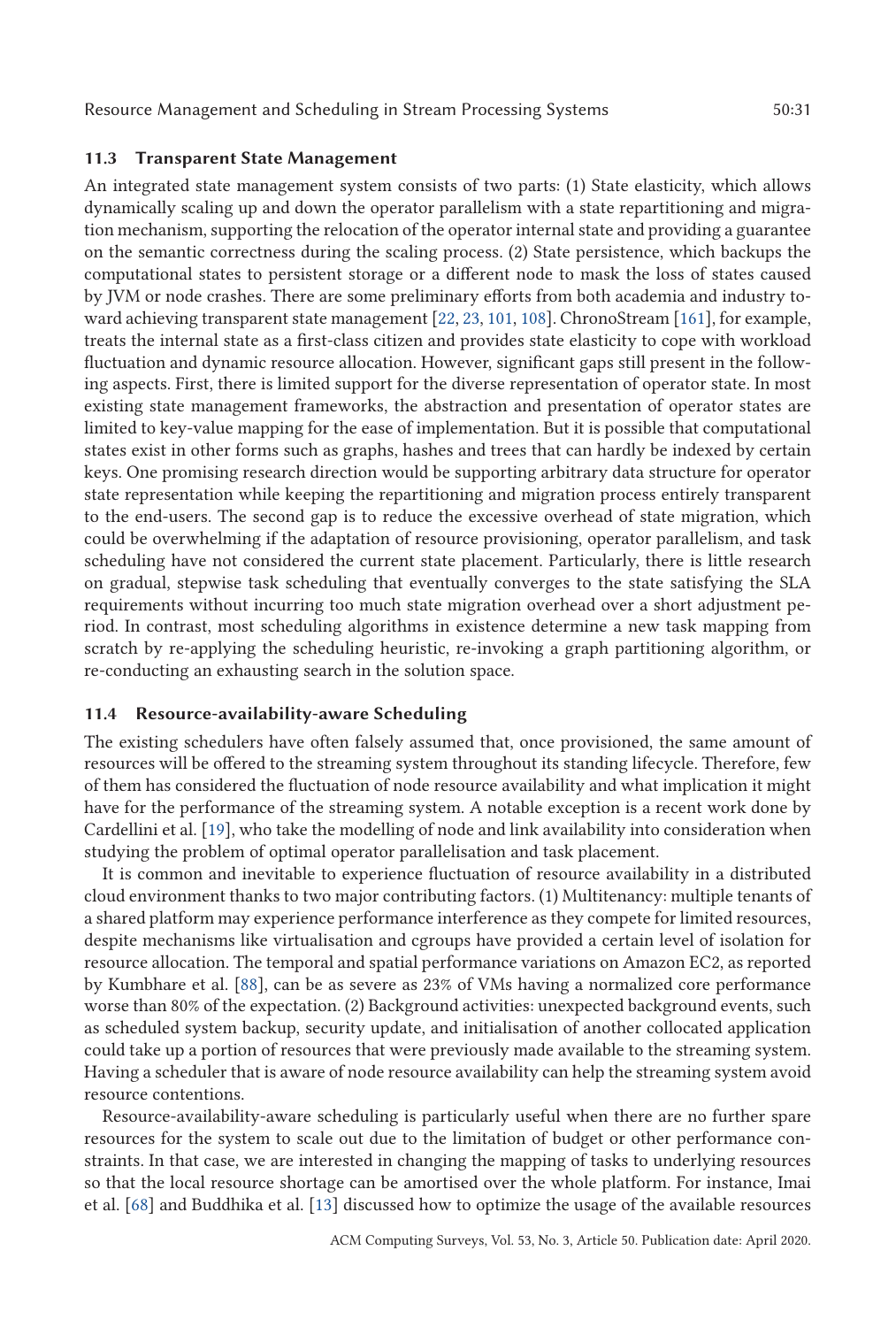through remapping of tasks without expanding the resource pool. The basic idea is that, if tasks of different operators in the topology process less workload accordingly, their resource consumption is expected to be reduced proportionally. So there is an increasing possibility to find a new task mapping that satisfies the updated resource allocation constraints affected by the fluctuation of availability. Such informed scheduling decision will allow the application performance to degrade gracefully without causing straggler problems discussed in Section 11.2.

# **11.5 Energy-efficient Scheduling**

Apart from reducing the total energy consumption through active workload consolidation, it is also of great interests to cut back the proportion of brown energy consumption through task scheduling.

Over the last several years, the energy supply of the infrastructure of streaming systems has been enriched by the green power generated from renewable sources such as sun, wind, water, and biomass waste. Energy-efficient scheduling intends to reduce the carbon emission and other negative impacts on our environment by scheduling computational-intensive tasks on nodes driven by green power, as well as allocating a large chunk of communication on links powered by green energy. To do this, the scheduler needs to exploit suitable forecast mechanisms to predict the supply of renewable energy in an online fashion, as renewable energy can be intermittent and much more variable than conventional energy from the grid. The scheduler is then committed to produce a task mapping that satisfies the energy supply constraints while trying to maximise the use of green energy. If the DSPS adopts a lambda architecture that span stream and batch processing, then energy-efficient scheduling can postpone the execution of batch jobs, if their deadline permits, until there is enough supply of green energy.

It is also common that saving energy on computation and communication are two conflicting targets that cannot be achieved at the same time through the scheduling of streaming tasks. So a theoretical or empirical model on energy consumption is required to evaluate and compare different scheduling plans, ensuring the overall optimal in the reduction of brown energy consumption.

# **11.6 Cost Efficiency with Different Pricing Models**

The monetary cost of resource usages in clouds largely depends on the actual pricing and billing model chosen by the users. Apart from the on-demand pricing model that has been intensively studied in the literature, a variety of alternative pricing models are also offered by mainstream cloud service provider like Amazon, Google, and Microsoft to help users tailor their choices on resource provisioning and reduce the operational cost. To start with, reserved instances with a fixed-term contract are much cheaper than the on-demand ones, which makes them a good fit to host the baseline workload while leaving the on-demand instances for scaling out when needed. Also, the bidding price model can lower the cost of resource usage significantly as these instances are much cheaper for being hosted on the spare compute capacity in the cloud. However, a streaming system using price-biding instances needs to handle interruptions in infrastructure under a fairly short notice, which imposes great challenges for the latency-sensitive system to adapt task placement and migrate the associated computational state accordingly. A comprehensive resource provisioning and task scheduling model combining the use of on-demand, reserved, and pricebidding resources is a promising research topic that would be welcomed by industry users.

### **11.7 Container-based Deployment**

Containerisation of clouds allows the services and applications to adapt efficiently and operate at an unprecedented scale. Containers offer a logical packaging mechanism that decouples the applications from the environment where they actually run, so there is a clean separation of concerns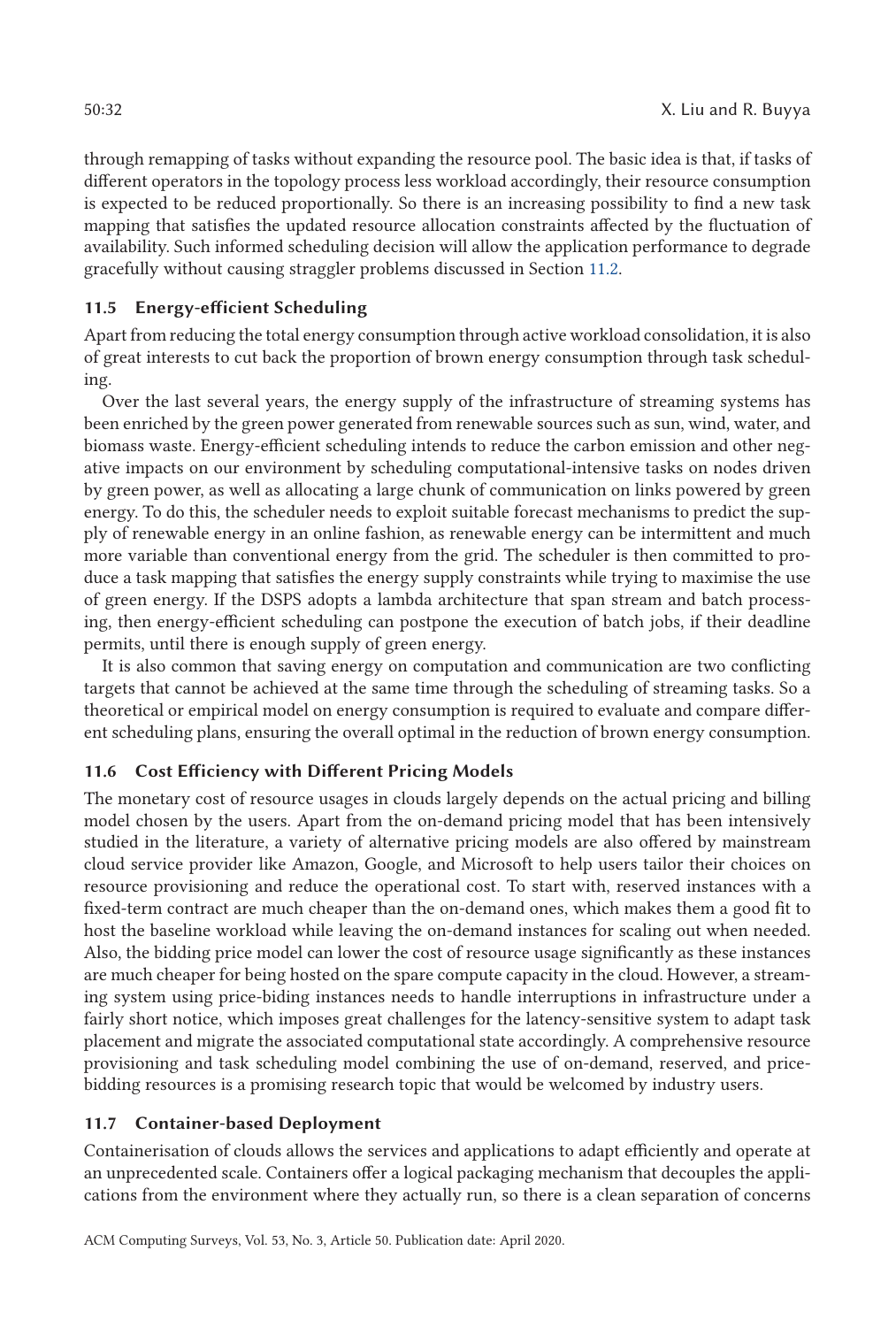by differentiating the procedures of application development and deployment. The ability of containers to run virtually anywhere and the isolation of the CPU, memory, storage, and network resources at the OS-level make it profitable to host streaming applications that are dynamic in nature  $[12]$ . The Akka actor runtime,<sup>13</sup> for example, has been extended by Luthra et al.  $[107]$  to build a distributed network of Docker containers for easy deployment in the edge-IoT scenario.

However, resource management and scheduling in streaming systems over containers would require an overhaul in the design and implementation of existing DSPSs. The most prominent challenge is transparent state management over the container cloud that is initially designed to host state-less micro-services. The stateful streaming tasks may have to store their computational state externally, which could raise new concerns on the performance of state access. FaaS frameworks, for example, rely on the use of distributed key/value stores for state management. Apache OpenWhisk uses consul<sup>14</sup> as a hierarchical key/value store that is accessible by every component of the system for various purposes such as dynamic configuration, feature coordination, leader election, and so on. Besides, the flexibility of arbitrary placement and dynamic scaling of containers makes it hard to keep track of the destination of each internal stream, so that the tuple emitting logic needs to be revised to make sure that the provisioned containers are coordinated properly in sending and receiving messages.

### **11.8 Integration of Different DSPSs**

The diverse user requirements may require different DSPSs to be deployed at the same time to tackle different use cases. It then raises the questions of how to avoid performance interference between collocated DSPSs and how to select the appropriate middleware that best improves the user experience. There are some preliminary efforts to enable federated execution on top of different streaming engines [39, 94]; however, they all lack the ability to theoretically formulate an engine selection problem for a submitted streaming application, where the objective function and the resource and performance constraints caused by DSPS collocation are clearly defined. It is also interesting to investigate how to concatenate different DSPSs together to host a single streaming application, where each DSPS can handle the part of workload or streaming logic that it excels at processing.

### **12 SUMMARY**

It is of great interest to study resource management and task scheduling in distributed stream processing systems to satisfy the SLA requirements with minimal resource cost. This topic has received extensive research attention in the literature—many have paved the way for SLA-aware, self-adaptive deployment by proposing enabling techniques such as elastic resource scaling, dynamic task scheduling, and runtime operator parallelisation. However, there are still many gaps between the state-of-the-art and the prospect that the monitoring, tuning, and adaptation burden of deployment can be completely offloaded to a comprehensive resource management and scheduling framework, which can address key challenges of dynamic workload characteristics, heterogeneous cloud resources types, and ever-changing SLA requirements without requiring user intervention.

In this article, we summarise the achievements made on this front and identify the gaps to bridge by presenting a comprehensive review of resource management and scheduling techniques in stream processing. Our narrative starts with defining the resource management and task scheduling problem and then organising the research topics of interest around a singular context of

1[3https://akka.io/.](https://akka.io/)

<sup>1</sup>[4https://www.consul.io/intro/index.html.](https://www.consul.io/intro/index.html)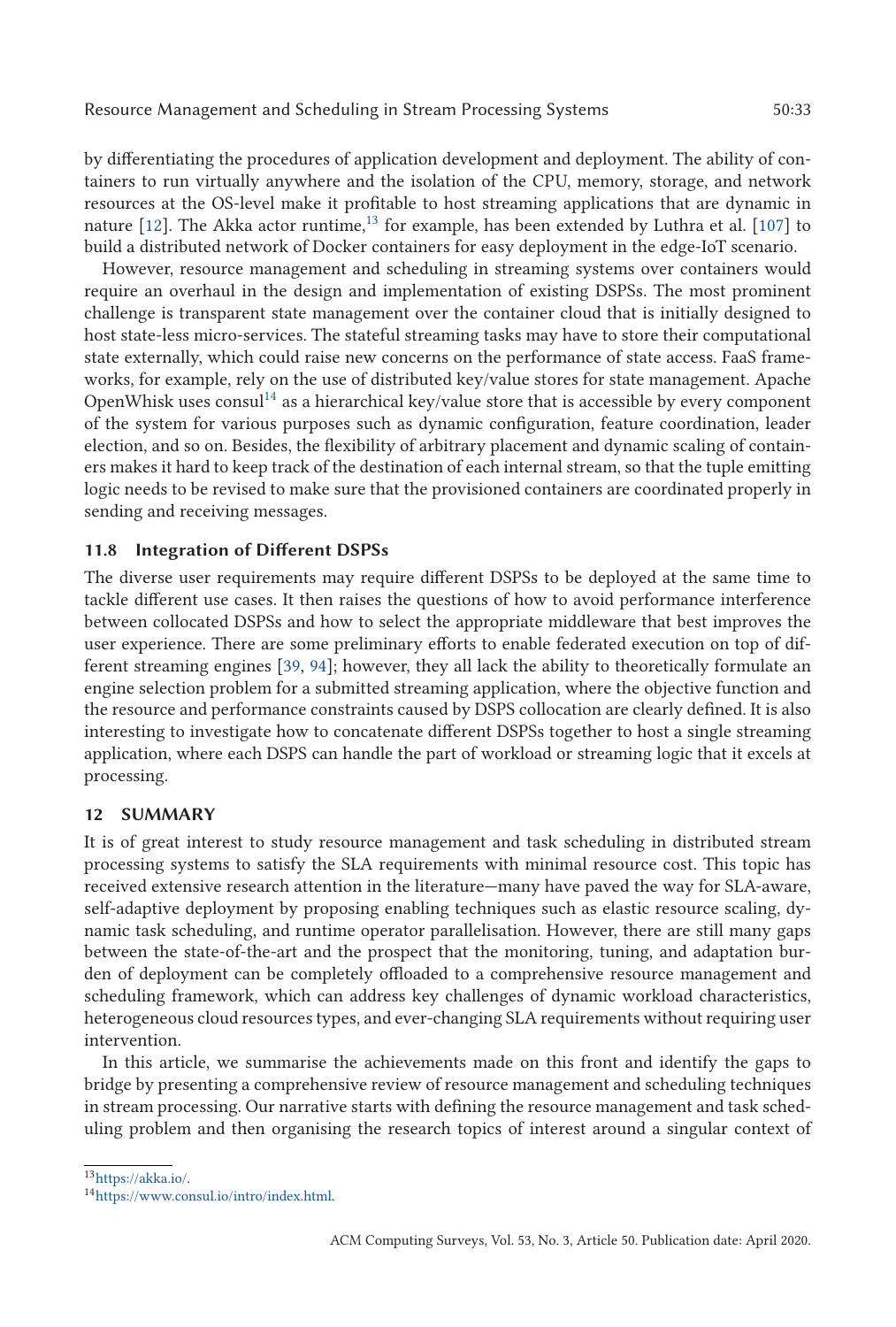achieving SLA-awareness and cost-efficiency while deploying stream processing systems on cloud. We also identified the issues and challenges associated with each research topic and developed a taxonomy of existing work to differentiate the specific work properties and method features. Following the structure of the taxonomy, we discussed each research topic in detail and compared the strengths and weaknesses of different methods that fall into the same category. Finally, we shed light on the promising directions to promote future research in this area.

### **REFERENCES**

- [1] Mohammad Sadoghi, Martin Labrecque, Harsh Singh, Warren Shum, and Hans-Arno Jacobsen. 2010. Efficient event processing through reconfigurable hardware for algorithmic trading. *Proc. VLDB Endow.* 3, 1–x2 (2010), 1525–1528. <https://dl.acm.org/doi/10.14778/1920841.1921029>
- [2] Leonardo Neumeyer, Bruce Robbins, Anish Nair, and Anand Kesari. 2010. S4: Distributed stream computing platform. In *Proceedings of the IEEE International Conference on Data Mining Workshops*. IEEE, 170–177. [https://www.cs.cmu.](https://www.cs.cmu.edu/protect $
elax sim $pavlo/courses/fall2013/static/papers/S4PaperV2.pdf) edu/∼[pavlo/courses/fall2013/static/papers/S4PaperV2.pdf.](https://www.cs.cmu.edu/protect $
elax sim $pavlo/courses/fall2013/static/papers/S4PaperV2.pdf)
- [3] Martin Hirzel, Robert Soule, Scott Schneider, Bugra Gedik, and Robert Grimm. 2014. A catalog of stream processing optimizations. *Comput. Surveys* 46, 4 (2014), 1–34. <https://dl.acm.org/doi/10.1145/2528412>
- [4] Leonardo Aniello, Roberto Baldoni, and Leonardo Querzoni. 2013. Adaptive online scheduling in Storm. In *Proceedings of the 7th ACM International Conference on Distributed Event-based Systems*. ACM Press, 207–218.
- [5] Joshua Auerbach, David F. Bacon, Perry Cheng, and Rodric Rabbah. 2010. Lime: A Java-compatible and synthesizable language for heterogeneous architectures. *ACM SIGPLAN Not.* 45, 10 (2010), 89–108.
- [6] Nathan Backman, Rodrigo Fonseca, and Ugur Çetintemel. 2012. Managing parallelism for stream processing in the cloud. In *Proceedings of the 1st International Workshop on Hot Topics in Cloud Data Processing (HotCDP'12)*. ACM Press,  $1-5$ .
- [7] Cagri Balkesen, Nesime Tatbul, and M. Tamer Özsu. 2013. Adaptive input admission and management for parallel stream processing. In *Proceedings of the 7th ACM International Conference on Distributed Event-based Systems*. ACM Press, 15–24.
- [8] Anne Benoit, Henri Casanova, Veronika Rehn-Sonigo, and Yves Robert. 2009. Resource allocation strategies for constructive in-network stream processing. In *Proceedings of the IEEE International Symposium on Parallel and Distributed Processing*. IEEE, 1–8.
- [9] Anne Benoit, Henri Casanova, Veronika Rehn-Sonigo, and Yves Robert. 2011. Resource allocation for multiple concurrent in-network stream-processing applications. *Parallel Comput.* 37, 8 (2011), 331–348.
- [10] Muhammad Bilal and Marco Canini. 2017. Towards automatic parameter tuning of stream processing systems. In *Proceedings of the ACM Symposium on Cloud Computing*. ACM Press, 189–200.
- [11] Ioannis Boutsis and Vana Kalogeraki. 2012. RADAR: Adaptive rate allocation in distributed stream processing systems under bursty workloads. In *Proceedings of the 31st IEEE Symposium on Reliable Distributed Systems*. IEEE, 285– 290.
- [12] Antonio Brogi, Gabriele Mencagli, Davide Neri, Jacopo Soldani, and Massimo Torquati. 2018. Container-based support for autonomic data stream processing through the fog. In *Proceedings of the 23rd European Conference on Parallel Processing*, Vol. 8374. Springer, 17–28.
- [13] Thilina Buddhika, Ryan Stern, Kira Lindburg, Kathleen Ericson, and Shrideep Pallickara. 2017. Online scheduling and interference alleviation for low-latency, high-throughput processing of data streams. *IEEE Trans. Parallel Distrib. Syst.* 28, 12 (2017), 3553–3569.
- [14] Michael Cammert, Christoph Heinz, Jurgen Kramer, Bernhard Seeger, Sonny Vaupel, and Udo Wolske. 2007. Flexible multi-threaded scheduling for continuous queries over data streams. In *Proceedings of the 23rd IEEE International Conference on Data Engineering Workshop*. IEEE, 624–633.
- [15] Michael Cammert, J. Kramer, B. Seeger, and S. Vaupel. 2008. A cost-based approach to adaptive resource management in data stream systems. *IEEE Trans. Knowl. Data Eng.* 20, 2 (2008), 230–245.
- [16] Paris Carbone, Stephan Ewen, Seif Haridi, Asterios Katsifodimos, Volker Markl, and Kostas Tzoumas. 2015. Apache Flink: Unified stream and batch processing in a single engine. *Bull. IEEE Comput. Soc. Tech. Committee Data Eng.* 36, 1 (2015), 28–38.
- [17] Valeria Cardellini, Vincenzo Grassi, Francesco Lo Presti, and Matteo Nardelli. 2015. Distributed QoS-aware scheduling in Storm. In *Proceedings of the 9th ACM International Conference on Distributed Event-based Systems (DEBS'15)*. ACM Press, 344–347.

ACM Computing Surveys, Vol. 53, No. 3, Article 50. Publication date: April 2020.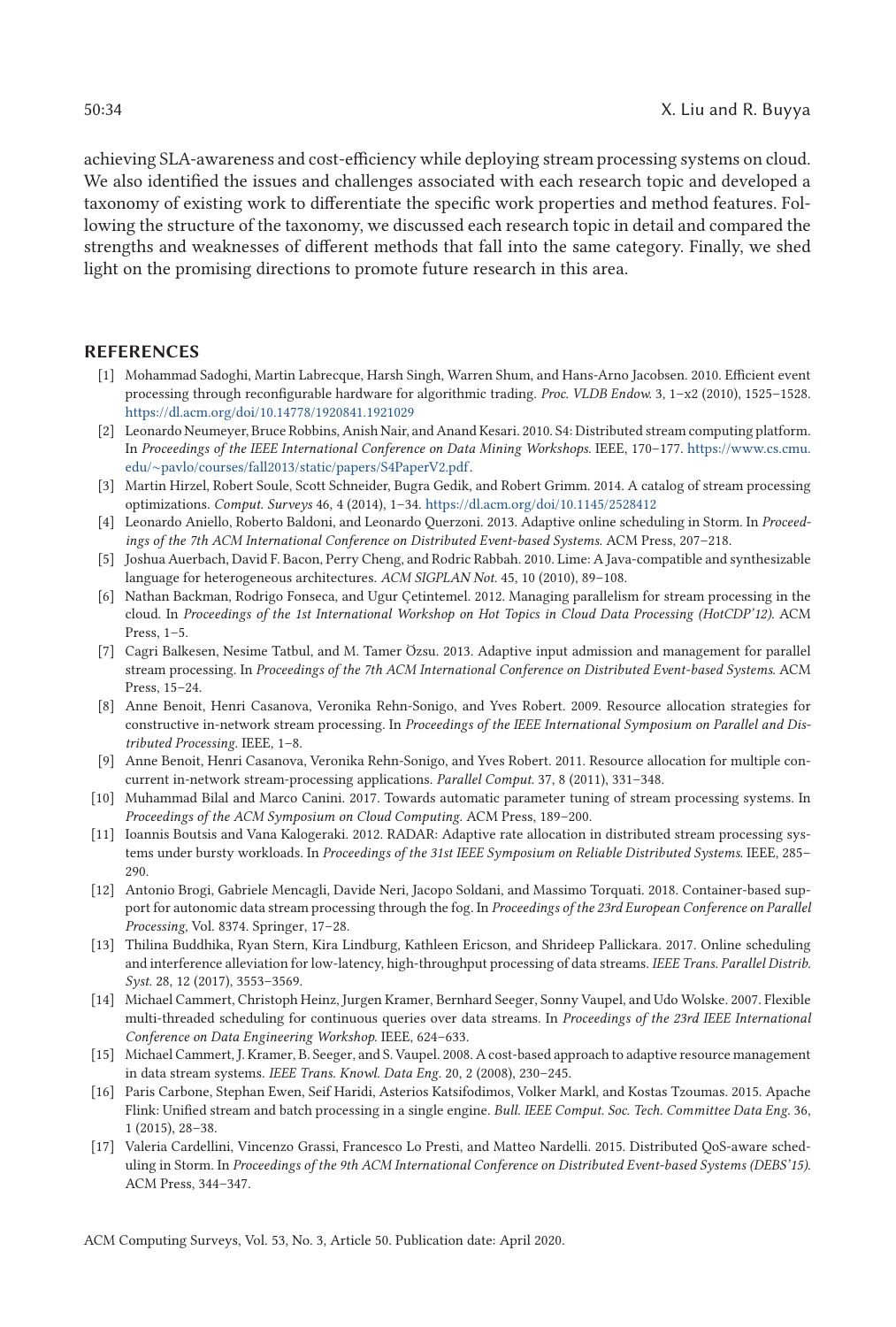### Resource Management and Scheduling in Stream Processing Systems  $50:35$

- [18] Valeria Cardellini, Vincenzo Grassi, Francesco Lo Presti, and Matteo Nardelli. 2016. Optimal operator placement for distributed stream processing applications. In *Proceedings of the 10th ACM International Conference on Distributed and Event-based Systems*. ACM Press, 69–80.
- [19] Valeria Cardellini, Vincenzo Grassi, Francesco Lo Presti, and Matteo Nardelli. 2017. Optimal operator replication and placement for distributed stream processing systems. *ACM SIGMETRICS Perform. Eval. Rev.* 44, 4 (2017), 11–22.
- [20] Valeria Cardellini, Vincenzo Grassi, Francesco Lo Presti, and Matteo Nardelli. 2015. On QoS-aware scheduling of data stream applications over fog computing infrastructures. In *Proceedings of the IEEE Symposium on Computers and Communication*. IEEE, 271–276.
- [21] Valeria Cardellini, Francesco Lo Presti, Matteo Nardelli, and Gabriele Russo Russo. 2017. Optimal operator deployment and replication for elastic distributed data stream processing. *Concurr. Comput.: Pract. Exper.* 43, 34 (2017), 4334–4353.
- [22] Valeria Cardellini, Matteo Nardelli, and Dario Luzi. 2016. Elastic stateful stream processing in Storm. In *Proceedings of the International Conference on High-performance Computing & Simulation*. IEEE, 583–590.
- [23] Raul Castro Fernandez, Matteo Migliavacca, Evangelia Kalyvianaki, and Peter Pietzuch. 2013. Integrating scale out and fault tolerance in stream processing using operator state management. In *Proceedings of the ACM SIGMOD International Conference on Management of Data (SIGMOD'13)*. ACM Press, 725–736.
- [24] Javier Cervino, Evangelia Kalyvianaki, Joaquin Salvachua, and Peter Pietzuch. 2012. Adaptive provisioning of stream processing systems in the cloud. In *Proceedings of the 28th IEEE International Conference on Data Engineering Workshops*. IEEE, 295–301.
- [25] Badrish Chandramouli, Jonathan Goldstein, Roger Barga, Mirek Riedewald, and Ivo Santos. 2011. Accurate latency estimation in a distributed event processing system. In *Proceedings of the 27th IEEE International Conference on Data Engineering (ICDE'11)*. IEEE, 255–266.
- [26] Shilpa Chaturvedi, Sahil Tyagi, and Yogesh Simmhan. 2017. Collaborative reuse of streaming dataflows in IoT applications. In *Proceedings of the 13th IEEE International Conference on e-Science*. IEEE, 403–412.
- [27] Andreas Chatzistergiou and Stratis D. Viglas. 2014. Fast heuristics for near-optimal task allocation in data stream processing over clusters. In *Proceedings of the 23rd ACM International Conference on Information and Knowledge Management (CIKM'14)*. ACM Press, 1579–1588.
- [28] Wuhui Chen, Incheon Paik, and Zhenni Li. 2016. Cost-aware streaming workflow allocation on geo-distributed data centers. *IEEE Trans. Comput.* 1 (2016), 1–14.
- [29] Zhenhua Chen, Jielong Xu, Jian Tang, Kevin Kwiat, Charles Kamhoua, and Chonggang Wang. 2016. GPU-accelerated high-throughput online stream data processing. *IEEE Trans. Big Data* 3, 99 (2016), 1–12.
- [30] Sanket Chintapalli, Derek Dagit, Bobby Evans, Reza Farivar, Thomas Graves, Mark Holderbaugh, Zhuo Liu, Kyle Nusbaum, Kishorkumar Patil, Boyang J. Peng, and Paul Poulosky. 2016. Benchmarking streaming computation engines: Storm, Flink and Spark streaming. In *Proceedings of the IEEE International Parallel and Distributed Processing Symposium Workshops*. IEEE, 1789–1792.
- [31] Gianpaolo Cugola and Alessandro Margara. 2012. Processing flows of information: From data stream to complex event processing. *Comput. Surveys* 44, 3 (2012), 1–62.
- [32] Frank Dabek, Russ Cox, Frans Kaashoek, and Robert Morris. 2004. Vivaldi: A decentralized network coordinate system. *ACM SIGCOMM Comput. Commun. Rev.* 34, 4 (2004), 15–26.
- [33] Wenyun Dai, Longfei Qiu, Ana Wu, and Meikang Qiu. 2016. Cloud infrastructure resource allocation for big data applications. *IEEE Trans. Big Data* 3, 99 (2016), 1–11.
- [34] Miyuru Dayarathna and Srinath Perera. 2018. Recent advancements in event processing. *Comput. Surveys* 51, 2 (2018), 1–36.
- [35] Tiziano De Matteis and Gabriele Mencagli. 2016. Keep calm and react with foresight: Strategies for low-latency and energy-efficient elastic data stream processing. In *Proceedings of the 21st ACM SIGPLAN Symposium on Principles and Practice of Parallel Programming*. ACM Press, 1–12.
- [36] Tiziano De Matteis and Gabriele Mencagli. 2017. Elastic scaling for distributed latency-sensitive data stream operators. In *Proceedings of the 25th Euromicro International Conference on Parallel, Distributed and Network-based Processing*. IEEE, 61–68.
- [37] Tiziano De Matteis and Gabriele Mencagli. 2017. Proactive elasticity and energy awareness in data stream processing. *J. Syst. Softw.* 127, C (2017), 302–319.
- [38] Marcos Dias de Assunção, Alexandre da Silva Veith, and Rajkumar Buyya. 2018. Distributed data stream processing and edge computing: A survey on resource elasticity and future directions. *J. Netw. Comput. Appl.* 103, 1 (2018),  $1 - 17$ .
- [39] Michael Duller, Jan S. Rellermeyer, Gustavo Alonso, and Nesime Tatbul. 2011. Virtualizing stream processing. In *Proceedings of the 12th International on Middleware Conference*. Springer, 269–288.
- [40] Raphael Eidenbenz and Thomas Locher. 2016. Task allocation for distributed stream processing. In *Proceedings of the 35th Annual IEEE International Conference on Computer Communications*. IEEE, 1–9.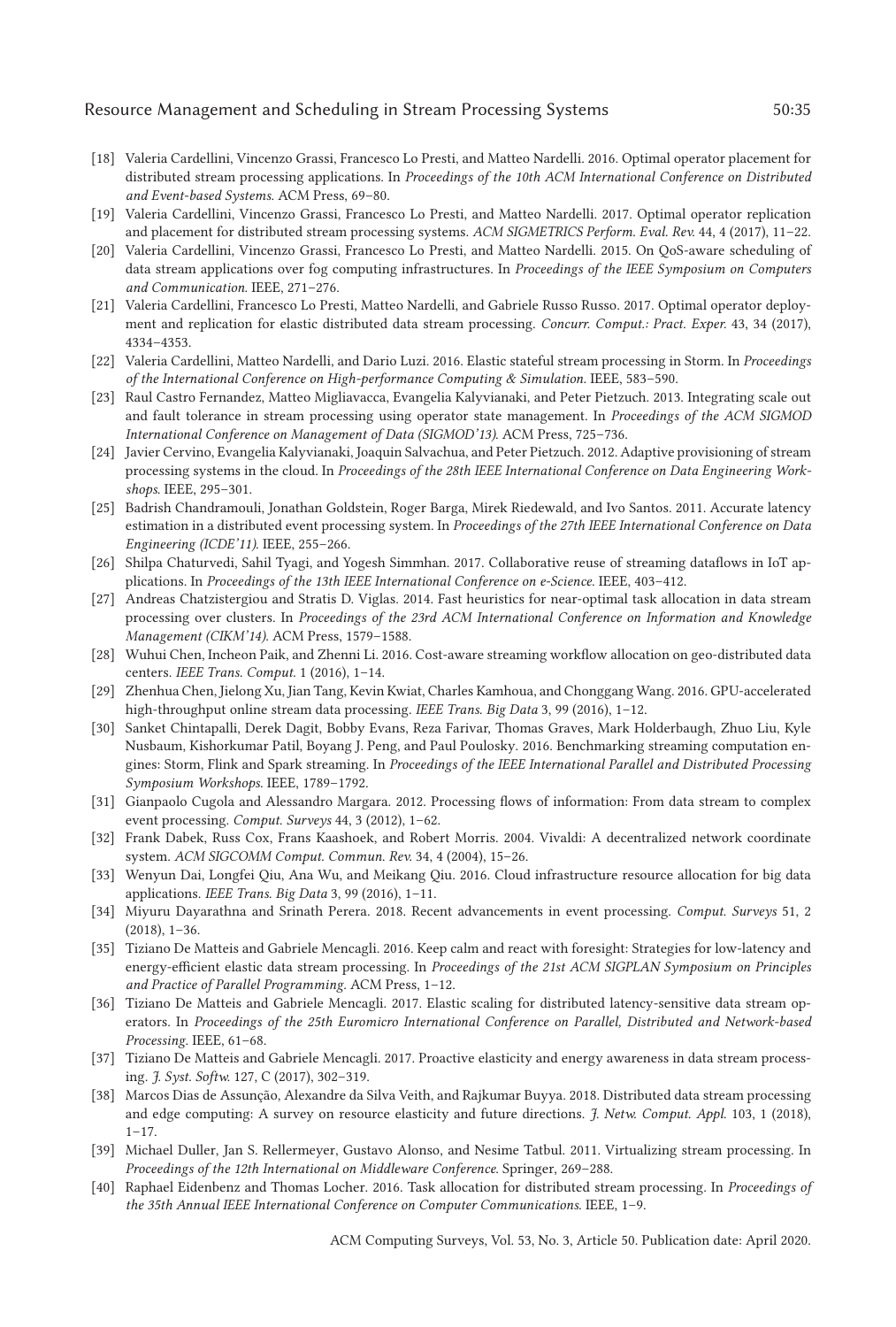- [41] Leila Eskandari, Zhiyi Huang, and David Eyers. 2016. P-scheduler: Adaptive hierarchical scheduling in Apache Storm. In *Proceedings of the Australasian Computer Science Week Multiconference (ACSW'16)*. ACM Press, 1–10.
- [42] Havard Espeland, Paul B. Beskow, Hakon K. Stensland, Preben N. Olsen, Stale Kristoffersen, Carsten Griwodz, and Pal Halvorsen. 2011. P2G: A framework for distributed real-time processing of multimedia data. In *Proceedings of the 40th International Conference on Parallel Processing Workshops*. IEEE, 416–426.
- [43] Lorenz Fischer and Abraham Bernstein. 2015. Workload scheduling in distributed stream processors using graph partitioning. In *Proceedings of the IEEE International Conference on Big Data*. IEEE, 124–133.
- [44] Lorenz Fischer, Thomas Scharrenbach, and Abraham Bernstein. 2013. Scalable linked data stream processing via network-aware workload scheduling. In *Proceedings of the 9th International Conference on Scalable Semantic Web Knowledge Base Systems*. Springer, 81–96.
- [45] Avrilia Floratou, Ashvin Agrawal, Bill Graham, Sriram Rao, and Karthik Ramasamy. 2017. Dhalion: Self-regulating stream processing in Heron. *Proceedings of the VLDB Endowment* 10, 12 (2017), 1825–1836.
- [46] Tom Z. J. Fu, Jianbing Ding, Richard T. B. Ma, Marianne Winslett, Yin Yang, and Zhenjie Zhang. 2015. DRS: Dynamic resource scheduling for real-time analytics over fast streams. In *Proceedings of the 35th IEEE International Conference on Distributed Computing Systems*. IEEE, 411–420.
- [47] Bugra Gedik. 2014. Partitioning functions for stateful data parallelism in stream processing. *VLDB J.* 23, 4 (2014), 517–539.
- [48] Bugra Gedik, Henrique Andrade, Kun-Lung Wu, Philip S. Yu, and Myungcheol Doo. 2008. SPADE: The system S declarative stream processing engine. In *Proceedings of the ACM SIGMOD International Conference on Management of Data (SIGMOD'08)*. ACM Press, 1123–1132.
- [49] Bugra Gedik, Scott Schneider, Martin Hirzel, and Kun-Lung Wu. 2014. Elastic scaling for data stream processing. *IEEE Trans. Parallel Distrib. Syst.* 25, 6 (2014), 1447–1463.
- [50] Javad Ghaderi, Sanjay Shakkottai, and R. Srikant. 2016. Scheduling storms and streams in the cloud. *ACM Trans. Model. Perform. Eval. Comput. Syst.* 1, 4 (2016), 1–28.
- [51] P. Taylor Goetz and Brian O'Neill. 2014. *Storm Blueprints: Patterns for Distributed Real-time Computation*. Packt Pub. 1–426 pages. Retrieved from [https://www.oreilly.com/library/view/storm-blueprints-patterns/9781782168294/.](https://www.oreilly.com/library/view/storm-blueprints-patterns/9781782168294/)
- [52] Vincenzo Gulisano, Ricardo Jimenez-Peris, Marta Patino-Martinez, Claudio Soriente, and Patrick Valduriez. 2012. StreamCloud: An elastic and scalable data streaming system. *IEEE Trans. Parallel Distrib. Syst.* 23, 12 (2012), 2351– 2365.
- [53] Jiong He, Yao Chen, Tom Z. J. Fu, Xin Long, Marianne Winslett, Liang You, and Zhenjie Zhang. 2018. HaaS: Cloudbased real-time data analytics with heterogeneity-aware scheduling. In *Proceedings of the 38th IEEE International Conference on Distributed Computing Systems*, Vol. 1. IEEE, 1017–1028.
- [54] Thomas Heinze. 2011. Elastic complex event processing. In *Proceedings of the 8th Doctoral Symposium on Middleware (MDS'11)*. ACM Press, 1–6.
- [55] Thomas Heinze, Leonardo Aniello, Leonardo Querzoni, and Zbigniew Jerzak. 2014. Cloud-based data stream processing. In *Proceedings of the 8th ACM International Conference on Distributed Event-based Systems (DEBS'14)*. ACM Press, 238–245.
- [56] Thomas Heinze, Zbigniew Jerzak, Gregor Hackenbroich, and Christof Fetzer. 2014. Latency-aware elastic scaling for distributed data stream processing systems. In *Proceedings of the 8th ACM International Conference on Distributed Event-based Systems (DEBS'14)*. ACM Press, 13–22.
- [57] Thomas Heinze, Yuanzhen Ji, Yinying Pan, Franz Josef Grueneberger, Zbigniew Jerzak, and Christof Fetzer. 2013. Elastic complex event processing under varying query load. In *Proceedings of the 1st International Workshop on Big Dynamic Distributed Data*. Springer, 25–30.
- [58] Thomas Heinze, Valerio Pappalardo, Zbigniew Jerzak, and Christof Fetzer. 2014. Auto-scaling techniques for elastic data stream processing. In *Proceedings of the 30th IEEE International Conference on Data Engineering Workshops*. IEEE, 296–302.
- [59] Thomas Heinze, Lars Roediger, Andreas Meister, Yuanzhen Ji, Zbigniew Jerzak, and Christof Fetzer. 2015. Online parameter optimization for elastic data stream processing. In *Proceedings of the 6th ACM Symposium on Cloud Computing (SoCC'15)*. ACM Press, 276–287.
- [60] Nicolas Hidalgo, Daniel Wladdimiro, and Erika Rosas. 2017. Self-adaptive processing graph with operator fission for elastic stream processing. *J. Syst. Softw.* 127, 1 (2017), 205–216.
- [61] Christoph Hochreiner, Stefan Schulte, Schahram Dustdar, and Freddy Lecue. 2015. Elastic stream processing for distributed environments. *IEEE Internet Comput.* 19, 6 (2015), 54–59.
- [62] Christoph Hochreiner, Michael Vogler, Stefan Schulte, and Schahram Dustdar. 2016. Elastic stream processing for the Internet of Things. In *Proceedings of the 9th IEEE International Conference on Cloud Computing*. IEEE, 100–107.
- [63] M. Reza Hoseiny Farahabady, Hamid R. Dehghani Samani, Yidan Wang, Albert Y. Zomaya, and Zahir Tari. 2016. A QoS-aware controller for Apache Storm. In *Proceedings of the 15th IEEE International Symposium on Network Computing and Applications*. IEEE, 334–342.

ACM Computing Surveys, Vol. 53, No. 3, Article 50. Publication date: April 2020.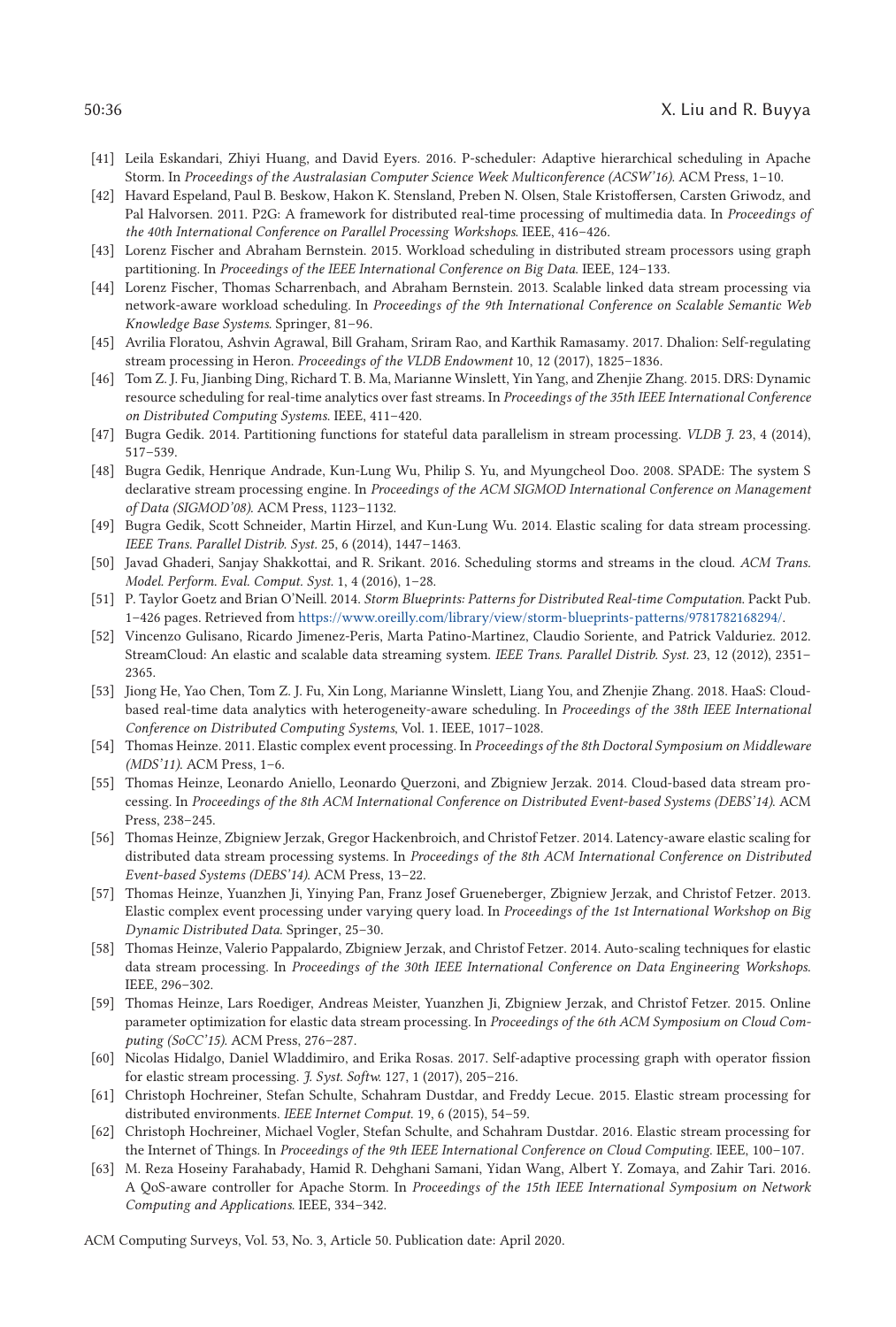### Resource Management and Scheduling in Stream Processing Systems 50:37

- [64] Mohammad Reza Hoseiny Farahabady, Albert Y. Zomaya, and Zahir Tari. 2017. QoS- and contention- aware resource provisioning in a stream processing engine. In *Proceedings of the IEEE International Conference on Cluster Computing*. IEEE, 137–146.
- [65] Mahammad Humayoo, Yanlong Zhai, Yan He, Bingqing Xu, and Chen Wang. 2014. Operator scale out using time utility function in big data stream processing. In *Proceedings of the International Conference on Wireless Algorithms, Systems, and Applications*. Springer, 54–65.
- [66] Waldemar Hummer, Christian Inzinger, Philipp Leitner, Benjamin Satzger, and Schahram Dustdar. 2012. Deriving a unified fault taxonomy for event-based systems. In *Proceedings of the 6th ACM International Conference on Distributed Event-based Systems (DEBS'12)*. ACM Press, 167–178.
- [67] Waldemar Hummer, Benjamin Satzger, and Schahram Dustdar. 2013. Elastic stream processing in the cloud. *Wiley Interdisc. Rev.: Data Min. Knowl. Discov.* 3, 5 (2013), 333–345.
- [68] Shigeru Imai, Thomas Chestna, and Carlos A. Varela. 2012. Elastic scalable cloud computing using application-level migration. In *Proceedings of the 5th IEEE International Conference on Utility and Cloud Computing*. IEEE, 91–98.
- [69] Shigeru Imai, Stacy Patterson, and Carlos A. Varela. 2017. Maximum sustainable throughput prediction for data stream processing over public clouds. In *Proceedings of the 17th IEEE/ACM International Symposium on Cluster, Cloud and Grid Computing*. IEEE, 1–10.
- [70] Atsushi Ishii and Toyotaro Suzumura. 2011. Elastic stream computing with clouds. In *Proceedings of the 4th IEEE International Conference on Cloud Computing*. IEEE, 195–202.
- [71] Gabriela Jacques-Silva, Bugra Gedik, Rohit Wagle, Kun-Lung Wu, and Vibhore Kumar. 2012. Building user-defined runtime adaptation routines for stream processing applications. *Proc. VLDB Endow.* 5, 12 (2012), 1826–1837.
- [72] Jiahua Fan, Haopeng Chen, and Fei Hu. 2015. Adaptive task scheduling in Storm. In *Proceedings of the 4th International Conference on Computer Science and Network Technology*. IEEE, 309–314.
- [73] Jiawei Jiang, Zhipeng Zhang, Bin Cui, Yunhai Tong, and Ning Xu. 2017. StroMAX: Partitioning-based scheduler for real-time stream processing system. In *Proceedings of the International Conference on Database Systems for Advanced Applications*, Vol. 3882. Springer, 269–288.
- [74] Yuxuan Jiang, Zhe Huang, and Danny H. K. Tsang. 2017. Towards max-min fair resource allocation for stream big data analytics in shared clouds. *IEEE Trans. Big Data* 4, 1 (2017), 130–137.
- [75] Supun Kamburugamuve, Leif Christiansen, and Geoffrey Fox. 2015. A framework for real time processing of sensor data in the cloud. *J. Sensors* 2015, 1 (2015), 1–11.
- [76] Supun Kamburugamuve and Geoffrey Fox. 2013. Survey of distributed stream processing for large stream sources. *Grids UCS Indiana Edu.* 2 (2013), 1–16.
- [77] Supun Kamburugamuve, Karthik Ramasamy, Martin Swany, and Geoffrey Fox. 2017. Low latency stream processing: Apache Heron with Infiniband & Intel Omni-Path. In *Proceedings of the 10th International Conference on Utility and Cloud Computing*. ACM Press, 101–110.
- [78] Jeyhun Karimov, Tilmann Rabl, Asterios Katsifodimos, RomanSamarev, Henri Heiskanen, and Volker Markl. 2018. Benchmarking distributed stream data processing systems. In *Proceedings of the IEEE 34th International Conference on Data Engineering*. IEEE, 1507–1518.
- [79] J. O. Kephart and D. M. Chess. 2003. The vision of autonomic computing. *Computer* 36, 1 (2003), 41–50.
- [80] Danish Khan, Kshiteej Mahajan, Rahul Godha, and Yuvraj Patel. 2015. *Empirical Study of Stragglers in Spark SQL and Spark Streaming*. Technical Report. 1–12. Retrieved from [http://pages.cs.wisc.edu/.](http://pages.cs.wisc.edu/)
- [81] Rohit Khandekar, Kirsten Hildrum, Sujay Parekh, Deepak Rajan, Joel Wolf, Kun-Lung Wu, Henrique Andrade, and Bugra Gedik. 2009. COLA: Optimizing stream processing applications via graph partitioning. In *Proceedings of the 10th ACM/IFIP/USENIX International Conference on Middleware*. Springer, 308–327.
- [82] Alireza Khoshkbarforoushha, Rajiv Ranjan, Raj Gaire, Prem P. Jayaraman, John Hosking, and Ehsan Abbasnejad. 2015. Resource usage estimation of data stream processing workloads in datacenter clouds. arxiv:1501.07020.
- [83] Alireza Khoshkbarforoushha, Rajiv Ranjan, and Peter Strazdins. 2016. Resource distribution estimation for dataintensive workloads: Give me my share and no one gets hurt! In *Communications in Computer and Information Science*. Vol. 393. Springer, 228–237.
- [84] Wilhelm Kleiminger, Evangelia Kalyvianaki, and Peter Pietzuch. 2011. Balancing load in stream processing with the cloud. In *Proceedings of the 27th IEEE International Conference on Data Engineering Workshops*. IEEE, 16–21.
- [85] Boris Koldehofe, Ruben Mayer, Umakishore Ramachandran, Kurt Rothermel, and Marco Völz. 2013. Rollbackrecovery without checkpoints in distributed event processing systems. In *Proceedings of the 7th ACM International Conference on Distributed Event-based Systems (DEBS'13)*. ACM, 27–38.
- [86] Roland Kotto Kombi, Nicolas Lumineau, and Philippe Lamarre. 2017. A preventive auto-parallelization approach for elastic stream processing. In *Proceedings of the 37th IEEE International Conference on Distributed Computing Systems*. IEEE, 1532–1542.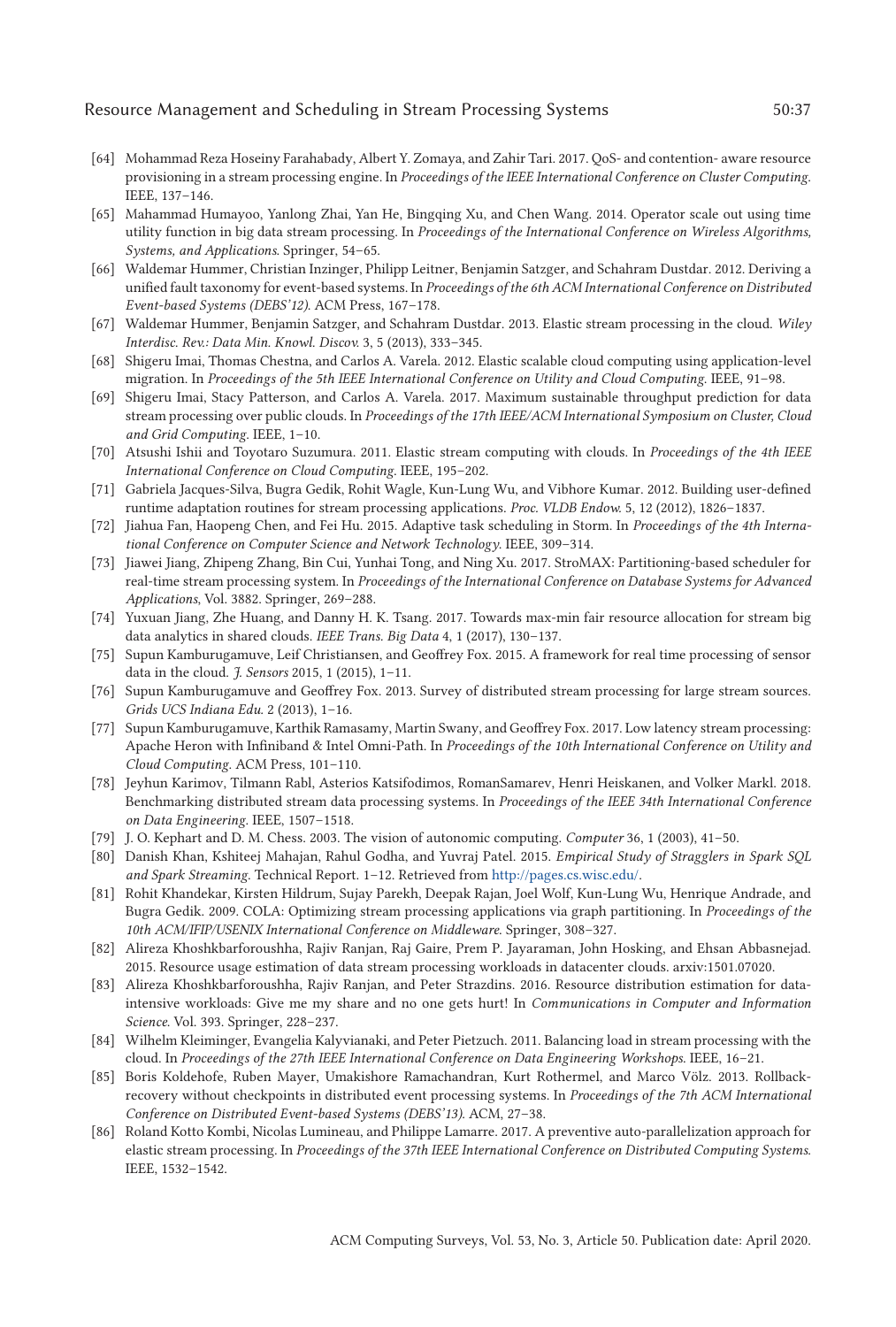- [87] Sanjeev Kulkarni, Nikunj Bhagat, Masong Fu, Vikas Kedigehalli, Christopher Kellogg, Sailesh Mittal, Jignesh M. Patel, Karthik Ramasamy, and Siddarth Taneja. 2015. Twitter Heron: Stream processing at scale. In *Proceedings of the ACM SIGMOD International Conference on Management of Data (SIGMOD'15)*. ACM Press, 239–250.
- [88] Alok Gautam Kumbhare, Yogesh Simmhan, and Viktor K. Prasanna. 2014. PLAStiCC: Predictive look-ahead scheduling for continuous dataflows on clouds. In *Proceedings of the 14th IEEE/ACM International Symposium on Cluster, Cloud and Grid Computing*. IEEE, 344–353.
- [89] Geetika T. Lakshmanan, Ying Li, and Rob Strom. 2008. Placement strategies for Internet-scale data stream systems. *IEEE Internet Computing* 12, 6 (2008), 50–60.
- [90] Myungcheol Lee, Miyoung Lee, Sung Jin Hur, and Ikkyun Kim. 2015. Load adaptive distributed stream processing system for explosive stream data. In *Proceedings of the 17th International Conference on Advanced Communication Technology*, Vol. 5. IEEE, 753–757.
- [91] Boduo Li, Yanlei Diao, and Prashant Shenoy. 2015. Supporting scalable analytics with latency constraints. *Proc. VLDB Endow.* 8, 11 (2015), 1166–1177.
- [92] Chunlin Li, Jing Zhang, and Youlong Luo. 2017. Real-time scheduling based on optimized topology and communication traffic in distributed real-time computation platform of Storm. *J. Netw. Comput. Appl.* 87, 10 (2017), 100–115.
- [93] Teng Li, Jian Tang, and Jielong Xu. 2016. Performance modeling and predictive scheduling for distributed stream data processing. *IEEE Trans. Big Data* 7790, 99 (2016), 1–12.
- [94] Harold Lim and Shivnath Babu. 2013. Execution and optimization of continuous queries with cyclops. In *Proceedings of the International Conference on Management of Data (SIGMOD'13)*. ACM Press, 1069–1072.
- [95] Qian Lin, Beng Chin Ooi, Zhengkui Wang, and Cui Yu. 2015. Scalable distributed stream join processing. In *Proceedings of the ACM SIGMOD International Conference on Management of Data (SIGMOD'15)*. ACM Press, 811–825.
- [96] Ming Liu, Liang Luo, Jacob Nelson, Luis Ceze, Arvind Krishnamurthy, and Kishore Atreya. 2017. IncBricks: Toward in-network computation with an in-network cache. *ACM SIGARCH Comput. Architect. News* 45, 1 (2017), 795–809.
- [97] Ning Liu, Zhe Li, Jielong Xu, Zhiyuan Xu, Sheng Lin, Qinru Qiu, Jian Tang, and Yanzhi Wang. 2017. A hierarchical framework of cloud resource allocation and power management using deep reinforcement learning. In *Proceedings of the 37th IEEE International Conference on Distributed Computing Systems*. IEEE, 372–382.
- [98] Xunyun Liu and Rajkumar Buyya. 2017. D-Storm: Dynamic resource-efficient scheduling of stream processing applications. In *Proceedings of the 23rd International Conference on Parallel and Distributed Systems*. IEEE, 1–8.
- [99] Xunyun Liu and Rajkumar Buyya. 2017. Performance-oriented deployment of streaming applications on cloud. *IEEE Trans. Big Data* 14, 8 (2017), 1–14.
- [100] Xunyun Liu, Amir Vahid Dastjerdi, Rodrigo N. Calheiros, Chenhao Qu, and Rajkumar Buyya. 2017. A stepwise auto-profiling method for performance optimization of streaming applications. *ACM Trans. Auton. Adapt. Syst.* 12, 4 (2017), 1–33.
- [101] Xunyun Liu, Aaron Harwood, Shanika Karunasekera, Benjamin Rubinstein, and Rajkumar Buyya. 2017. E-Storm: Replication-based state management in distributed stream processing systems. In *Proceedings of the 46th International Conference on Parallel Processing*. IEEE, 571–580.
- [102] Yuan Liu, Xuanhua Shi, and Hai Jin. 2016. Runtime-aware adaptive scheduling in stream processing. *Concurr. Comput.: Pract. Exper.* 28, 14 (2016), 3830–3843.
- [103] Giorgia Lodi, Leonardo Aniello, Giuseppe A. Di Luna, and Roberto Baldoni. 2014. An event-based platform for collaborative threats detection and monitoring. *Info. Syst.* 39 (2014), 175–195.
- [104] Bjorn Lohrmann, Peter Janacik, and Odej Kao. 2015. Elastic stream processing with latency guarantees. In *Proceedings of the 35th IEEE International Conference on Distributed Computing Systems*. IEEE, 399–410.
- [105] Björn Lohrmann, Daniel Warneke, and Odej Kao. 2014. Nephele streaming: Stream processing under QoS constraints at scale. *Cluster Comput.* 17, 1 (2014), 61–78.
- [106] Federico Lombardi, Leonardo Aniello, Silvia Bonomi, and Leonardo Querzoni. 2018. Elastic symbiotic scaling of operators and resources in stream processing systems. *IEEE Trans. Parallel Distrib. Syst.* 29, 3 (2018), 572–585.
- [107] Manisha Luthra, Boris Koldehofe, Pascal Weisenburger, Guido Salvaneschi, and Raheel Arif. 2018. TCEP: Adapting to dynamic user environments by enabling transitions between operator placement mechanisms. In *Proceedings of the 12th ACM International Conference on Distributed and Event-based Systems*. ACM Press, 136–147.
- [108] Kasper Grud Skat Madsen, Philip Thyssen, and Yongluan Zhou. 2014. Integrating fault-tolerance and elasticity in a distributed data stream processing system. In *Proceedings of the 26th International Conference on Scientific and Statistical Database Management (SSDBM'14)*. ACM Press, 1–4.
- [109] Kasper Grud Skat Madsen, Yongluan Zhou, and Li Su. 2016. Enorm: Efficient window-based computation in largescale distributed stream processing systems. In *Proceedings of the 10th ACM International Conference on Distributed and Event-based Systems*. ACM Press, 37–48.
- [110] Lena Mashayekhy, Mahyar Movahed Nejad, Daniel Grosu, Quan Zhang, and Weisong Shi. 2015. Energy-aware scheduling of MapReduce jobs for big data applications. *IEEE Trans. Parallel Distrib. Syst.* 26, 10 (2015), 2720–2733.

ACM Computing Surveys, Vol. 53, No. 3, Article 50. Publication date: April 2020.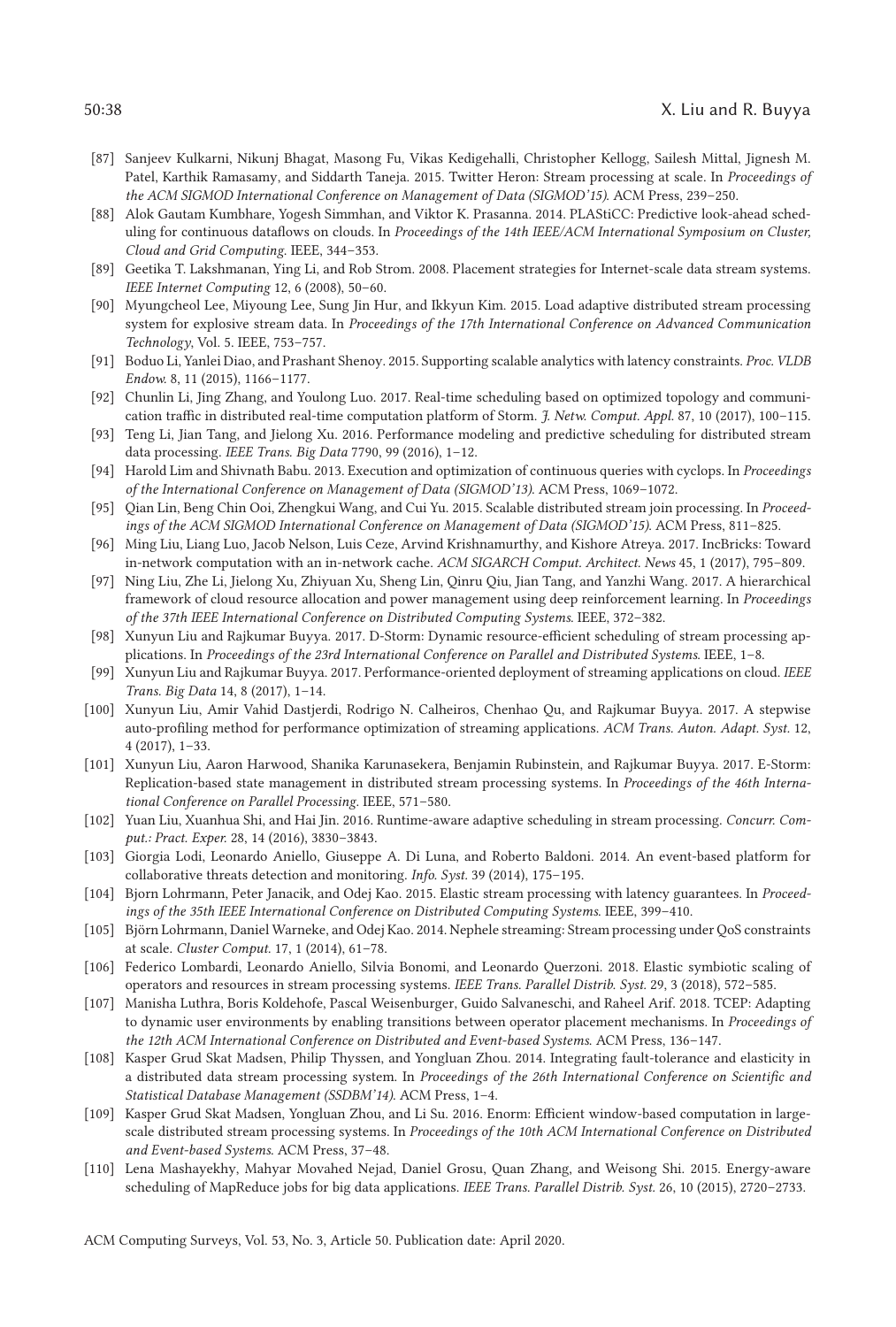#### Resource Management and Scheduling in Stream Processing Systems 50:39

- [111] Ruben Mayer, Boris Koldehofe, and Kurt Rothermel. 2014. Meeting predictable buffer limits in the parallel execution of event processing operators. In *Proceedings of the IEEE International Conference on Big Data*. IEEE, 402–411.
- [112] Ruben Mayer, Boris Koldehofe, and Kurt Rothermel. 2015. Predictable low-latency event detection with parallel complex event processing. *IEEE Internet Things J.* 2, 4 (2015), 274–286.
- [113] Gabriele Mencagli. 2016. A game-theoretic approach for elastic distributed data stream processing. *ACM Trans. Auton. Adapt. Syst.* 11, 2 (2016), 1–34.
- [114] Jefferson Morales, Erika Rosas, and Nicolas Hidalgo. 2014. Symbiosis: Sharing mobile resources for stream processing. In *Proceedings of the IEEE Symposium on Computers and Communications*. IEEE, 1–6.
- [115] Matteo Nardelli. 2016. QoS-aware deployment of data streaming applications over distributed infrastructures. In *Proceedings of the 39th International Convention on Information and Communication Technology, Electronics and Microelectronics*. IEEE, 736–741.
- [116] Stephen Neuendorffer and Kees Vissers. 2008. Streaming systems in FPGAs. In *Embedded Computer Systems: Architectures, Modeling, and Simulation*. Springer, 147–156.
- [117] Shadi A. Noghabi, Kartik Paramasivam, Yi Pan, Navina Ramesh, Jon Bringhurst, Indranil Gupta, and Roy H. Campbell. 2017. Samza: Stateful scalable stream processing at LinkedIn. *Proc. VLDB Endow.* 10, 12 (2017), 1634–1645.
- [118] Beate Ottenwälder, Boris Koldehofe, Kurt Rothermel, Kirak Hong, David Lillethun, and Umakishore Ramachandran. 2014. MCEP: A mobility-aware complex event processing system. *ACM Trans. Internet Technol.* 14, 1 (2014), 1–24.
- [119] Apostolos Papageorgiou, Ehsan Poormohammady, and Bin Cheng. 2016. Edge-computing-aware deployment of stream processing tasks based on topology-external information: Model, algorithms, and a storm-based prototype. In *Proceedings of the 5th IEEE International Congress on Big Data*. IEEE, 259–266.
- [120] Boyang Peng, Mohammad Hosseini, Zhihao Hong, Reza Farivar, and Roy Campbell. 2015. R-Storm: Resource-aware scheduling in Storm. In *Proceedings of the 16th Annual Conference on Middleware (Middleware'15)*. ACM Press, 149– 161.
- [121] Peter Pietzuch, Jonathan Ledlie, Jeffrey Shneidman, Mema Roussopoulos, Matt Welsh, and Margo Seltzer. 2006. Network-aware operator placement for stream-processing systems. In *Proceedings of the 22nd International Conference on Data Engineering (ICDE'06)*. IEEE, 49–49.
- [122] T. Ralf, Muhammad Intizar Ali, Payam Barnaghi, Sorin Ganea, Frieder Ganz, Manfred Haushwirth, Brigitte Kjærgaard, K. Daniel, Alessandra Mileo, Septimiu Nechifor, Amit Sheth, and Vlasios Tsiatsis. 2014. Real time IoT stream processing and large-scale data analytics for smart city applications. In *Proceedings of the European Conference on Networks and Communications*. IEEE, 1–5.
- [123] Rajiv Ranjan. 2014. Streaming big data processing in datacenter clouds. *IEEE Cloud Comput.* 1, 1 (2014), 78–83.
- [124] Thomas Repantis, Xiaohui Gu, and Vana Kalogeraki. 2006. Synergy: Sharing-aware component composition for distributed stream processing systems. In *Proceedings of the ACM/IFIP/USENIX International Conference on Middleware*, Vol. 4290. Springer, 322–341.
- [125] Stamatia Rizou, Frank Durr, and Kurt Rothermel. 2010. Solving the multi-operator placement problem in large-scale operator networks. In *Proceedings of the 19th International Conference on Computer Communications and Networks*. IEEE, 1–6.
- [126] Stamatia Rizou, Frank Durr, and Kurt Rothermel. 2011. Fulfilling end-to-end latency constraints in large-scale streaming environments. In *Proceedings of the IEEE International Performance Computing and Communications Conference*. IEEE, 1–8.
- [127] Stamatia Rizou, Frank Durr, Kurt Rothermel, F. Durr, and Kurt Rothermel. 2010. Providing QoS guarantees in largescale operator networks. In *Proceedings of the 12th IEEE International Conference on High-performance Computing and Communications*. IEEE, 337–345.
- [128] Henriette Röger and Ruben Mayer. 2019. A comprehensive survey on parallelization and elasticity in stream processing. *ACM Comput. Survey* 52, 2 (2019), 1–37.
- [129] Marek Rychly, Petr Koda, and Pavel Mr. 2014. Scheduling decisions in stream processing on heterogeneous clusters. In *Proceedings of the 8th International Conference on Complex, Intelligent and Software Intensive Systems*. IEEE, 614– 619.
- [130] Marek Rychlý, Petr Škoda, and Pavel Smrž. 2015. Heterogeneity-aware scheduler for stream processing frameworks. *Int. J. Big Data Intell.* 2, 2 (2015), 70–82.
- [131] Mohammad Sadoghi, Rija Javed, Naif Tarafdar, Harsh Singh, Rohan Palaniappan, and Hans-Arno Jacobsen. 2012. Multi-query stream processing on FPGAs. In *Proceedings of the 28th IEEE International Conference on Data Engineering*. IEEE, 1229–1232.
- [132] Amedeo Sapio, Ibrahim Abdelaziz, Abdulla Aldilaijan, Marco Canini, and Panos Kalnis. 2017. In-network computation is a dumb idea whose time has come. In *Proceedings of the 16th ACM Workshop on Hot Topics in Networks*. ACM Press, 150–156.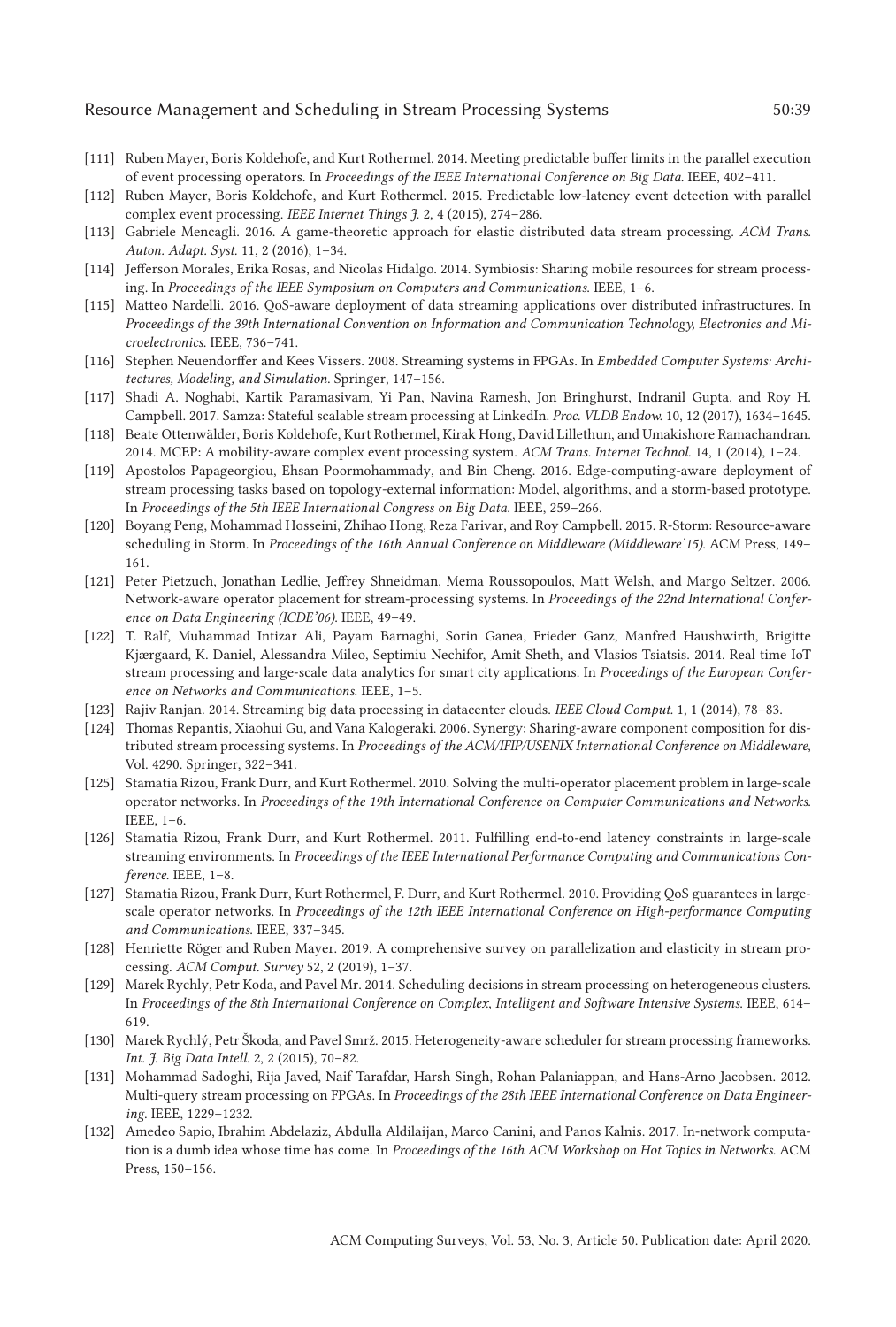- [133] Kai-Uwe Sattler and Felix Beier. 2013. Towards elastic stream processing: Patterns and infrastructure. In *Proceedings of the 1st International Workshop on Big Dynamic Distributed Data*. IEEE, 49–54.
- [134] Benjamin Satzger, Waldemar Hummer, Philipp Leitner, and Schahram Dustdar. 2011. Esc: Towards an elastic stream computing platform for the cloud. In *Proceedings of the 4th IEEE International Conference on Cloud Computing*. IEEE, 348–355.
- [135] Scott Schneider, Martin Hirzel, Bugra Gedik, and Kun-Lung Wu. 2012. Auto-parallelizing stateful distributed streaming applications. In *Proceedings of the 21st International Conference on Parallel Architectures and Compilation Techniques (PACT'12)*. ACM Press, 53–64.
- [136] Scott Schneider and Kun-Lung Wu. 2017. Low-synchronization, mostly lock-free, elastic scheduling for streaming runtimes. In *Proceedings of the 38th ACM SIGPLAN Conference on Programming Language Design and Implementation*. ACM Press, 648–661.
- [137] Zoe Sebepou and Kostas Magoutis. 2011. CEC: Continuous eventual checkpointing for data stream processing operators. In *Proceedings of the 41st IEEE/IFIP International Conference on Dependable Systems and Networks*. IEEE, 145–156.
- [138] Vinay Setty, Roman Vitenberg, Gunnar Kreitz, Guido Urdaneta, and Maarten Van Steen. 2014. Cost-effective resource allocation for deploying pub/sub on cloud. In *Proceedings of the 34th IEEE International Conference on Distributed Computing Systems*. IEEE, 555–566.
- [139] Zhiming Shen, Sethuraman Subbiah, Xiaohui Gu, and John Wilkes. 2011. CloudScale: Elastic resource scaling for multi-tenant cloud systems. In *Proceedings of the 2nd ACM Symposium on Cloud Computing (SOCC'11)*. ACM Press,  $1 - 14.$
- [140] Ce-Kuen Shieh, Sheng-Wei Huang, Li-Da Sun, Ming-Fong Tsai, and Naveen Chilamkurti. 2017. A topology-based scaling mechanism for Apache Storm. *Int. J. Netw. Manage.* 27, 3 (2017), 1933–1952.
- [141] Anshu Shukla and Yogesh Simmhan. 2018. Model-driven scheduling for distributed stream processing systems. *J. Parallel Distrib. Comput.* 117 (2018), 98–114.
- [142] Anshu Shukla and Yogesh Simmhan. 2018. Toward reliable and rapid elasticity for streaming dataflows on clouds. In *Proceedings of the 38th IEEE International Conference on Distributed Computing Systems*. IEEE, 1096–1106.
- [143] Pavel Smirnov, Mikhail Melnik, and Denis Nasonov. 2017. Performance-aware scheduling of streaming applications using genetic algorithm. *Procedia Comput. Sci.* 108, 6 (2017), 2240–2249.
- [144] Dawei Sun and Rui Huang. 2016. A stable online scheduling strategy for real-time stream computing over fluctuating big data streams. *IEEE Access* 4, 1 (2016), 8593–8607.
- [145] Dawei Sun, Hongbin Yan, Shang Gao, Xunyun Liu, and Rajkumar Buyya. 2017. Rethinking elastic online scheduling of big data streaming applications over high-velocity continuous data streams. *J. Supercomput.* 74, 2 (2017), 615–636.
- [146] Dawei Sun, Guangyan Zhang, Chengwen Wu, Keqin Li, and Weimin Zheng. 2017. Building a fault tolerant framework with deadline guarantee in big data stream computing environments. *J. Comput. Syst. Sci.* 89, 1 (2017), 4–23.
- [147] Dawei Sun, Guangyan Zhang, Songlin Yang, Weimin Zheng, Samee U. Khan, and Keqin Li. 2015. Re-stream: Realtime and energy-efficient resource scheduling in big data stream computing environments. *Info. Sci.* 319 (2015), 92–112.
- [148] Lauritz Thamsen, Thomas Renner, and Odej Kao. 2016. Continuously improving the resource utilization of iterative parallel dataflows. In *Proceedings of the 36th IEEE International Conference on Distributed Computing Systems Workshops*. IEEE, 1–6.
- [149] Rafael Tolosana-Calasanz, José Ángel Bañares, Congduc Pham, and Omer F. Rana. 2016. Resource management for bursty streams on multi-tenancy cloud environments. *Future Gen. Comput. Syst.* 55 (2016), 444–459.
- [150] Ankit Toshniwal, Jake Donham, Nikunj Bhagat, Sailesh Mittal, Dmitriy Ryaboy, Siddarth Taneja, Amit Shukla, Karthik Ramasamy, Jignesh M. Patel, Sanjeev Kulkarni, Jason Jackson, Krishna Gade, and Maosong Fu. 2014. Storm@twitter. In *Proceedings of the ACM SIGMOD International Conference on Management of Data (SIGMOD'14)*. ACM Press, 147–156.
- [151] Jonas Traub, Sebastian Breß, Tilmann Rabl, Asterios Katsifodimos, and Volker Markl. 2017. Optimized on-demand data streaming from sensor nodes. In *Proceedings of the ACM Symposium on Cloud Computing*. ACM Press, 586–597.
- [152] Jan Sipke van der Veen, Bram van der Waaij, Elena Lazovik, Wilco Wijbrandi, and Robert J. Meijer. 2015. Dynamically scaling Apache Storm for the analysis of streaming data. In *Proceedings of the 1st IEEE International Conference on Big Data Computing Service and Applications*. IEEE, 154–161.
- [153] Smita Vijayakumar, Qian Zhu, and Gagan Agrawal. 2010. Dynamic resource provisioning for data streaming applications in a cloud environment. In *Proceedings of the 2nd IEEE International Conference on Cloud Computing Technology and Science*. IEEE, 441–448.
- [154] Rohit Wagle, Henrique Andrade, Kirsten Hildrum, Chitra Venkatramani, and Michael Spicer. 2011. Distributed middleware reliability and fault tolerance support in system S. In *Proceedings of the 5th ACM International Conference on Distributed Event-based Systems*. ACM Press, 335–346.

ACM Computing Surveys, Vol. 53, No. 3, Article 50. Publication date: April 2020.